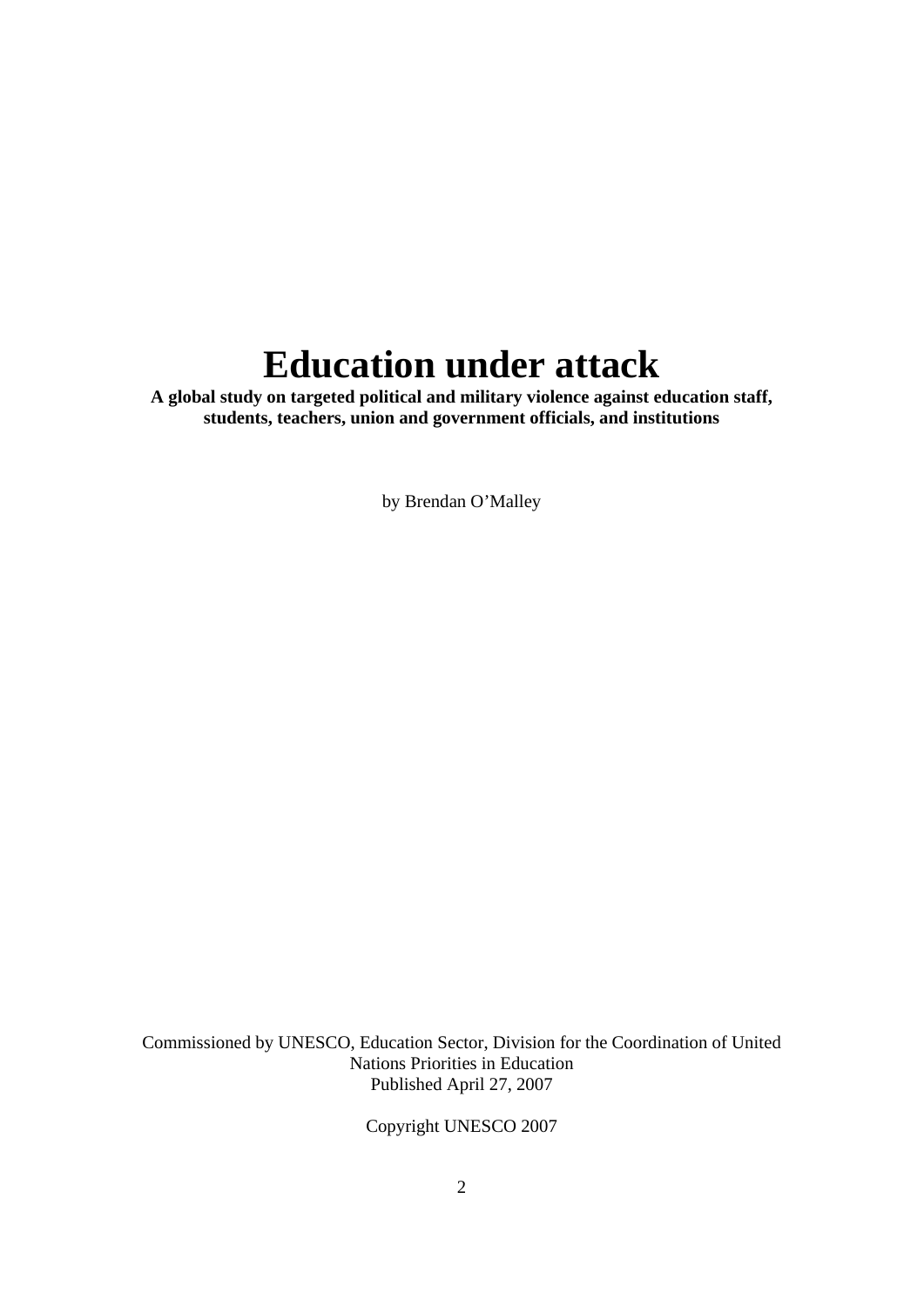# **Dedication**

This report is dedicated to the memory of, a former Afghan teacher who, during the reign of the Taliban, risked her life by running an underground school for girls from her home. As the director of women's affairs in Kandahar province, she worked tirelessly to champion efforts to get all Afghan girls back into school, and to provide professional and vocational training for women. She was shot and killed outside her home in Kandahar on 25 September, 2006.



*Photo source: UNESCO/Roya Aziz/Star Group* 

Koïchiro Matsuura, Director-General of UNESCO, said: 'Safia Ama Jan's courage was an inspiration to us all. And her violent death serves as a grim reminder that those working to defend human rights, especially women's rights, the right to education and education for girls, are often working on the front line, with their lives constantly under threat.

'National authorities and the international community must stand united against the forces that would seek to destroy the efforts made by people like Safia Ama Jan. Education is one of the pillars of development, prosperity and peace. It is a human right. We must do our utmost to defend and ensure the security of those who are working in this vital area.'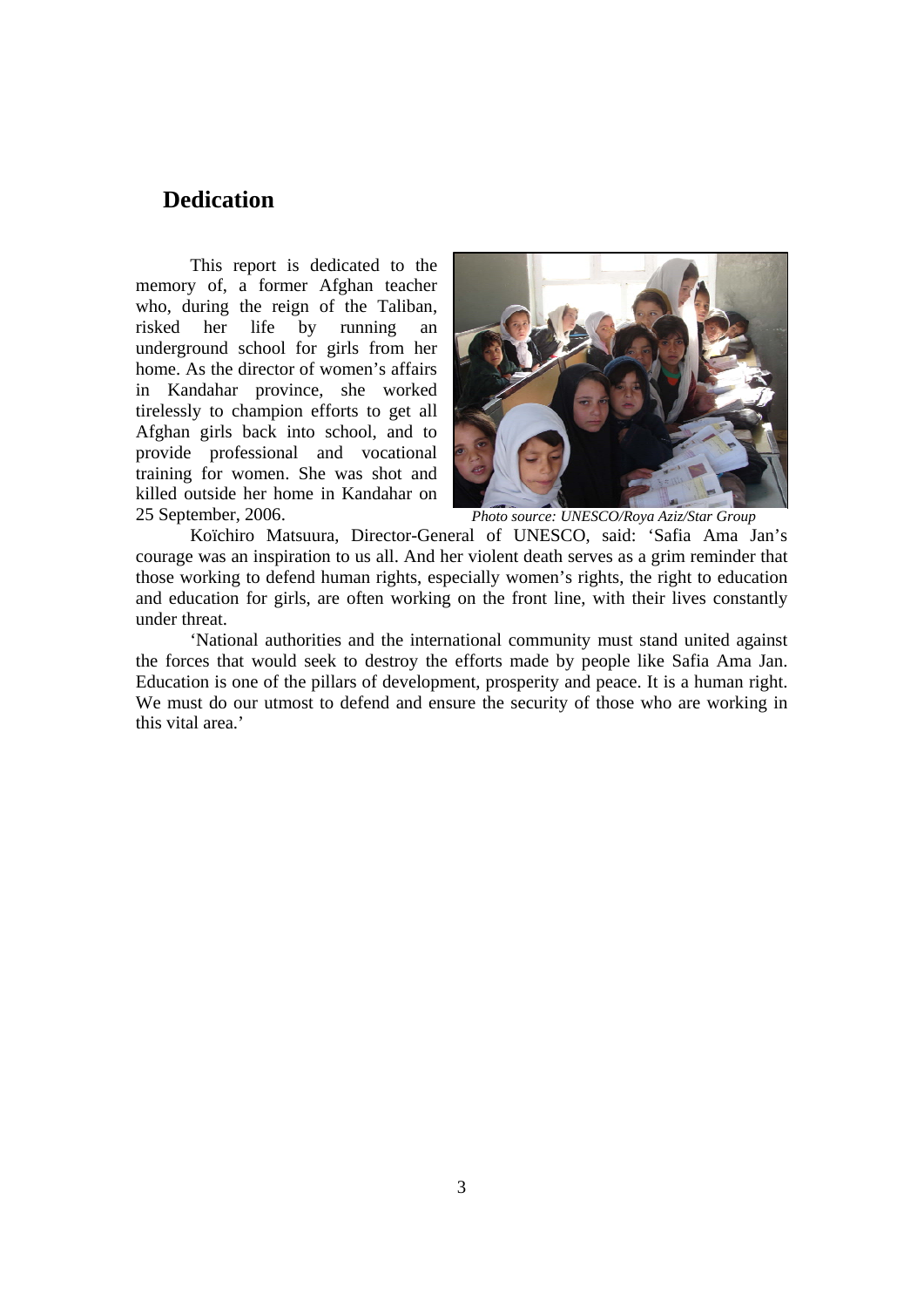# **Contents**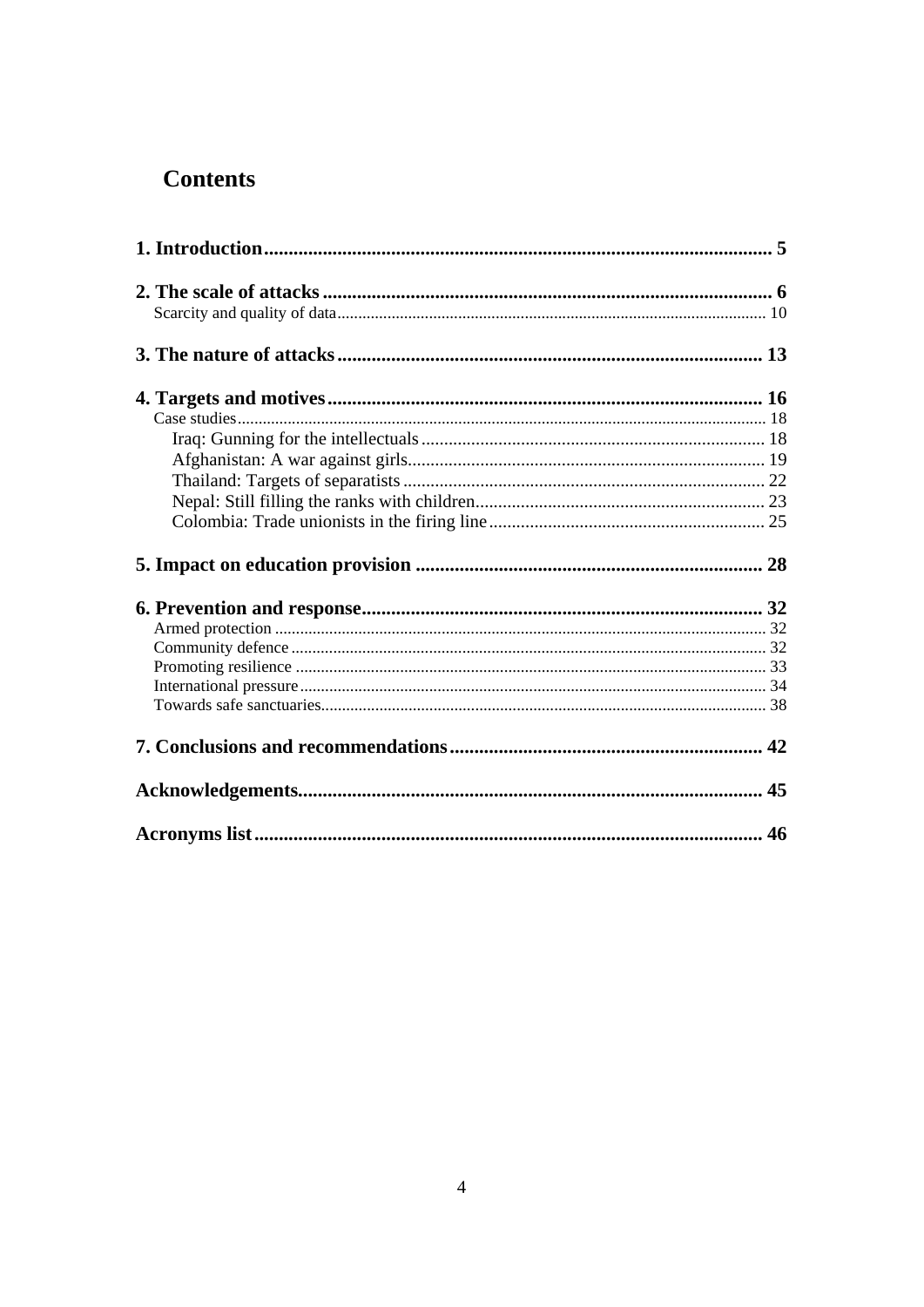# **1. Introduction**

In the wake of the assassination of Safia Ama Jan in Kandahar, Afghanistan, Koïchiro Matsuura, Director-General of UNESCO, announced that UNESCO would conduct a study into violence directed against educational personnel worldwide and into what can be done to improve safety and security. The objective of this report is to raise awareness and understanding of the extent to which those involved in education, whether students, teaching staff, trade unionists, administrators or officials, are facing violent attacks, and what can and should be done about the problem.

To differentiate this study from other examinations of violence affecting educational personnel, institutions and premises, the following terms of reference have been set. This study focuses on targeted violent attacks, carried out for political, military, ideological, sectarian, ethnic or religious reasons, against students, teachers, academics, education trade unionists, education officials and all those who work in or for education institutions such as schools, colleges and universities. It also includes attacks on educational buildings, such as the firebombing of schools.

For the purpose of this study, the term 'violent attacks' refer to any injury or damage by use of force, such as killing, torture, injury, abduction, illegal incarceration, kidnapping, setting of landmines around or approaching educational buildings, assault with any kind of weapon, from knives to bombs or military missiles and burnings when carried out for the reasons given above.

It includes forced recruitment of child soldiers, voluntary recruitment of child soldiers under the age of 15, and rape where it is part of a political, military and/or sectarian attack. It also includes threats of any of the above.

It includes looting, seizure, occupation, the closure or demolition of educational property by force, for instance the use of schools as a military base, and prevention of attendance at school by armed or military groups.

It includes the closure of schools by the state as well as rebel forces, or occupying troops, or any armed ethnic, military, political, religious or sectarian group.

The common thread is that these are incidents involving the deliberate use of force in ways that disrupt and deter the provision of and access to education.

The terms do not include general daily violence in schools, for instance between students or between students and teachers. Nor do they include collateral damage where, for example, teachers are killed or schools damaged accidentally by general military violence rather than attacks deliberately targeted against them.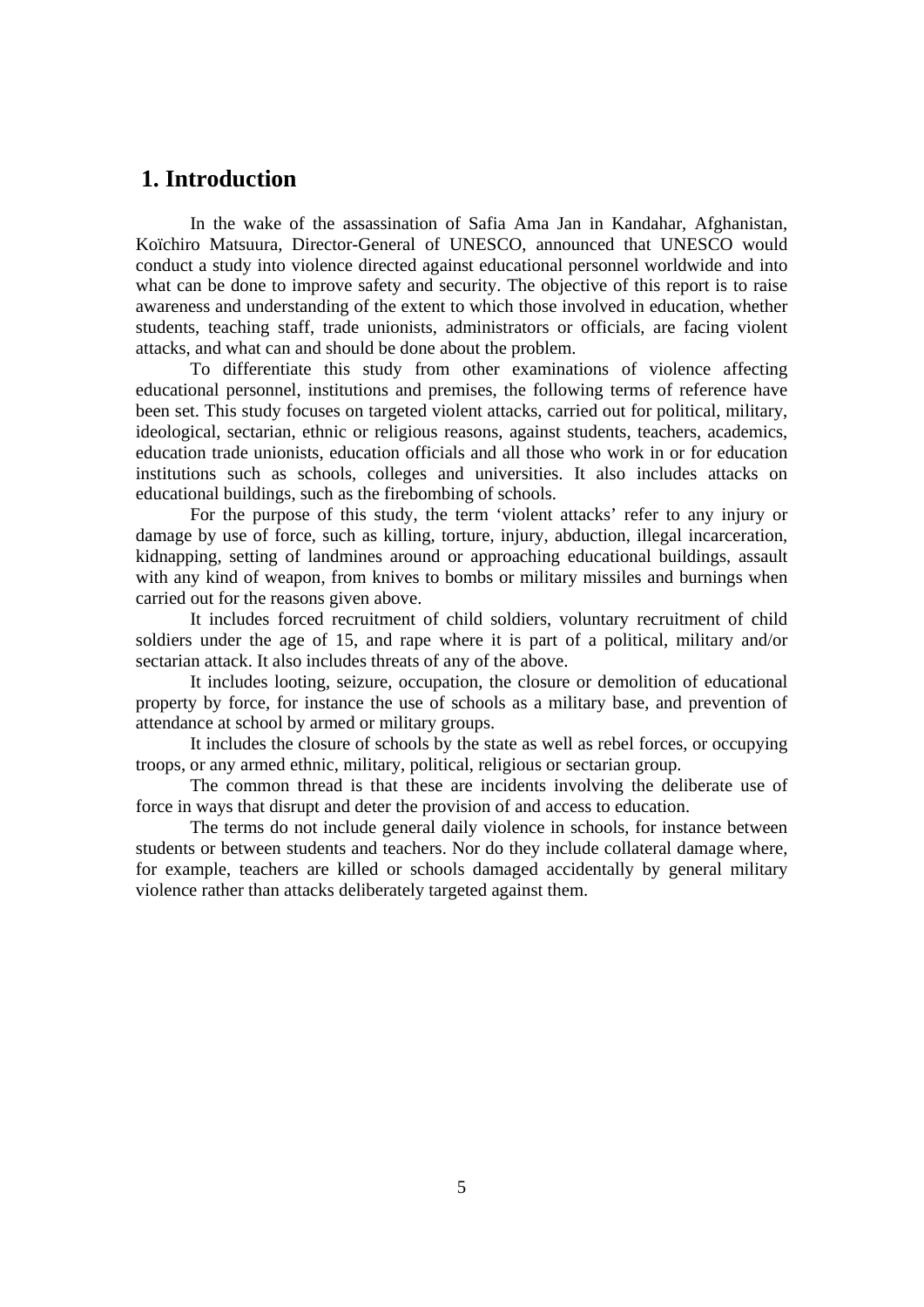# **2. The scale of attacks**

Parts of the world are becoming a deadly place to be a student, teacher or education official. Attacks on education often escape international attention amid the general fighting in conflict-affected countries. But the number of reported assassinations, bombings and burnings of school and academic staff and buildings has risen dramatically in the past three years, reflecting the increasingly bloody nature of local conflicts around the world. Accurate global figures do not exist for the number of teachers, students or officials killed each year, or for other types of attack such as abductions, torture and threats of violence, nor are there accurate global figures for the number of attacks on schools, universities and education offices. But there are specific figures for the number of incidents in particular countries and territories, and they suggest that the worst-affected in the past five years include Afghanistan, Colombia, Iraq, Nepal, the Palestinian Autonomous Territories, Thailand and Zimbabwe, and in all cases except Nepal the conflict is ongoing. The pattern of unreported incidents might tell a different story, however, and it appears impossible to make comparisons with incident rates in previous decades, or in other sectors, due to lack of available data. It may be that attacks on education rise and fall according to the extent of wider conflict. Nevertheless, in 2006 the Special Representative on Children and Armed Conflict warned the United Nations that

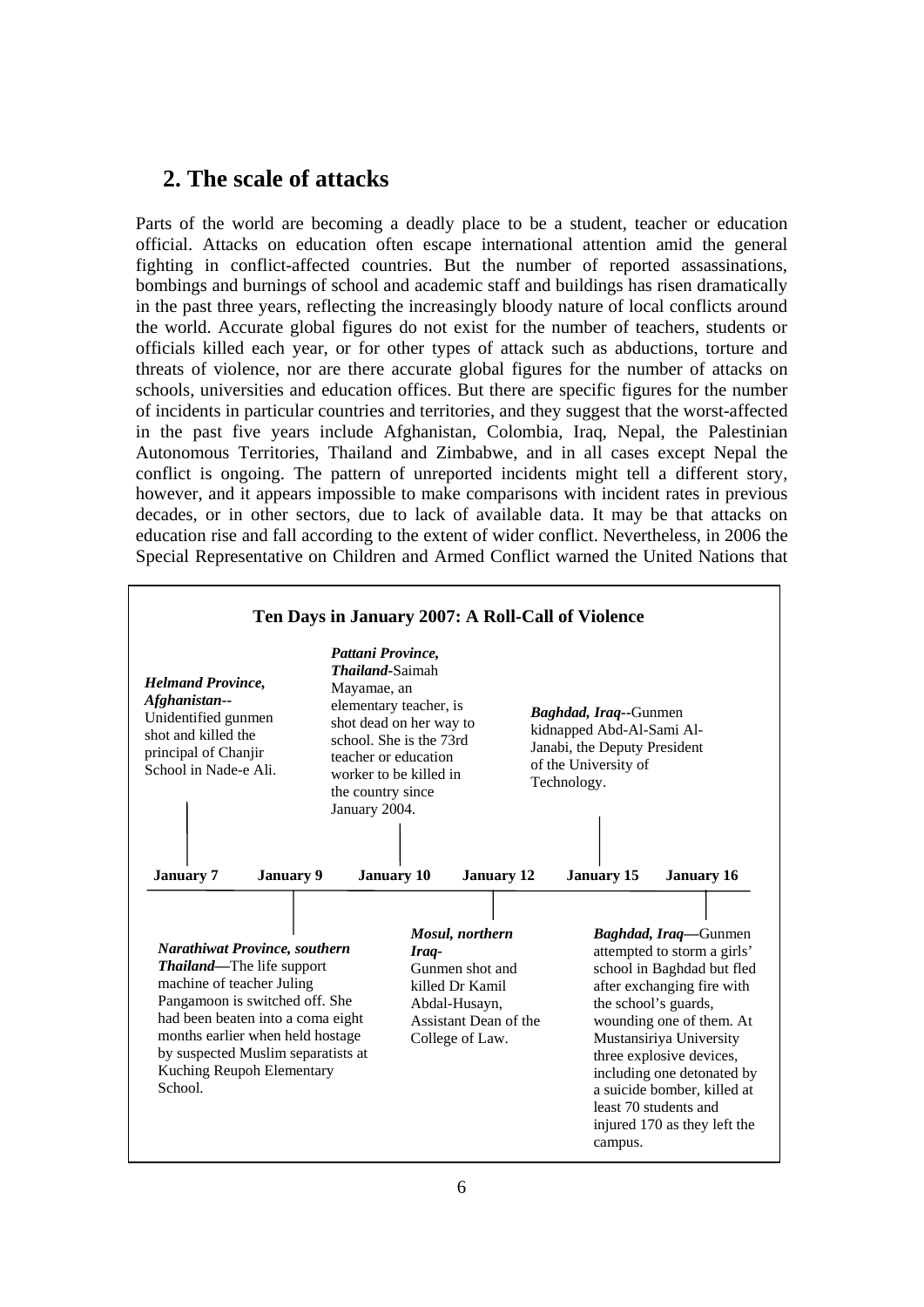schools, places that should be safe havens for children, have "increasingly become the prime target of attacks by armed parties"<sup>1</sup>. Moreover, in a number of countries the bombing of universities and education offices and targeted killing of teachers and academics have become the favoured tactics of fighting groups. Reported incidents in some of the worst-affected countries are presented below.

*Afghanistan:* A Human Rights Watch report documented 204 attacks on teachers, students and schools in 18 months from January 2005 to June 2006; Amnesty International reported that 75 students, teachers and other school staff were killed in attacks in 2005 to 2006. In 2005, there were 11 explosions, 50 burnings and one missile attack aimed at education targets, rising in 2006 to 18 explosions, 66 burnings and two missile attacks, and 37 reported threats.<sup>2</sup>

 $Colombia$ : On average, 42 teachers are murdered every year in Colombia. A report<sup>3</sup> from the Federación Colombiana de Educadores (Fecode) lists 310 murders of teachers between 2000 and 2006. Other Fecode documents list 27 murders of teachers in 1999. Between 1999 and 2001 a further 13 teachers and school employees were kidnapped or "disappeared" (this term denotes detained incommunicado, without acknowledgement, possibly killed).<sup>4</sup> In 2003, it was reported that 11,000 irregular combatants were child soldiers, mostly recruited between age 7 and  $13<sup>5</sup>$ 

*Democratic Republic of the Congo*: In November 2003 in Walikale territory, UN assessors found all schools had been seriously damaged, many completely pillaged and destroyed in fighting. In Djugu, 211 schools out of 228 were destroyed between 1999 and 2004. In 2003, an estimated 30,000 children were taking part in combat, or attached to armed groups and used for sexual or other services, many of them forcibly recruited.<sup>6</sup> Between 2004 and 2005, 18,000 were released, although recruitment continued. One health centre in Kibirizi recorded 174 cases of rape, allegedly by soldiers, between July 2005 and May 2006, and in 80 per cent of incidents the victims were girls.<sup>7</sup>

l

<sup>&</sup>lt;sup>1</sup> Report of the Special Representative to the Secretary General for Children and Armed Conflict, 17 August 2006 (A/61/275).

<sup>2</sup> Human Rights Watch, 2006, *Lessons in Terror: Attacks on Education in Afghanistan*; Amnesty International, 19 April 2007, 'Afghanistan: All Who Are Not friends Are Enemies: Taleban Abuses Against Civilians'; UNICEF Media Release Kabul/Geneva, 7 August 2006, 'UNICEF Alarmed as Attacks on Afghan Schools Rise'.

<sup>3</sup> Federación Colombiana de Educadores ,7 January 2007, *'La lucha Integral por los Derechos Humanos y Fecode'.* 

<sup>4</sup> Watchlist on Children in Armed Conflict, February 2004, Colombia.

<sup>5</sup> Joanne Mariner, Human Rights Watch, 29 September 2003, 'Children at War in Colombia'.

<sup>&</sup>lt;sup>6</sup> Watchlist on Children in Armed Conflict, April 2006, 'Struggling to Survive: Children in Armed Conflict in the Democratic Republic of the Congo'.

<sup>&</sup>lt;sup>7</sup> Report of the Secretary General on children and armed conflict in the Democratic Republic of the Congo, 13 June 2006 (S/2006/389).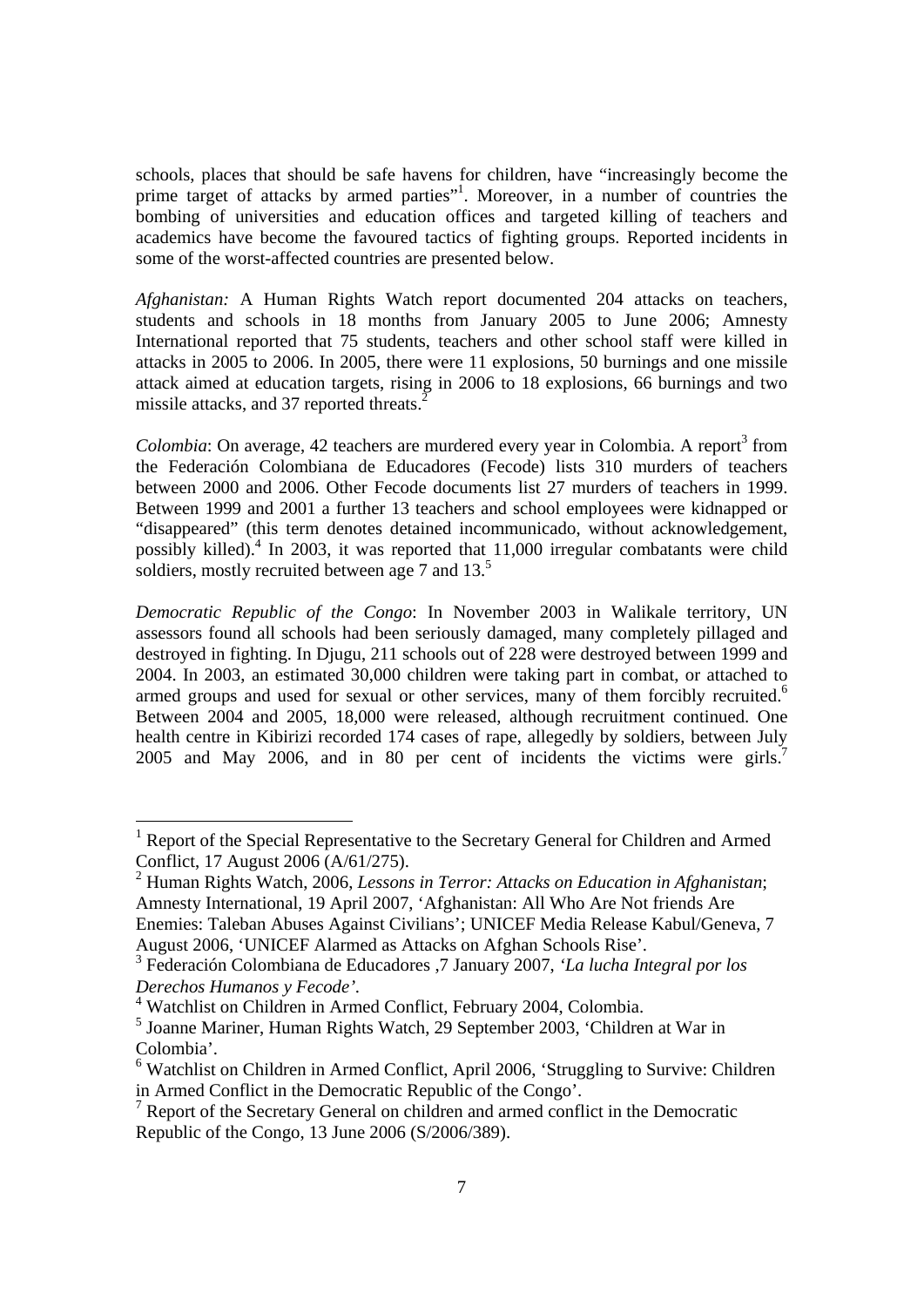*Iraq*: 280 academics, including 186 university professors, have been killed since the fall of Saddam Hussein in April  $2003$ ;  $296$  education staff members were killed in 2005; and 180 teachers were killed between February and November 2006.<sup>9</sup> More than 100 university students were killed in one month in January 2007. In November 2006, armed gunmen in police uniforms kidnapped 100 men from the Ministry of Education. Some hostages were freed the next day, others were found dead.

*Liberia*: In 1999,<sup>10</sup> it was reported that thousands of children had been abducted and given guns to fight, and there were many reports of attacks on schools but no specific numbers; 11,780 children were demobilized from the fighting forces after the war.<sup>1</sup>

*Myanmar*: In 2002, there were an estimated 70,000 child soldiers, many of them enlisted in the national army, some forcibly recruited as young as age  $11$ .<sup>12</sup>

*Nepal*: In Nepal, 145 teachers and 344 students were killed between 13 February 1996 and 31 December 2006.<sup>13</sup> In the 5 years between 1 January 2002 and 31 December 2006, the Maoists destroyed 79 schools, one university and 13 district education offices. In the same five-year period, 10,621 teachers were abducted and 29 teachers were 'disappeared', 734 teachers were arrested or tortured, 320 teachers were beaten, 356 teachers were threatened, and 41 were injured. In the same period, 21,998 students were abducted, 126 were 'disappeared', 1,730 were arrested or tortured, 368 were beaten, 1,264 received threats and 323 were injured. In 2003, an estimated 30 per cent of Maoist forces were aged 14 to 18.<sup>14</sup> Maoists had enlisted an estimated 4,500 child soldiers.<sup>15</sup>

*Palestinian Autonomous Territories*: Since September 2000, 43 schools have been occupied by Israeli troops and turned into military bases, according to the Palestinian

<sup>&</sup>lt;sup>8</sup> www.irinnews.org, 27 February 2007, 'Iraq: The Exodus of Academics has Lowered Educational Standards'.

<sup>&</sup>lt;sup>9</sup> Fred Van Leeuwen, General Secretary, Education International, November 2006, Letter to President Jalabani of Iraq.

 $10$  Office of the Special Representative of the Secretary General for Children and Armed Conflict, 3 June 2003, 'UN Envoy Calls on Warring West African Parties to Cease Activities Affecting Children'.

<sup>&</sup>lt;sup>11</sup> UNICEF press release, 1 March 2006, 'Japan Provides \$6.78 Million to Liberia's children'.

 $12$  Human Rights Watch, 2002, 'My Gun Was as Tall as Me'.

<sup>13</sup> Informal Sector Service Centre (INSEC), 2007, *Human Rights Yearbook*. By the end of 2007, INSEC will have a wide range of data available in electronic form. Contact Prekshya Ojha, Chief, HR Documentation and Dissemination Centre, preskshya@insec.org.np

<sup>&</sup>lt;sup>14</sup> Charu Lata Hogg, Chatham House/Coalition to Stop the Use of Child Soldiers, 2006, *Child Recruitment in South Asian Conflicts: A Comparative Analysis of Sri Lanka, Nepal and Bangladesh.* 

<sup>&</sup>lt;sup>15</sup> Human Rights Watch, February 2007, 'Children in the Ranks: The Maoists' Use of Child Soldiers in Nepal'.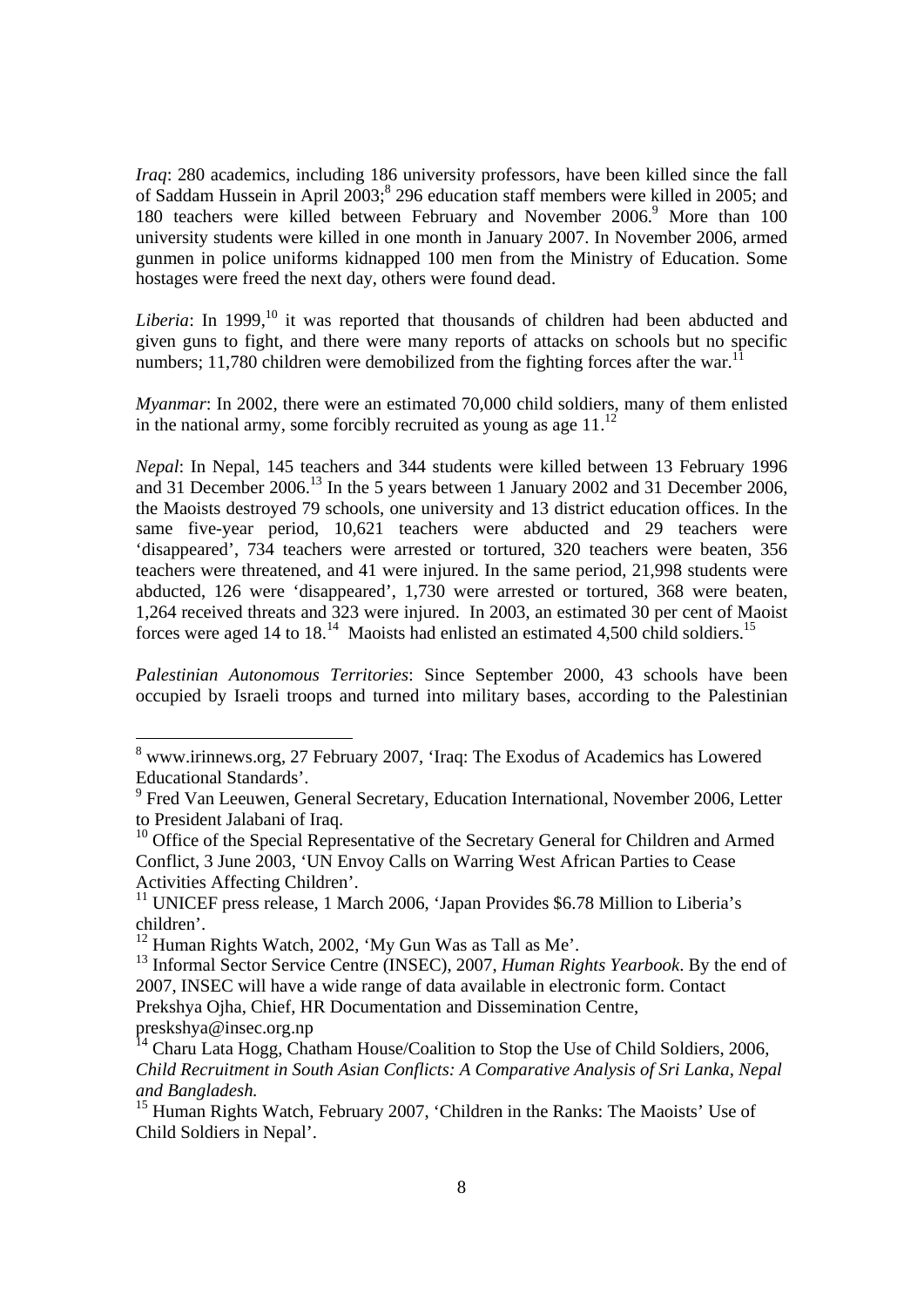Ministry of Education and Higher Education. There were 299 incidents of shelling and breaking into schools, directorate offices and universities by June 2004; 36 teachers, 622 pupils and 200 university students have been killed by January 2007.<sup>16</sup>

*Sierra Leone*: An estimated 1,200 schools were destroyed in targeted attacks during the brutal civil war, which ended in 2001. At least 6,845 children were used as child soldiers and 3,000 young girls were abducted and taken as wives (sex slaves).<sup>17</sup> An unspecified number of schoolchildren had limbs forcibly amputated, many of them following attacks on schools. Most amputations took place in 1998-1999.<sup>18</sup>

*The Sudan*: 108 children were reported abducted by the Sudanese Liberation Army on 26 May 2006. One school and one teacher-training institute were attacked in May 2006. In July 2006, one student was killed at a school in Dalil, Darfur and ten students and one teacher were shot dead trying to escape<sup>19</sup>. There are no aggregate figures for educationrelated attacks in north or south Sudan, UNICEF says.

*Sri Lanka*: Tamil Tigers recruited at least 3,516 children between February 2002 and November 2004.<sup>20</sup> When 1,600 child soldiers were demobilized by the Karuna faction in 2004, the Tamil Tigers recruited many of them using intimidation, abduction and violence. $^{21}$ 

*Thailand*: The Thai Ministry of Education said in December 2006 that 71 teachers had been killed and 130 schools burned down in the previous three years. At least 112 teachers had been injured.<sup>22</sup> In the three southernmost provinces, 16 students died and 58 were injured in the same period. $^{23}$ 

*Zimbabw*e: Between 2001 and 2002, there were at least 238 human rights violations against teachers, including 34 cases of torture, 75 incidents of assault, 13 death threats, 45 school closures and 6 abductions. In addition, 2 ministers were alleged to have issued death threats against student leaders and their principals for supporting the opposition

<sup>19</sup> Amnesty International, 31 July 2006, 'Darfur: Korma: Yet More Attacks on Civilians'.

<sup>&</sup>lt;sup>16</sup> MoEHE, 'The Effect of the Israeli Occupation on the Palestinian Education from 28/9/2000-22/1/2007'.

<sup>&</sup>lt;sup>17</sup> Ekundayo J. D. Thompson, March 2007, note on 'The Sierra Leone Civil War: Destruction of Educational Infrastructure'.

<sup>18</sup> *The Final Report of the Sierra Leone Truth and Reconciliation Commission*, Appendix 5, Amputations in the Sierra Leone Conflict.

<sup>20</sup> Human Rights Watch, 11 November 2004, 'Sri Lanka: Tamil Tigers Forcibly Recruit Child Soldiers'.

<sup>21</sup> *Amnesty International Report 2005*

 $^{22}$  Injury figures supplied obtained by Save the Children, Bangkok, from the Southern Border Provinces Administrative Centre, January 2007.

<sup>&</sup>lt;sup>23</sup> Figures supplied by UNICEF from the Thailand Ministry of Education records.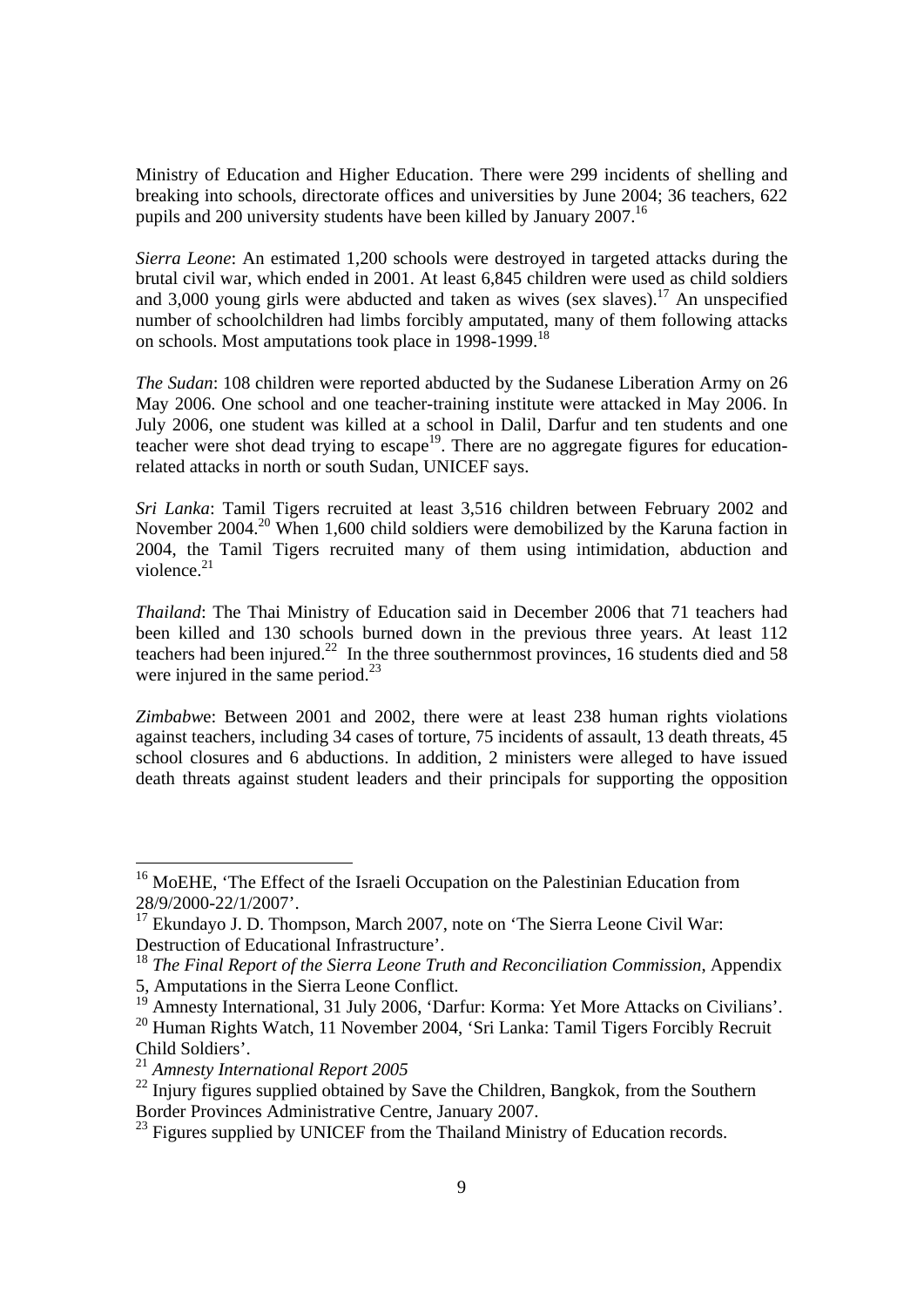Movement for Democratic Change.<sup>24</sup> In 2000, there were allegations of rape and molestation of female teachers and severe beatings of teachers and headmasters due to their political allegiance.<sup>25</sup>

Worldwide, the overwhelming majority of attacks on schools are carried out by local forces, but one source claims there have been 314 attacks on schools by 'international militarized terrorists' in recent years against schools in Afghanistan, Bosnia, Chechnya, Israel, Malaysia, the Netherlands, the Philippines, Russian Federation, Timor-Leste and Turkey.<sup>26</sup>

#### **Scarcity and quality of data**

There is no single, exhaustive global database dedicated to monitoring violent attacks on education workers, students and institutions that can provide a reliable picture of the number of attacks. In addition, some of the available country-specific information is supplied by Ministries of Education, which may not have a neutral role in the conflict.

There is one global database of terrorist acts that includes educational institutions as one of the categories of targets of attack, but its figures for the countries worst-affected by attacks on education are very significantly lower than those supplied by education ministries, NGOs and press reports. The Terrorism Knowledge Base (TKB) is provided by the Memorial Institute for the Prevention of Terrorism  $(MIPT)^{27}$  and draws on data from the RAND Terrorism Chronology and RAND-MIPT Terrorism Incident Databases, the Terrorism Indictment database, and DFI International's research on terrorist organizations. It is funded by the United States Department for Homeland Security.

The TKB suggests that the countries suffering the highest number of attacks on educational institutions since 1998 are Iraq and Thailand, followed by Afghanistan and Nepal, then Pakistan, Colombia, India, Turkey and Spain.

It indicates that the number of attacks on educational institutions has been rising at ever-increasing rates since 2000, with a doubling of the number of incidents in 2004 and a six-fold increase on the 2003 figure in both 2005 and 2006. It also reports a quadrupling of the number of education fatalities per year in 2004 and this year (2007) there are ominous signs that worse is to come. In the first half of January 2007, there were 72 fatalities and 171 injuries in five terrorist attacks on education institutions, more deaths and injuries than in any other sector affected by terrorism.

The TKB figures are limited by two factors, however. One is the database's narrow focus on acts of terrorism, defined as 'violence, or the threat of violence,

 $^{24}$  Zimbabwe Human Rights NGO Forum, September 2002, 'Teaching Them a Lesson: A Report on the Attack on Zimbabwean Teachers'; and Zimbabwe Human Rights NGO Forum, 2006, 'An Analysis of the Zimbabwe Human Rights NGO Forum Legal Cases, 1998-2006'.

 $25$  Canadian Association of University Teachers (23 May, 2000) letter to President Mugabe of Zimbabwe.

 $^{26}$  Keith Jones, March 2007, Tactical Response magazine, 'Terrorism Deterrence, Part 1'.

<sup>&</sup>lt;sup>27</sup> MIPT is funded by the United States Department of Homeland Security and was set up as a non-profit organization in the wake of the Oklahoma City bombing in 1995. Its function, as directed by the United States Congress, is to research the social and political causes and effects of terrorism.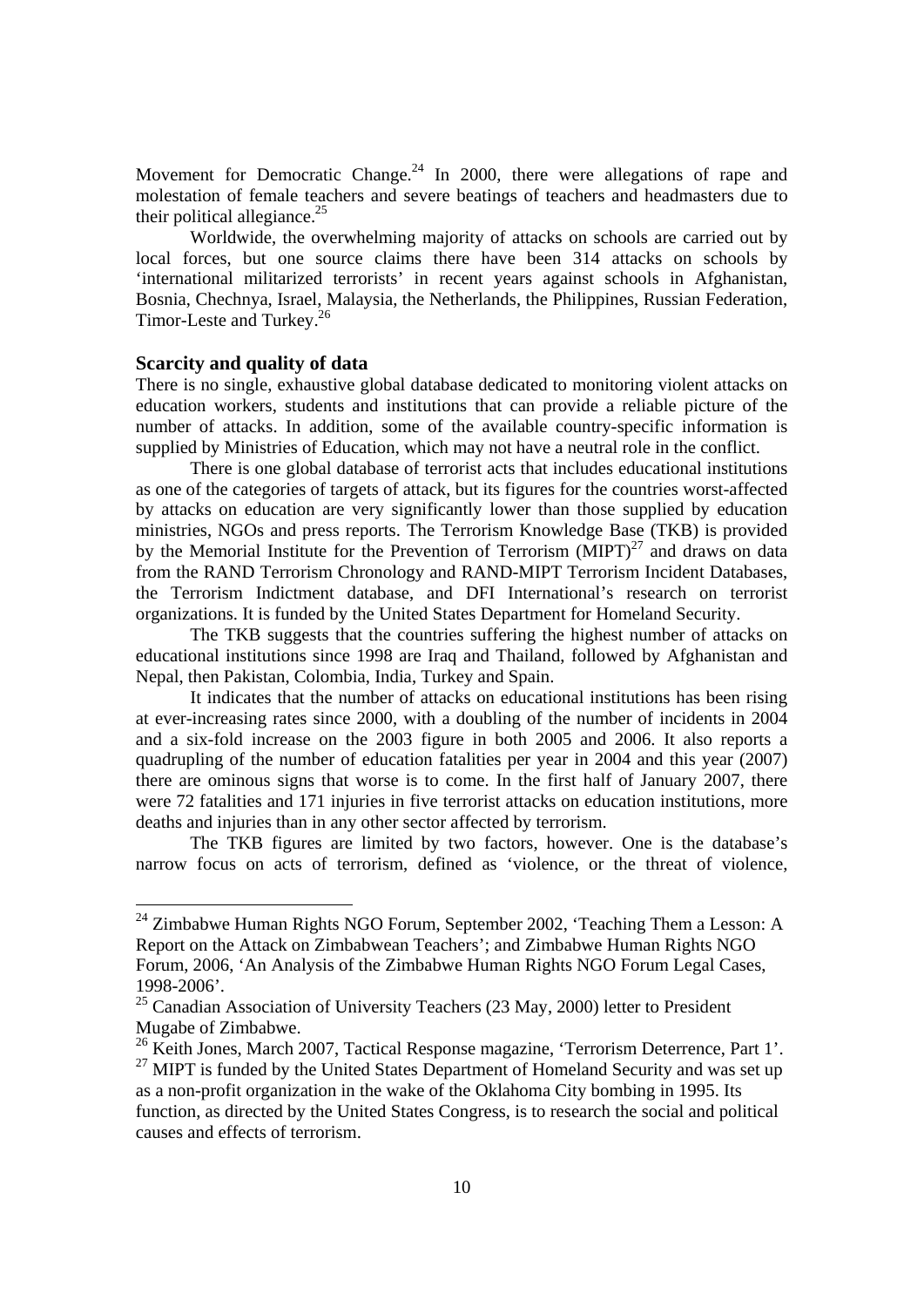calculated to create an atmosphere of fear and alarm', perpetrated by rebel or subversive groups. They do not cover violence by the state or occupying forces, for instance where schools are closed by force or destroyed as part of a strategy of undermining the culture or infrastructure of a resistant or rebel ethnic or religious minority. The TKB figures could therefore cover attacks on schools by the Taliban and allied rebel forces in Afghanistan today, but not the Taliban's use of state force to ban millions of girls from going to school and women from teaching when the Taliban was in power in Kabul. Yet women caught teaching were hanged, imprisoned or beaten for fulfilling children's fundamental human right to education, a violent use of state power for illegitimate aims. Nor do they cover acts of torture or forced recruitment of child soldiers, both serious offences against education and, in the case of the latter, a widespread problem.<sup>28</sup>

There are other limitations common to all sources, which must be addressed to aid the development of effective international and domestic strategies for dealing with attacks. These include the lack of data or lack of full access to data, as well as questions of political bias of data from one side or the other in a conflict. The usefulness of media reports may be limited by their ad hoc nature and bias towards the language of the media outlet, which may mean reporters are not able to cover victims on one side of the conflict as easily as on the other. The accuracy of media and government reporting may suffer from lack of access to more rural and remote areas or lack of local data and reporting in areas of high illiteracy, which may equate to areas on one side of the conflict. In Afghanistan, for instance, attacks on schools are more frequent in rural areas off the main roads. Figures provided by a Minstry of Education or union organization may also not be objective, depending on the nature of their involvement in the conflict.

A third problem in collecting data is being able to determine whether an attack is targeted. For instance, if a bus carrying police guards and teachers is hit, were the police the target or the teachers – or both? In many cases, there may be insufficient evidence to decide.

Finding data on the use of child soldiers is also problematic. A Chatham House report last year said that there remained a 'disturbing lack of information about the involvement and impact of conflict on children in both Sri Lanka and Nepal'. No studies had been conducted to ascertain the actual number of children in the ranks of the Tamil Tigers in Sri Lanka or the Maoist forces in Nepal.<sup>29</sup>

One organization charged by the UN Security Council with monitoring grave violations of children's rights is the Office of the Special Representative of the Secretary-General for Children in Armed Conflict. Its monitoring remit includes attacks on schools, recruitment of child soldiers, forced child labour and serious sexual offences against children, which it covers mainly by providing situation reports from missions to priority countries. However, it does not collect detailed or standardized data that can be compared between countries and the main emphasis of reporting so far has been on child soldiers, with less attention paid to attacks on schools. It also concentrates on a handful of priority countries.

<sup>&</sup>lt;sup>28</sup> Saira Shah, 2001, Channel 4, United Kingdom, 'Beneath the Veil'.

<sup>&</sup>lt;sup>29</sup> Charu Lata Hogg, Chatham House/Coalition to Stop the Use of Child Soldiers, 2006,

*Child Recruitment in South Asian Conflicts: A Comparative Analysis of Sri Lanka, Nepal and Bangladesh.*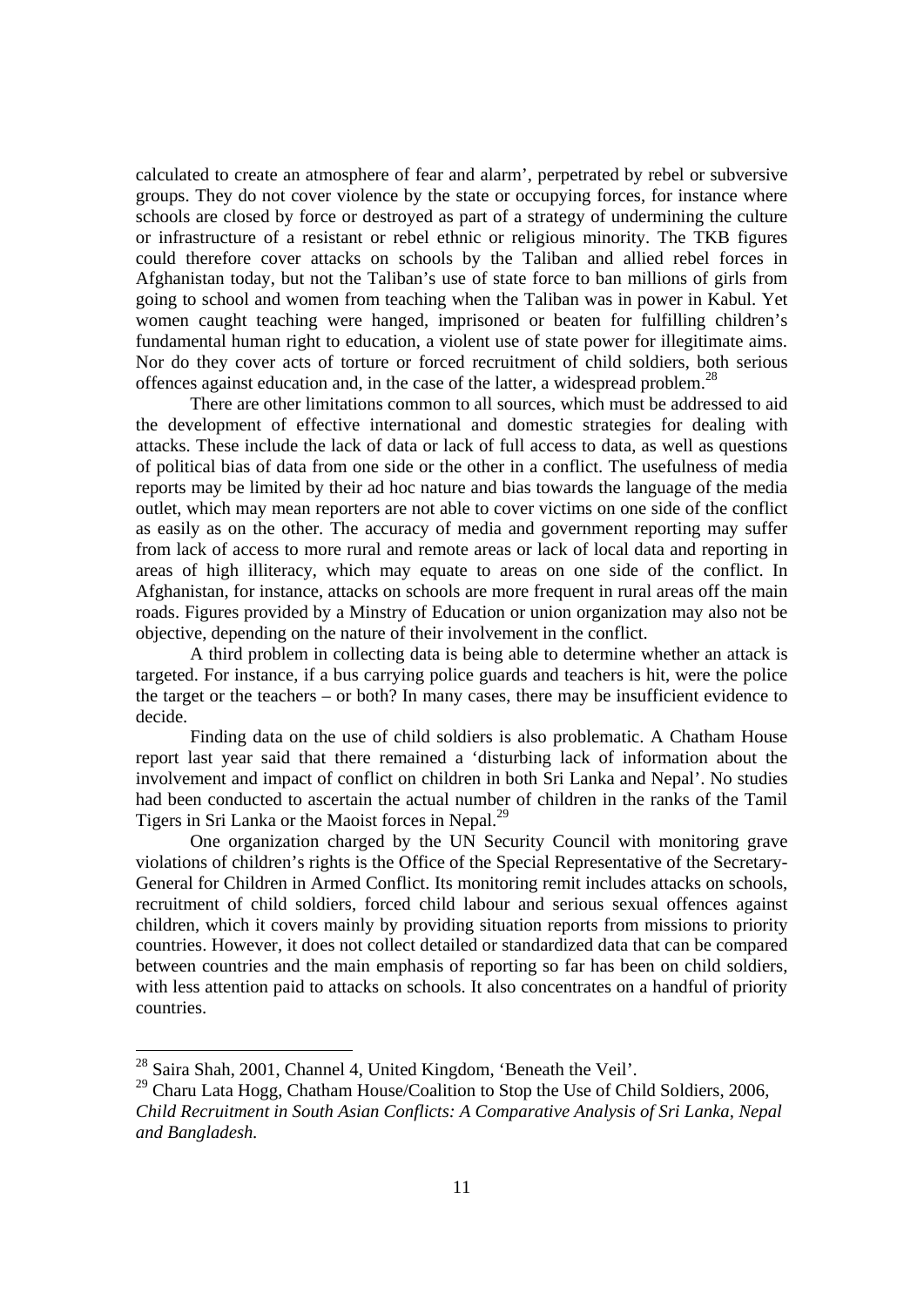In 2005, the Special Representative reported that more than 250,000 children continued to be exploited as child soldiers. The recruitment or use of child soldiers was continuing in the period November 2005 to September 2006 in Burundi, Chad, Colombia, the Democratic Republic of the Congo, the Cote d'Ivoire, Myanmar, Nepal, the Philippines, Somalia, the Sudan, and Sri Lanka. Abductions of children were continuing in Chad, Democratic Republic of the Congo, Nepal, Sri Lanka, the Sudan and Uganda.<sup>30</sup>

The Special Representative's remit does not go beyond children, so does not address the important question of attacks on teachers, academics and education officials. The monitoring of attacks on schools was established only last year, so it is in an early stage of development. The Office has supplied only limited or anecdotal information on attacks on educational institutions relating to a handful of countries so far including Afghanistan, Burundi, Cote d'Ivoire, the Democratic Republic of the Congo, Iraq, Nepal, Palestinian Autonomous Territories and Sri Lanka. There is no information in a form that could be used in a database to look at trends emerging across countries, even though attacks on schools are a category of war crime.

Of all the countries looked at in detail for this study, the most comprehensive figures on attacks on education are available for Nepal, provided by the Informal Sector Service Centre  $(INSEC)^{31}$ , a human rights NGO dedicated to systematically documenting and disseminating human rights situation and violation records, aided by 75 human rights reporters, one in each district of the country. This may offer an effective model of data collection that could be replicated in other countries.

If the international community wishes to address the problem of violent attacks on education, it must support the development of an independent system of monitoring attacks in a common form across countries so that trends in the scale and types of attacks, the perpetrators and targets, and where possible, the motives can be analysed and made public. The impact on education provision and the measures that are being taken to prevent attacks and limit their impact should also be monitored and the knowledge shared across conflict-affected countries and internationally.

<sup>&</sup>lt;sup>30</sup> UN Secretary-General, 26 October 2006, 'Children and Armed Conflict', Annexes I and II (A/61/529 S/2006/826).

 $31$  www.inseconline.org/aboutinsec.php.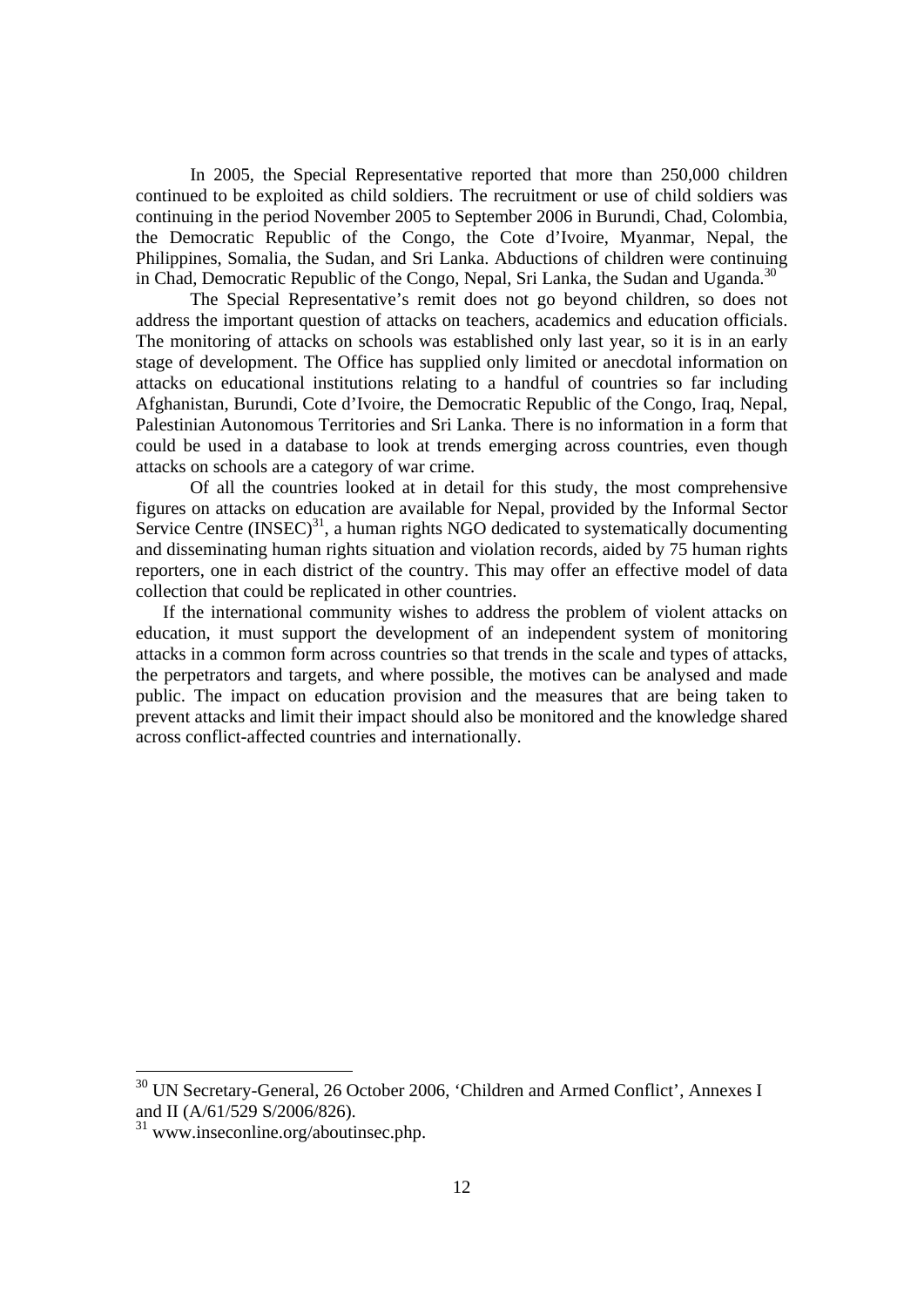# **3. The nature of attacks**

The types of attack carried out vary from sophisticated military-style operations such as the Beslan school tragedy, probably the worst single attack on an educational institution in recent history, to bombings, assassinations, detention and torture, and threats of violence.

On 1 September 2004, the first day of term, 32 or more armed militants stormed Number One School in the Russian town of Beslan, North Ossetia. They held its 900 pupils and around 400 parents and teachers hostage for three days in the gymnasium, which was rigged with trip wires and explosives. The hostages were told if any mobile phones were found on any individual they and the three people nearest to them would be shot. When gunfire broke out between Russian security forces and the hostage takers, 344 hostages were killed including 186 children. An estimated 700 civilians and 30 special forces personnel were wounded. Chechen warlord Shami Basayev, who has since been killed, claimed responsibility for the storming of the school. Russian sources suspected Al Qaeda involvement in the attack.

The Beslan tragedy captured the news headlines across the world and large-scale attacks, such as the explosions in Iraqi universities, receive international press attention, but many incidents involving individual assassinations are not reported in the media outside the country in which they take place. Yet for teachers in those places, a threat or just the knowledge that militants are out there, watching and waiting for an opportunity to shoot or stab them, can be as significant a deterrent to carrying on their work as an explosion that kills dozens of students and staff.

The types of attack can be divided into groups according to the tactics involved and the intended effect, as described below.

a) Multiple deaths of education workers, students and officials via bombings, remotely detonated explosions and sprayed gunfire in places where large numbers of people congregate, such as university and school entrances, playgrounds and offices, or at largescale events such as protests, or on vehicles carrying staff to and from work.

b) Targeted assassinations of individual education staff, students and trade unionists by firearms, typically in the classroom or on the way to and from work. Other weapons such as knives and hammers are also used.

c) Destruction of education buildings and resources via remotely detonated explosions, bombings, burnings, looting and ransacking.

d) Illegal detention, 'disappearance' or torture of teachers, academics and education trade unionists, usually by forces of the state or forces supported by the state, though sometimes by rebel groups.

e) Abduction of students, teachers and officials by armed forces for extortion or to spread terror; forced recruitment of child soldiers, and abduction and/or rape of school girls and teachers by military forces.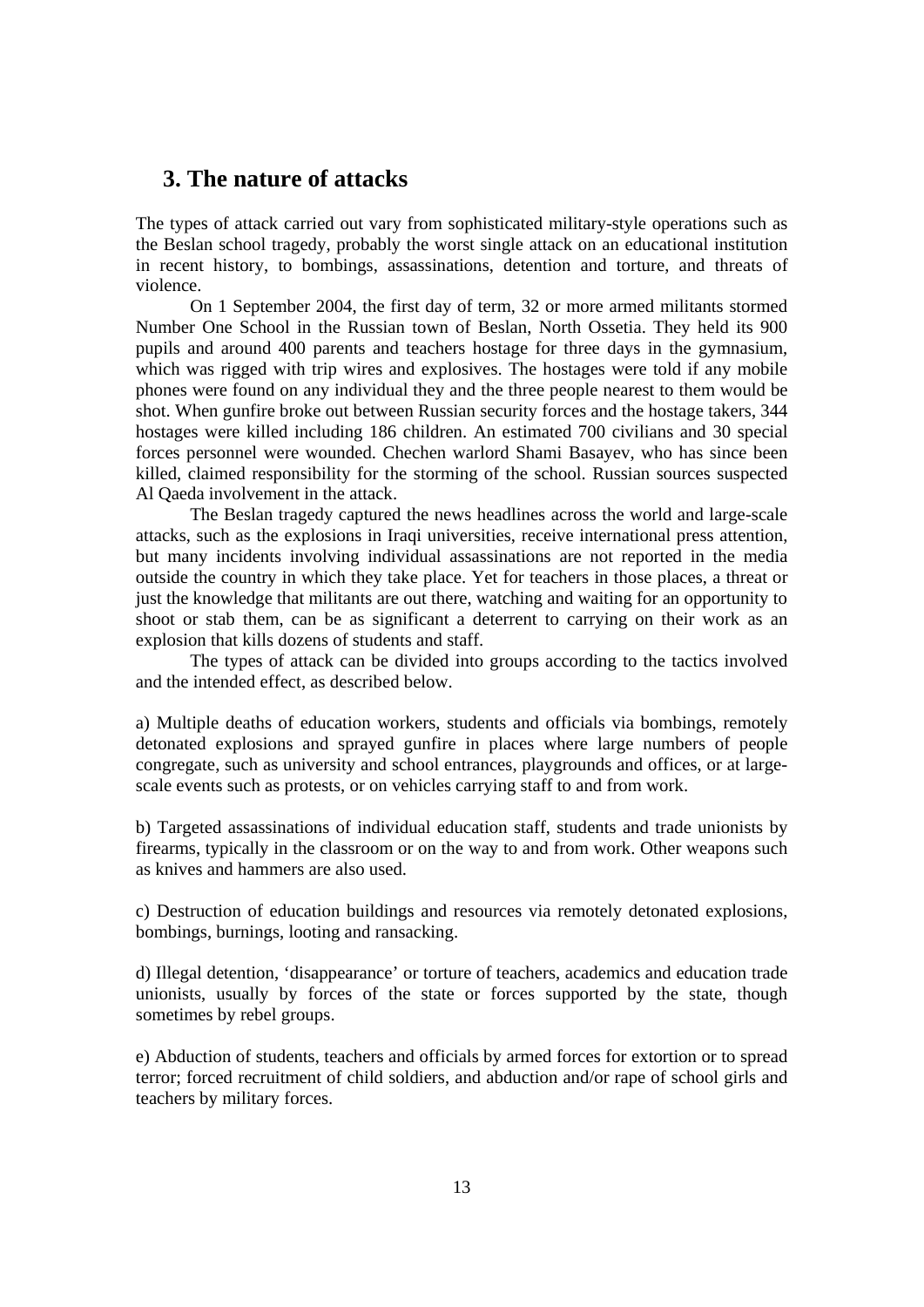The number and combination of tactics used varies between conflict situations. In Thailand, two of the main tactics are targeted assassination of known teachers by motorcycle pillion passengers wielding a pistol; another is bombings targeted at buses carrying armed guards and teachers. In Iraq, there have been many large-scale bombings using remotely detonated devices at universities, causing dozens of deaths in one blast, as well as shootings and kidnappings. In Afghanistan, burning down schools has been the predominant tactic but there have also been explosions and missile attacks. Two conflicts involving a clash between left- and right-wing ideologies – in Colombia and Nepal – have included many incidents of illegal detention, disappearance and torture, usually by state or state-backed forces, as well as abduction by guerrillas. Left-right struggles have also made education trade unionists prime targets for these tactics, as in Colombia and Ethiopia. 32 In Colombia, landmines laid by guerrilla groups and unexploded ordnance on school premises represent a grave and growing concern.<sup>33</sup>

The recruitment of child soldiers represents another form of attack on education because it prevents children going to school and can gravely harm their development, due to the atrocities they witness or are ordered to commit. The latter range from killing friends and members of their own families, to dismembering bodies and drinking human blood. Many are abducted and recruited at gunpoint from school. Others volunteer either

#### **Terror Tactics Faced by Colombian Teachers**

According to the Federación Colombiana de Educadores (Fecode), their members' rights are being violated through the use or threat of violence in a range of ways (*Fecode, 7 January 2007, 'La lucha integral por los derechos humanos y Fecode')*:

- telephone and written threats:
- harassment at home by armed personnel;
- public declarations or written messages singling them out as military targets;
- demands for their resignation from their job with an ultimatum to leave the work place;
- extortion by illegal armed groups against teachers on the highest salary scales (those with 25 years' service) and those who already have a pension;
- armed groups using schools as meeting places for spreading their political views or threatening the community, regardless of opposition from teachers and the school authorities;
- raiding/breaking into homes and education institutions, and murdering teachers in front of their families and students;
- death threats written in graffiti on schools and teachers' homes
- forced disappearances and kidnappings;

• armed groups ordering teachers to leave the union or not participate in union activities.

 $32$  In January 2007, Education International alerted member organizations to the case of two elected officials of the Ethiopian Teachers Association who were tortured while detained without warrant and a third who was missing.

<sup>&</sup>lt;sup>33</sup> UN Secretary-General, 26 October 2006, 'Children and Armed Conflict'.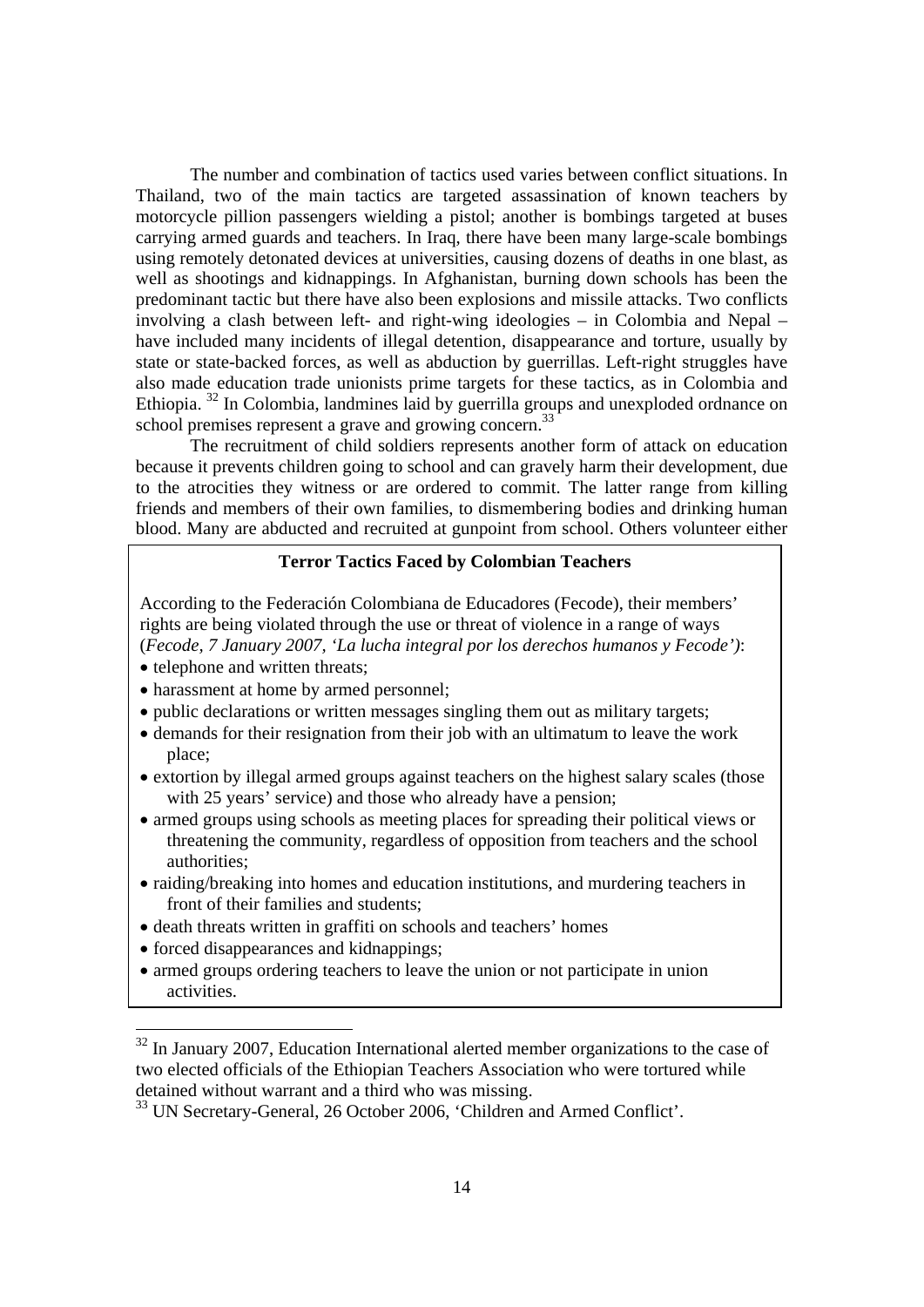out of fear, desperation to escape poverty or abuse at home, or even because the education system has failed them. But enlistment of children under 15 years of age is a category of war crime and there is a case for extending that to enlistment under age 18 on similar grounds to the treatment of under-age sexual intercourse, which in some African countries falls under the same legal definition (defilement) as rape, whether it is consensual or not.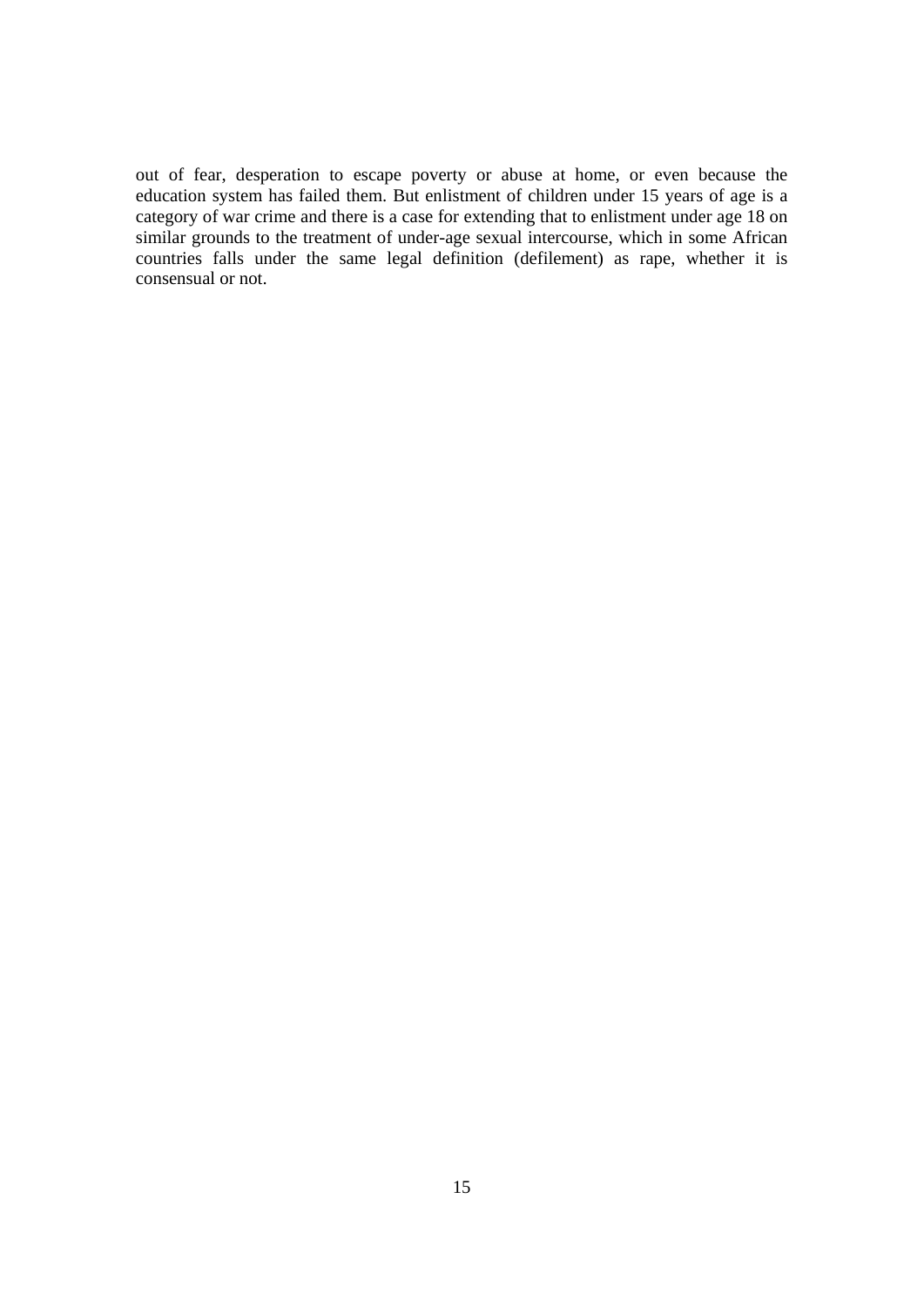# **4. Targets and motives**

The motives for attacks vary between conflicts and within conflicts, and can be multilayered. In Afghanistan and Pakistan, many of the assaults against girls' schools or those who work in them are carried out by extremist Islamic groups thought to be allied to the Taliban or Al Qaeda. Their motive is reportedly an ideological belief, rooted in an interpretation of religion and local traditions, that the education of girls should be forbidden. However, the forced closure of schools may also have a military objective of spreading fear and instability to undermine the authority of the state locally. A burning could also be an act of revenge or a show of strength in a rivalry between warlords, or armed groups exploiting jealousy over the building or repair of a school in a rival village.

In Iraq, institutions are targeted in some cases on a sectarian basis because they are in an area dominated by Sunnis or Shia Muslims, but also because factions believe they will have a better chance of creating the conditions in which they can seize control of the country if they can drive out the intellectuals through fear and violence. Some academics are assassinated by Shia militants because they are suspected of collaborating with the regime under Saddam Hussein, others are killed by Sunnis because they did not. In Nepal and Sri Lanka, the root causes of conflict lie in the failure of successive governments to provide broad-based development and social justice, and the role of education is contested. There are arguments over access to education in remote areas, the language of instruction, distribution of the education budget and the focus of the curriculum.<sup>34</sup>

In some cases, attacks are part of a strategy of degrading the infrastructure of a resistant power by occupying forces. During Operation Defensive Shield in the Palestinian Autonomous Territories in 2002, for instance, Israeli forces destroyed 11 schools and damaged 112, and damaged the Ministry of Education, confiscating equipment and records.<sup>35</sup> But some students may also be targeted because they are suspected of being involved in resistance activities, such as attacking troops with stones. Between 2000 and 2005, around 3,000 schoolchildren were detained by Israeli forces.

By contrast, separatists target schools and universities as a symbol of the state they oppose and because they are relatively soft targets. Hamas, for instance, detonated a remote controlled bomb at Hebrew University, Jerusalem, in July 2002, killing and injuring students. $36$ 

In some countries, such as Colombia, the targeting of teachers reflects their political role in taking a stand on human rights or social justice on behalf of their community. They come under pressure from both sides in the conflict because, as the

<sup>&</sup>lt;sup>34</sup> Charu Lata Hogg, Chatham House/Coalition to Stop the Use of Child Soldiers, 2006, *'Child Recruitment in South Asian Conflicts: A Comparative Analysis of Sri Lanka, Nepal and Bangladesh'*. 35 Susan Nicolai, 2006, *Forced Migration Review, Education Supplement*, 'Education and

Chronic Crisis in Palestine'.

<sup>36</sup> Watchlist on Children in Armed Conflict, September 2002, *Israel/Palestinian Occupied Territory*, which also quotes two UNICEF reports, *Occupied Palestinian Territory, Donor Alert*, 2 April 2002, and *Occupied Palestinian Territory, Donor, Update*, 29 May 2002.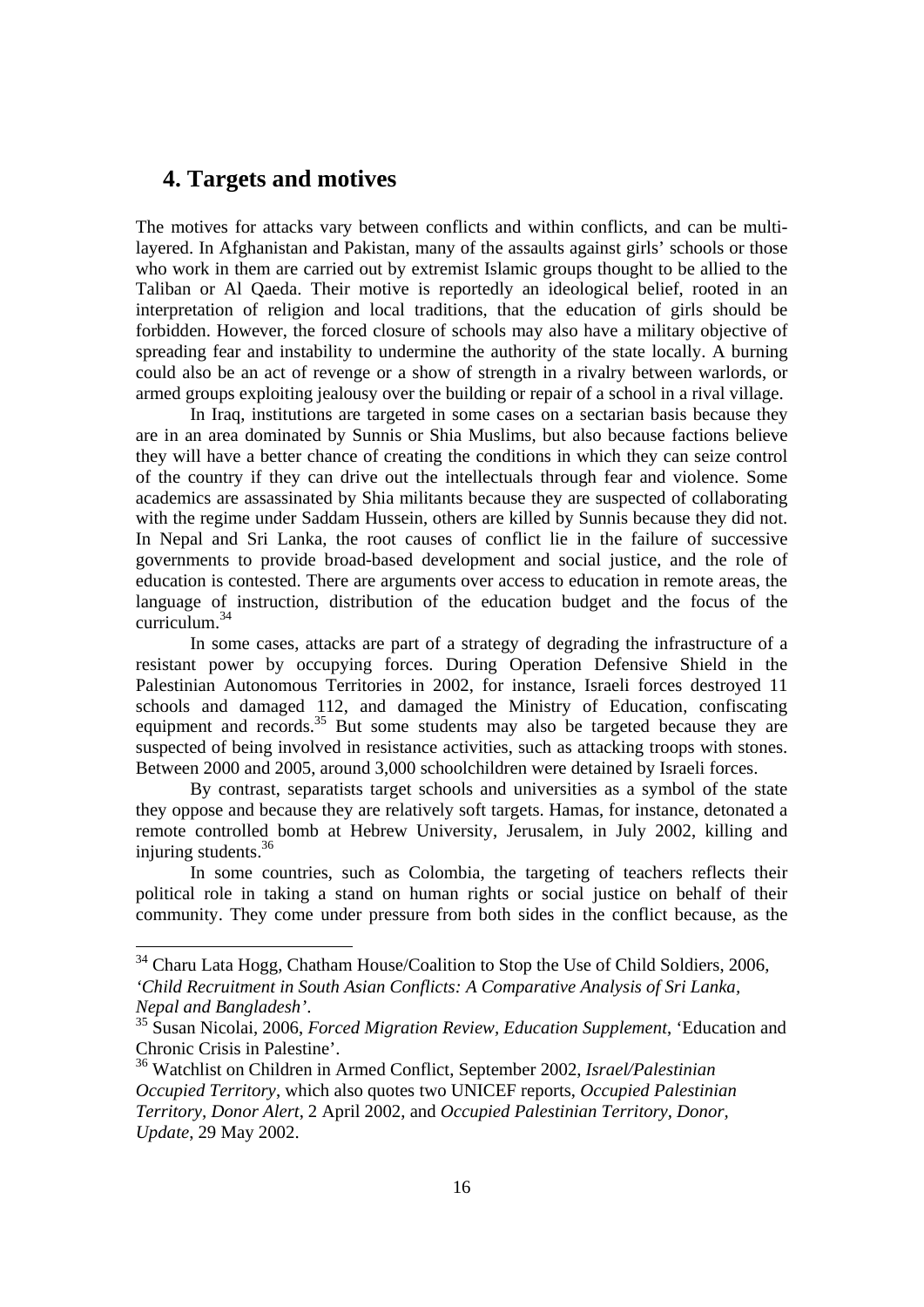most educated members of the local population, many of them have become spokespeople on local issues for the communities in which they live, such as disagreements over the extraction of local resources by multinational companies and human rights violations. Mario Novelli,<sup>37</sup> a researcher on the Colombian conflict, based at Amsterdam University, says teachers are being killed because they are involving themselves in campaigns defending the right to education. Teachers have been in the forefront of opposing budget cuts, which have led to the introduction of 'cost recovery' mechanisms, such as school fees for secondary education, and encouraged the setting up of private schools. A similar process has taken place in universities, where the Colombian Universities Workers union has organised demonstrations. As the leaders of protests, education trade unionists have become targets of violence and threats. The tactics used against them have switched since President Aribe came to power in 2002 from assassination towards arbitrary detainment, according to Novelli.

Movements defending education against cuts and cost recovery have emerged in a number of countries in Latin America and Africa. The Oaxaca uprising in Mexico was triggered in May 2006 by protests by Section 22 of the National Teachers Union. It is reported that they were demanding free school uniforms and breakfast for students, more scholarships, and more funding for school buildings and equipment. They were beaten while asleep in tents by baton-wielding police officers and tear gas grenades were fired at them from helicopters. Four protestors were killed, including one teacher, and another protesting teacher was later assassinated. Gunmen opened fire on teachers during several later protests and protestors retaliated with other violent acts such as burning buses.<sup>38</sup>

The motive for forced recruitment of child soldiers appears to be a common strategy to increase troop levels and logistical support, an extreme example of forced child labour, but the act of abduction is also a means to spread terror and undermine resistance to the armed group from the local population. But recruitment is not confined to rebel forces. For example, the Government of Sudan forcibly recruited children in their early teens in 2000 and trained and assigned them to provide security for the Heglig oil facility in the Greater Nile, where they were ordered to carry out 'human rights abuses against their neighbours and relatives, including killing people, burning villages and looting food'.<sup>39</sup> The Watchlist on Children in Armed Conflict reported in 2003 that children, some as young as 10, were being used extensively by both government and opposition forces in Sudan and that many had been forcibly recruited on both sides.

 $37$  Mario Novelli is currently carrying out research on violence against the education community *in situ* in Colombia, supported by IIEP-UNESCO, Education International and the Netherlands government. Contact: m.novelli@uva.nl

38 Duncan Kennedy, BBC online, 23 August 2006, 'Mexico Teachers Extend Protests'.

<sup>&</sup>lt;sup>39</sup> Watchlist on Children in Armed Conflict, March 2003, Sudan, www.watchlist.org.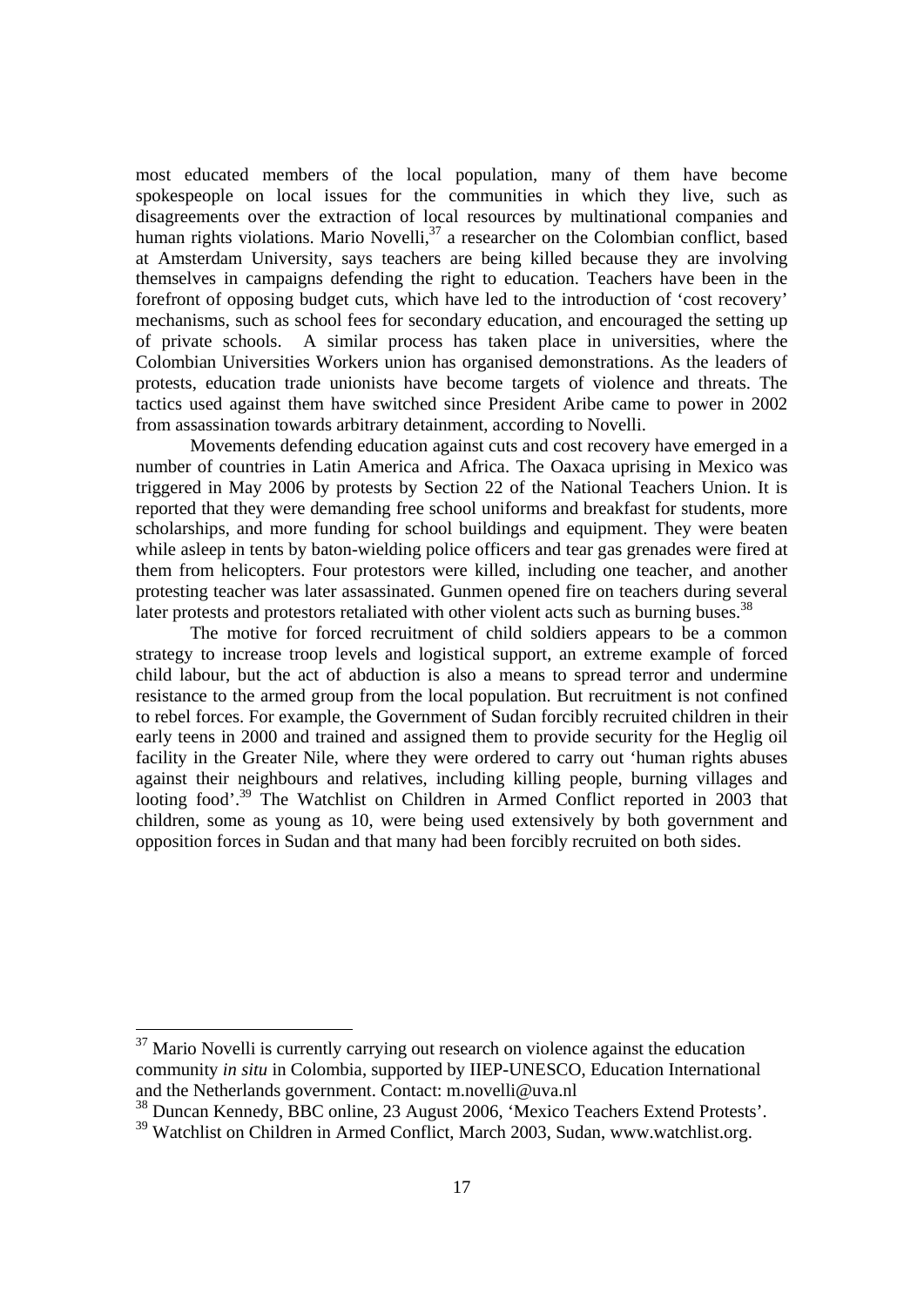#### **Case studies**

#### *Iraq: Gunning for the intellectuals*

On 25 February 2007, a suicide bomber triggered a ball-bearing packed charge amid a crowd of mainly Shiite students at a college in Baghdad, killing 42 people and injuring 55 others.40 Most of the victims were students.

Witnesses said a woman dressed in a chador (Islamic veil) and holding plastic sacks carried out the attack at Mustansiriya University, detonating the bomb at the gates of the Business and Administration department as students entered to sit mid-term exams. The University had already been warned to close its doors.<sup>41</sup> The main campus of the same university was hit by a series of bombings that killed 100 students in January.

Koïchiro Matsuura, Director-General of UNESCO, expressed his shock and anger over the attack. He said: 'I strongly condemn this barbarous act. The systematic targeting of the Iraqi education system, its schools, universities, teachers and students, must not be allowed to continue.<sup> $42$ </sup>

But the savagery of the attack was not out of the ordinary in today's Iraq. Since the beginning of last year, militants have stepped up efforts to drive out Baghdad's remaining intellectuals and middle classes with a wave of death threats, intimidation, bombings and assassinations, and they are succeeding in driving thousands of academics out of the country. It is a tactic that has been used before, in Algeria.<sup>43</sup>

For example, on 24 January 2007, gunmen opened fire on the motorcade of Iraq's higher education minister on a highway in southern Baghdad, killing one of his guards and seriously wounding another<sup>44</sup>.

On 31 January 2007, the bodies of 3 Sunni professors and one student were found. The four academics were seized when their car was ambushed four days earlier as they left Nahrain University's law school in northern Baghdad, the Ministry of Higher Education said.<sup>45</sup>

On 12 February 2007, up to 16 people were reported killed and 27 wounded after another suicide bomber detonated explosives in a van in a car park between the College of Economic Sciences in Western Baghdad and a food warehouse.<sup>46</sup>

The Iraq Index, compiled by the Brookings Institution in Washington and released on 21 December 2006, estimated that up to 40 per cent of Iraqi professionals had fled the

<sup>40</sup> Brian Murphy, Associated Press, 'Shiite College Bombed', *Denver Post*, 26 February, 2007; AFP, 26 February 2007, Khaleej Times online, 'Baghdad College bomber a Woman'.

<sup>41</sup> Daily Telegraph, 26 February, 2007, '40 die as bombers target Iraq students'

<sup>42</sup> UNESCO Press Release No 2007-17, Paris, 27 February 2007, 'UNESCO Director-General Condemns Deadly Attack on Baghdad College and Urges Increased Protection for Iraq's Education System'.

<sup>43</sup> www.irinnews.org, 27 February 2007, 'Iraq: The Exodus of Academics has Lowered Educational Standards'.

<sup>44</sup> Reuters, 24 January 2007, 'Gunmen Open Fire on Iraqi Minister's Convoy, Kill one'

<sup>&</sup>lt;sup>45</sup> AP, Khaleej Times, 31 January, 2007, 'Bodies of three Sunni professors and a student found, three days after their abduction

<sup>46</sup> Aljazeera.net, 13 February, 2007, 'Bomber strikes near Baghdad College'.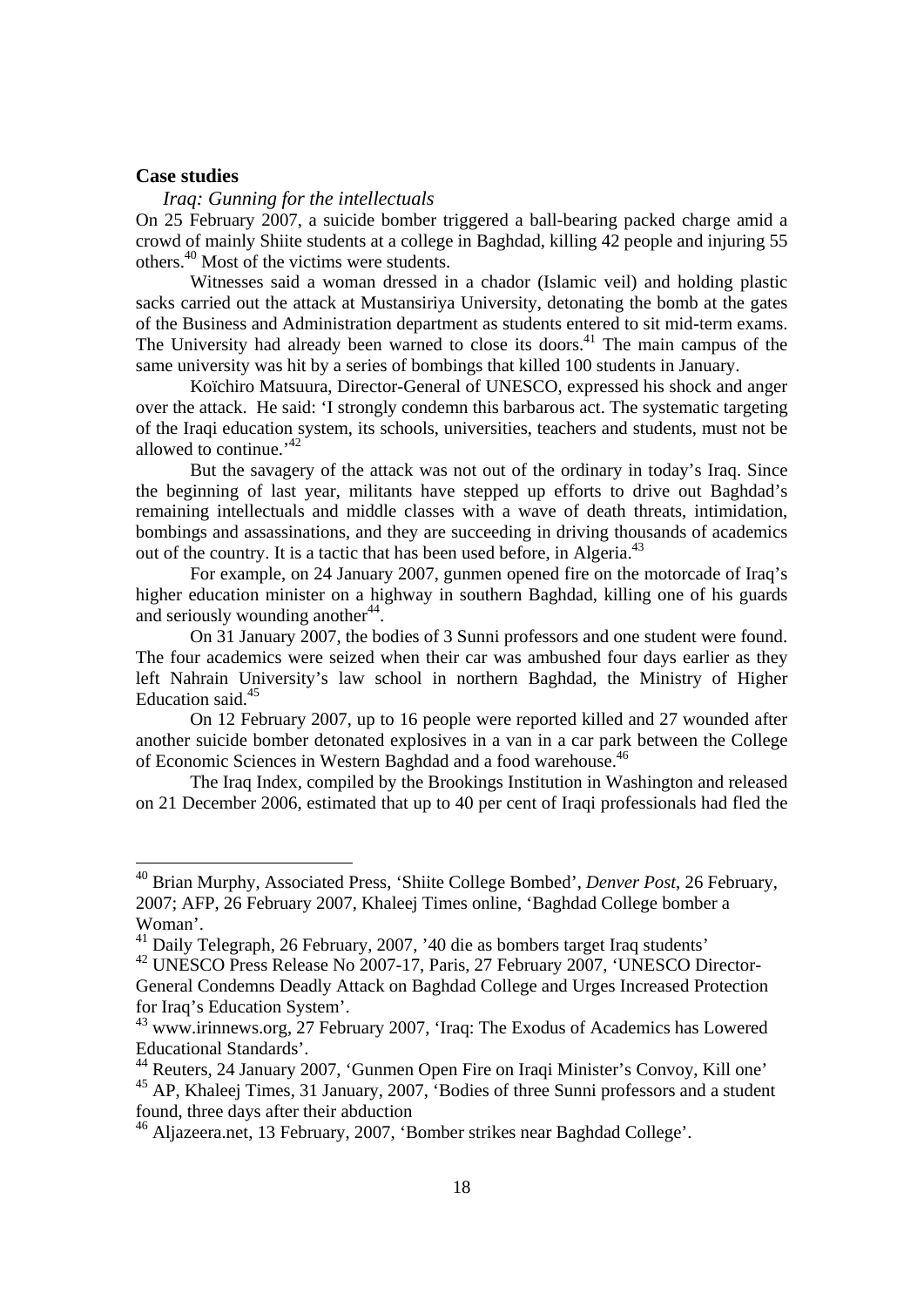country since 2003. The number of teachers leaving nearly doubled last year, according to UNESCO.

'The health and educational systems are depleted of good professionals. Nearly one third of those living in Iraq before 2003 have fled violence,' Dr Mustafa Jaboury, a research investigator at the ministry, told IRIN News. 'Shiite militias and Sunni insurgents are killing intellectuals to ensure Iraq is poorly managed and poorly governed.'

Paul Colley, a London-based analyst, said: 'By removing these groups the insurgents are aiming to eliminate all support for a democratic society and hope that by targeting academics, Iraq will become theocratic like the Islamic Republic of Iran.'47

Muhammad al-Rubai, adviser to the Iraqi president on scientific affairs, talking to the BBC $48$ , said assassinations had hit nearly every academic discipline and every university in Iraq. The universities have become a brutal battleground where abduction and murder of academics are a common event, he said. The competing motives can be sectarian, to seek revenge for losing influence with the fall of Saddam Hussein or to "cleanse" universities of his collaborators.

A report by Iraq Democracy Watch says: "We are faced with an organised, systematic operation driven by ideological, sectarian, and political motives."<sup>49</sup>

Academic posts, such as university presidents, deans and chairs, as well as scholarships, are distributed on the basis of sectarian regional and gender quotas, where the percentage of women is almost non-existent and ministries have become party fiefdoms, Iraq Democracy Watch says.

Students are also targets for violent crime and sectarian killings, especially in Baghdad and Mosul. For instance in Baghdad, armed groups killed and injured a group of students in the Dura district and 12 university students were killed in the Latifia district. In Mosul, 12 students were killed off-campus last year, according to Iraq Democracy Watch.

Koïchiro Matsuura said: 'What possible future can Iraq have if its children and youth are denied their right to education? What possible future [is there] for a country whose intellectuals, researchers and educators have fled because of terror and intimidation?'

He urged the authorities, with whom UNESCO is working closely, to rebuild and revitalize an education system that was once the region's finest; to do their utmost to make schools and universities safe from the terrible violence; and to protect the lives of educational personnel and students.

#### *Afghanistan: A war against girls*

 $\overline{a}$ 

Jamila Niyazi has received many death threats as the principal of Lashkar Girls' High School in Helmand province, southern Afghanistan.

<sup>47</sup> www.irinnews.org, 27 February 2007, 'Iraq: The Exodus of Academics has Lowered Educational standards'.

<sup>48</sup> BBC News, 5 November 2006, 'Iraq's Academics Targeted by Militias'.

<sup>&</sup>lt;sup>49</sup> Iraq Democracy Watch, Baghdad, July 2006, Report on the Democratic Process in Iraq. (English translation). Iraq Democracy Watch is a monitoring body operating under the umbrella of the Iraq Foundation, a non-sectarian NGO set up by Iraqi expatriates.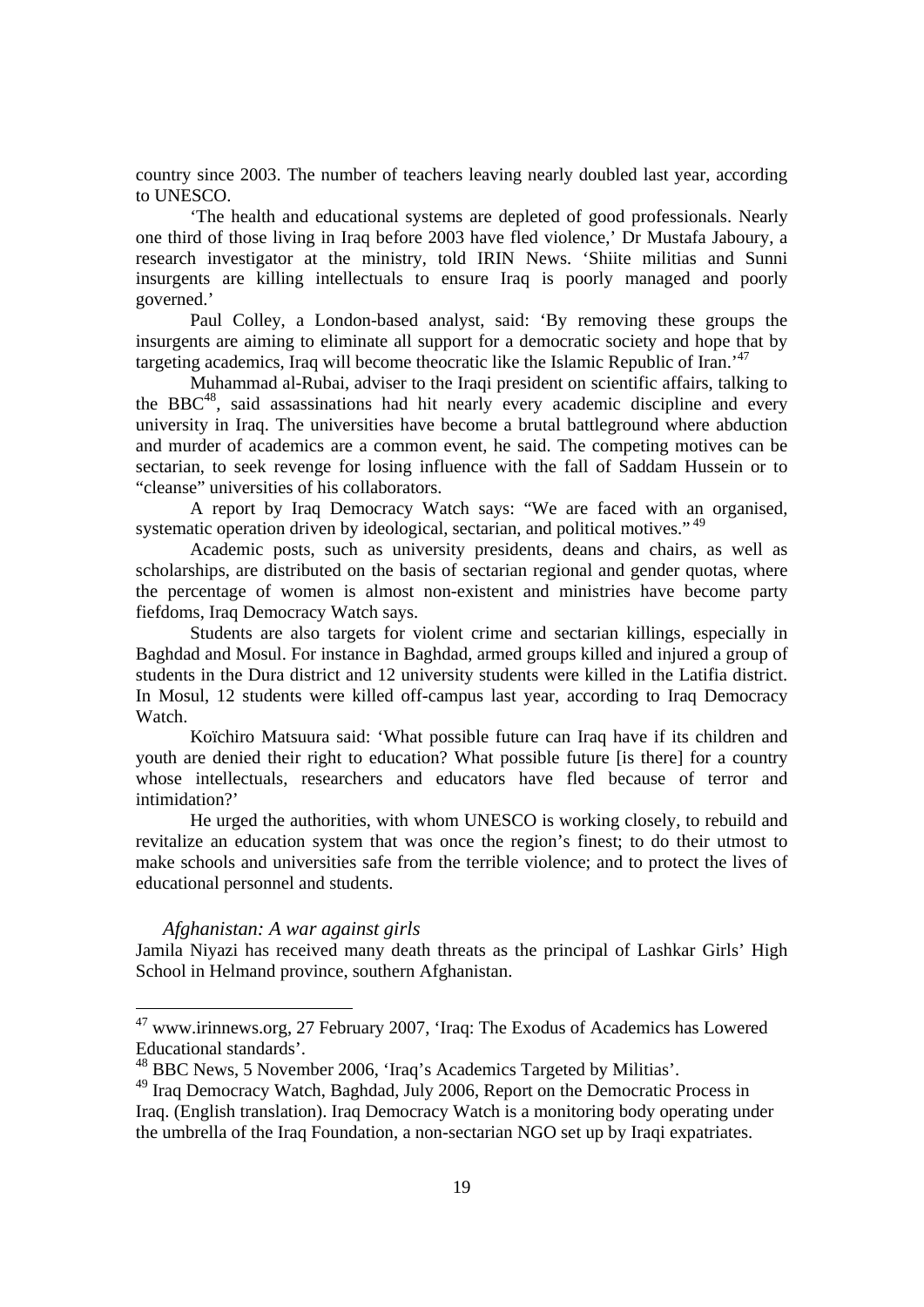

In 'night letters' delivered to her doorstep, followed by threatening phone calls, the Taliban has repeatedly warned her to close the 7,000-pupil school on the grounds that girls should not leave their home.

It is a common tactic of ultra-conservative elements, who use propaganda, coercion and violence to spread their influence. In one of the most brutal incidents, in Zabul province, the headmaster of a co-educational school was beheaded.

Niyazi has received no help from the government or security forces and is only able to keep the school open by hiring security staff to guard the school.

'I have not told the teachers about the threats and also hid the second letter from my own family,' she told IRIN News.<sup>50</sup>

Her plight is not unusual. In July 2006, Human Rights Watch warned that escalating attacks by the Taliban and other armed groups on teachers, students and schools in Afghanistan were shutting down schools and depriving another generation of an education, and the main target is girls.

In the *LA Times*<sup>51</sup>, Zama Coursen-Neff, a senior Human Rights Watch researcher, recounted the story of Setarah, a teacher in the first girls' school in her village, whose students found a landmine in their classroom, hidden under a bag.

<sup>&</sup>lt;sup>50</sup> www.irinnews.org, the UN-OCHA Integrated Regional Information Networks, 21

February 2007, 'Afghanistan: Women Forced to Quit Work Because of Insecurity'.

<sup>51</sup> Zama Coursen-Neff, *LA Times*, 31 July 2006, 'The Taliban's War on Education: Schoolgirls are Still Under Fire in Afghanistan'.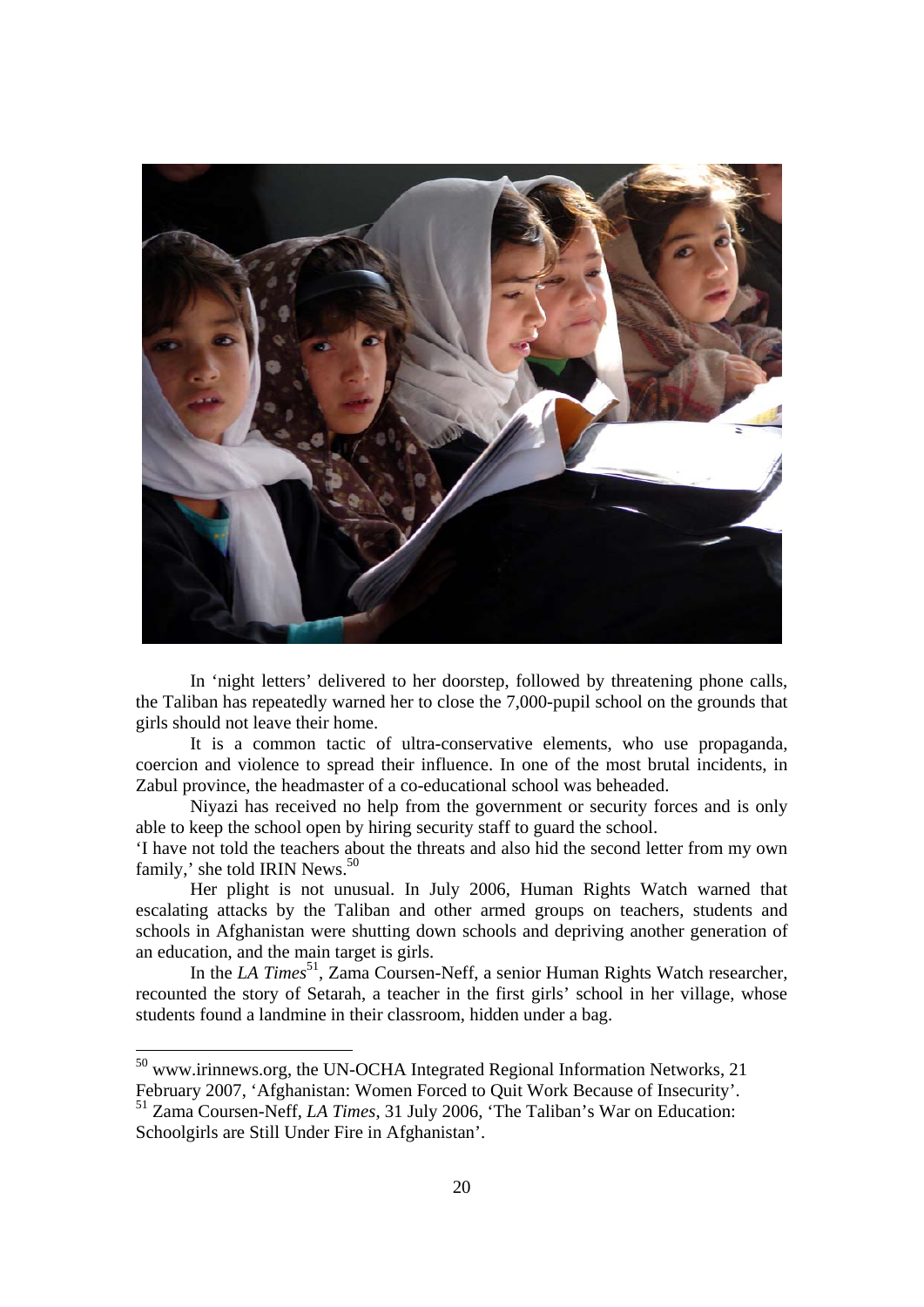The Taliban had posted a note in the village mosque a few weeks earlier ordering all girls schools to close and a night letter left at a nearby school had warned: 'Respected Afghans: Leave the culture and traditions of the Christians and Jews. Do not send your girls to school.' Otherwise, it said, the Mujahedin of the Islamic Emirates, the name of the former Taliban government, 'will conduct their robust military operations in the daylight'.

Girls' education is not the only target. Anwar Alsaid, programme specialist at UNESCO Kabul, said that the reported motive for some attacks is a belief that the curriculum has been influenced by the Western powers and will undermine the Afghan identity, even though the ministry consulted widely before drawing it up.

Amnesty International has published details from a Taliban military rule book, which says: "Anyone who works as a teacher for the current puppet regime must receive a warning. If he [sic] nevertheless refuses to give up his job, he must be beaten. If the teacher continues to instruct contrary to the principles of Islam, the district commander or group leader must kill him." It also says schools set up by NGOs under the current regime cannot be tolerated, and if they fail to heed warnings to close must be burned.<sup>52</sup>

Coursen-Neff is a co-author of the most comprehensive study on the situation, *Lessons in Terror: Attacks on Education in Afghanistan,*53 which reported that attacks on all aspects of the education process sharply increased in late 2005 and the first half of



*Photo source: UNESCO/Roya Aziz/Star Group* 

2006. By the middle of 2006, attacks were averaging one school a day.

Night letters were being left in homes, on roadsides en route to schools, and in mosques, threatening violence against individuals or communities, warning them against sending children, particularly girls, to school and against teaching.

Human Rights Watch said physical attacks against schools and their staff hurt education directly and indirectly. They forced schools to close because of damage by bombs or burnings and also because staff or

pupils were too afraid to attend. The climate of fear this creates can affect many schools in the surrounding area, which also close, to avoid meeting a similar fate. Even if they stay open, parents may decide it is too risky to send their child to school.

'Schools are being shut down by bombs and threats, denying another generation of Afghan girls an education and the chance for a better life,' said Zama Coursen-Neff. In August 2006, UNICEF warned that schools in Afghanistan were becoming the targets of

 $52$  Amnesty International, 19 April 2007, 'Afghanistan: All who are not Friends, are Enemies; Taleban Abuses Against Civilians'

<sup>53</sup> Human Rights Watch (2006), *Lessons in Terror: Attacks on Education in Afghanistan.*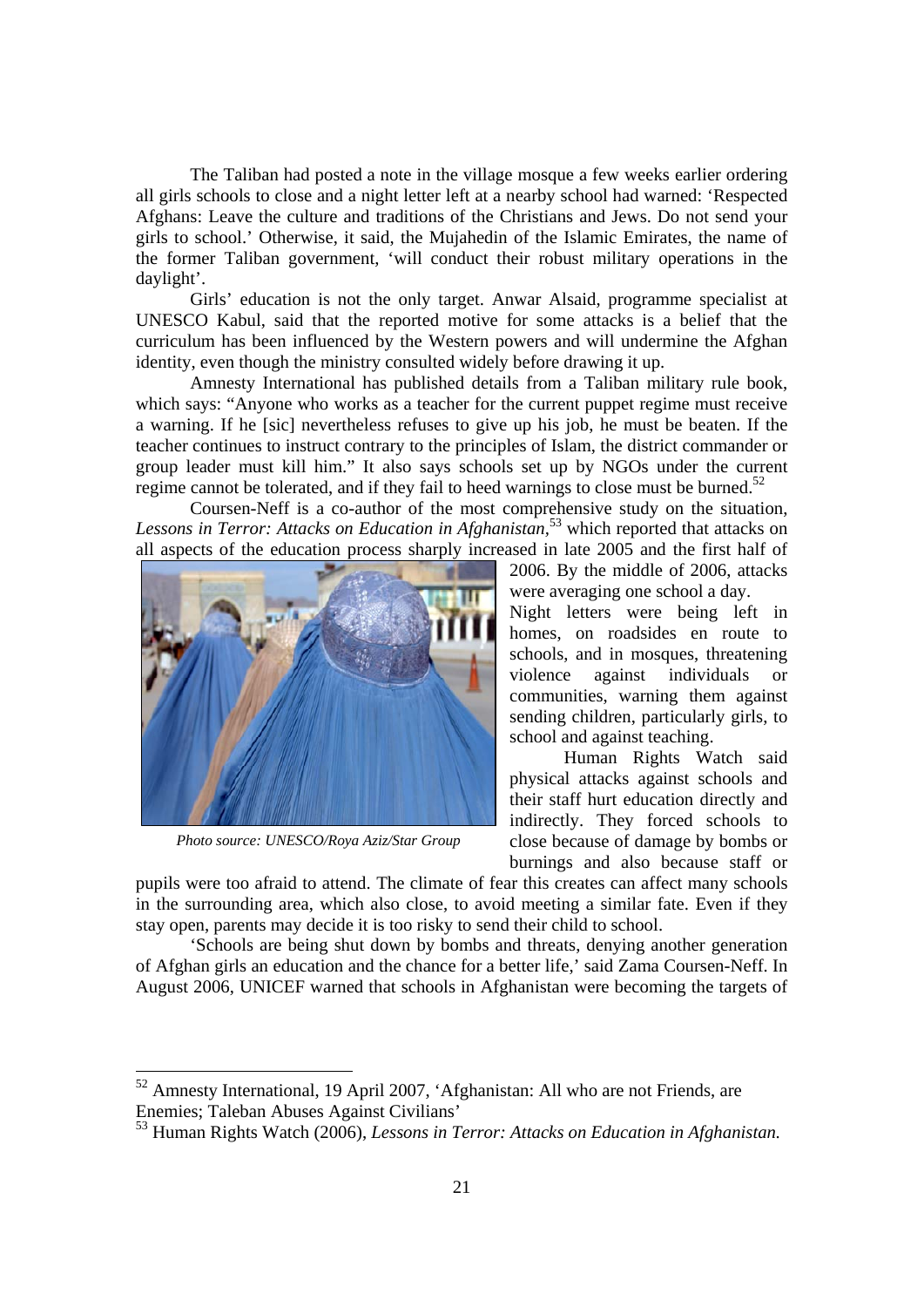increasingly serious attacks and reported that incidents had spread from the south and south-eastern region to all parts of the country.<sup>54</sup>

Human Rights Watch found entire districts in Afghanistan where attacks had closed all schools and had driven out the teachers and non-governmental organizations providing education. Despite advances in recent years, the majority of girls in the country remained out of school. Nearly one-third of the districts had no girls' schools.

#### *Thailand: Targets of separatists*

 $\overline{a}$ 

In December 2006, two distraught teachers were found embracing the charred remains of two of their colleagues who were shot dead by suspected Muslim separatists at Ban Bado, their elementary school. Their bodies had been set alight on a paved road 100 metres from the school.

Chamnong Chupatpong, the Director, and Manoe Sonkawe, one of the teachers, were driving a pickup truck when four suspected militants on motorbikes drove up and shot them at close range.

The attackers dragged their bodies along the road, soaked them with petrol and set them on fire. Spikes had been placed across the road leading to the bodies to slow down any soldiers and police officers chasing after the attackers.<sup>55</sup>

Human Rights Watch said that the two teachers were victims of a wave of separatist violence that erupted in Thailand's three most southerly provinces in January 2004 and has claimed 2,000 lives.

The aim of some armed groups appears to be to divide society along ethnic and religious lines, claiming that the southern provinces represent a religious 'conflict zone' similar to the Palestinian Automous Territories or Afghanistan, that must be divided between Muslims and infidels.<sup>56</sup>

Schools and universities are seen as representing the Thai government and Buddhist-Thai culture. 'Insurgents are terrorizing the civilian population by attacking teachers and schools, which they consider symbols of the Thai state,' said Brad Adams, Asia director at Human Rights Watch.

Not only are they symbols of the state, but they are seen as inculcating the values of the state and imposing a national secular curriculum on an area which is 80 per cent Muslim. 'Schools should be safe zones,' says Sheldon Shaeffer, Director of UNESCO's Regional Bureau for Education in Bangkok, 'but they are highly visible targets and attacking them does more to grab the attention of the country or the world than attacking government offices.'

As a result, teachers have been singled out for assassination. Since the start of the insurgency, at least 73 Muslim and Buddhist teachers or education workers have been killed, many of them shot on their way to or from school by pillion passenger assassins.

<sup>54</sup> UNICEF Kabul/Geneva, 7 August 2006, Media release: 'UNICEF Alarmed as Attacks on Afghan Schools Rise'.

<sup>&</sup>lt;sup>55</sup> *The Nation*, 29 December 2006, 'Suspected Militants Kill and Burn Two Teachers in Yala'.

<sup>56</sup> Human Rights Watch press release, 29 November 2006, 'Thailand: Insurgent Attacks Shut Down Schools in South'.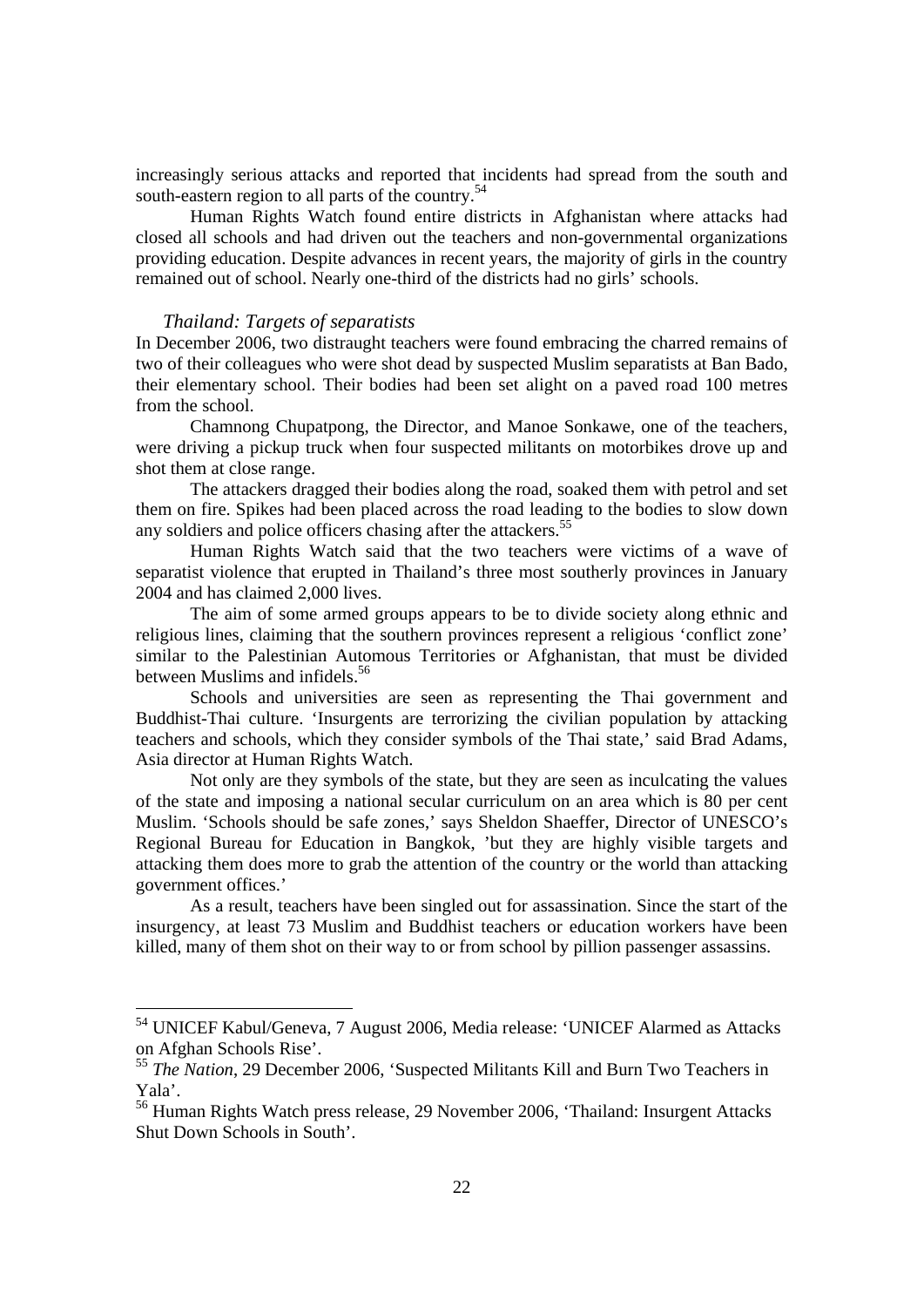Some have been shot in class - in one case insurgents donned school uniforms to get into the school - or at their lodgings, or during ambushes of security patrols trying to convoy students safely to their schools. Others have been held hostage with a view to exchanging them for the release of insurgent suspects from government custody. Many have died in explosions aimed at their transport, some have been attacked with knives and hammers as they left home. Bombs and remotely-controlled bombs have increasingly replaced firebombings as the weapon of choice.

For instance, on 28 September 2006 in Narathiwat, one person was killed and six injured when a 10 kg bomb exploded alongside a village road as a teacher protection unit of the 39th Task Force was making its morning rounds to escort teachers. The blast left a hole in the ground three metres deep and four metres wide. It overturned the soldiers' armoured vehicle and sent shrapnel 30 metres into the air.

 Pradit Rasitanin, Director of the Education Ministry's Inspector General's Office, said the number of casualties in education was continuing to rise despite tightened security measures at schools and improved protection for teachers.

Documents prepared by the Special Branch for a Cabinet meeting said insurgents had links to Osama Bin Laden's Al Qaeda and that, to demoralize people and make them afraid of co-operating with the authorities, a group of teenagers had been hired to kill teachers, especially school directors. '[The teenagers] can claim Bt10,000 (\$312) for each victim's life,' the documents said. $57$ 

#### *Nepal: Still filling the ranks with children*

Henang had no choice when he was kidnapped, aged 13, by Maoist guerrillas in Nepal. 'It was purely chance that it was me,' he recalls. 'When the Maoists came to our school and asked the way to the nearest village, terrified pupils ran in all directions. A guerrilla soldier pointed his pistol at me and threatened to kill me if I didn't go with them.'

Henang (not his real name) was interviewed by Save the Children.<sup>58</sup> He escaped after nine months, covered in scars from punishments. 'I tried many times to get away. Every time I was caught and beaten by the commander. He always watched me, threatened me and hit me.'

One evening, Henang killed the commander and escaped. But he was taken into army custody and pressured into revealing which villages had co-operated with the guerrillas and the army took retribution.

Now he cannot go home in case he is treated as an informer and traitor. Instead, he lives in a rehabilitation and training centre supported by Save the Children.

An Amnesty International briefing note<sup>59</sup> on Nepal reported that Maoists had abducted 'tens of thousands of schoolchildren, along with their teachers' for 'political reeducation sessions'. Typically, the tactic was to enter a high school and force all the students and teachers to accompany them to a remote location where hundreds of children from across the area would be gathered.

Many of the children would return after a few days but some would be held back for use as child soldiers – to be assigned such tasks as carrying bombs and ammunition,

<sup>57</sup> *The Nation*, 16 July 2005, 'Yala Attacks: 60 People Believed to Have Taken Part'.

<sup>58</sup> Save the Children Nepal briefing, 2007, 'Rewrite the future'.

<sup>59</sup> Amnesty International, 2005, 'Nepal: Children Caught in the Conflict'.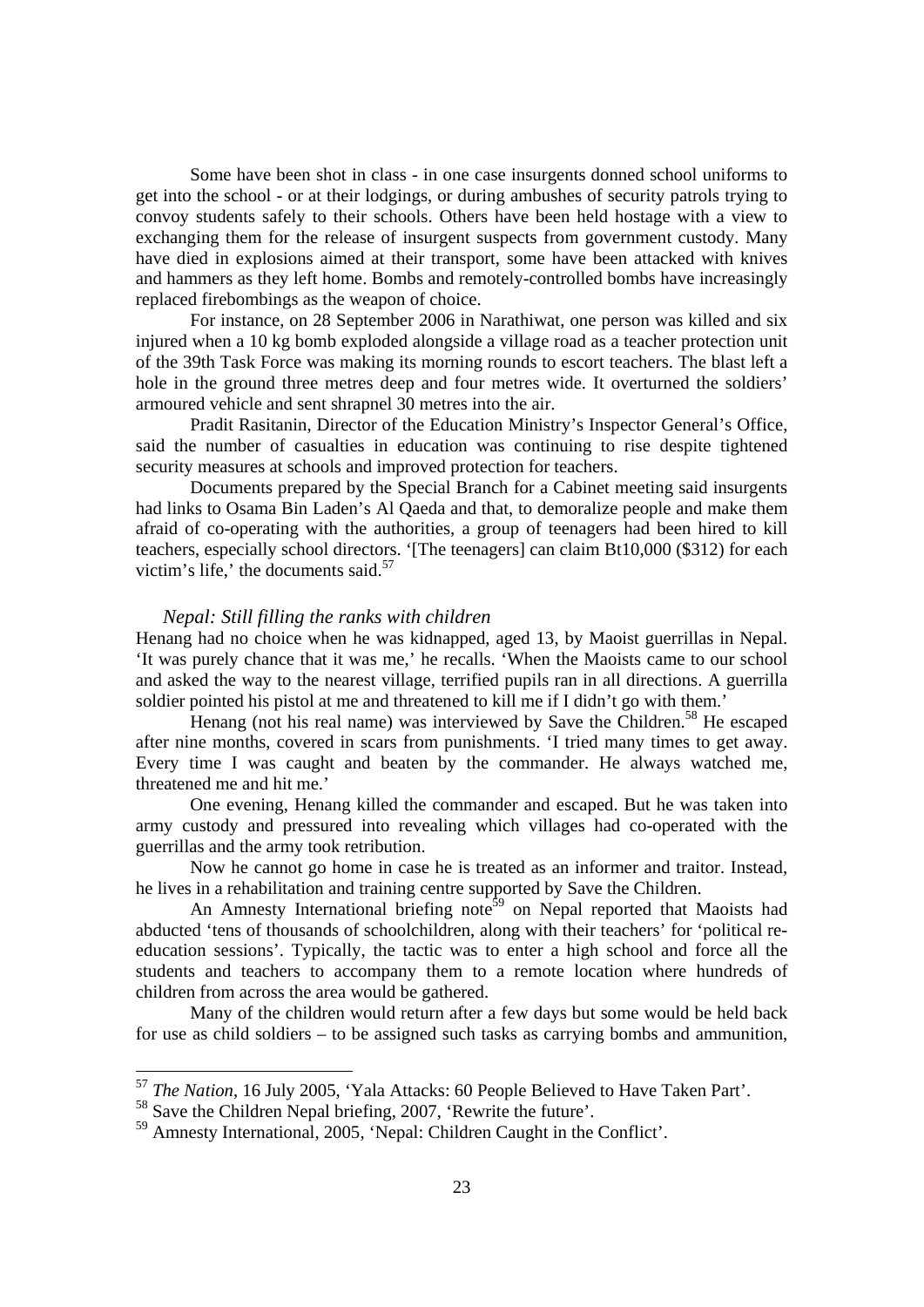

acting as messengers, or in some cases actually taking part in fighting. Others were earmarked for future recruitment. Amnesty International concluded: 'The scale and frequency of these abductions suggests that they are central to the CPN (Maoist) mobilization strategy.'

Kantipur FM radio reported on 26 January 2005, for instance, that rebels had abducted around 650 students and 47 teachers from 5 schools in Sankhuwasabha district, eastern Nepal, and more than 400 pupils and teachers in Dhading district, to involve them in 'indoctrination sessions' at an undisclosed destination.<sup>60</sup>

On 9 June 2005, *The Rising Nepal* newspaper reported that rebels had taken 150 pupils and 2 teachers by force from Shankar secondary school in Jajarkot district, western Nepal, and that 850 pupils and teachers were missing from 11 other schools.<sup>61</sup>

According to Human Rights Watch: 'Once recruited, children were kept in the ranks through punishment or the fear of it: any children who considered escape also had to consider the possibility that the Maoists would exact reprisal upon their families.<sup>62</sup>

Government security forces carried out their own variant on abduction: arresting teachers and students, forcing the disappearance of more than 150 and torturing more

 $\overline{a}$ 

<sup>60</sup> *The Hindu*, 28 January 2005, 'Maoists Kidnap Over 1,000 Students, Teachers in Nepal'.

<sup>61</sup> Chedda, Sudhir. *India Daily*, 10 June 2005, 'Nepal Maoists Abducted 1,000 School Children and Hiding Them in Unknown Location – Time for International Action?' 62 Human Rights Watch, February 2007, 'Children in the Ranks: The Maoists' Use of Child Soldiers in Nepal'.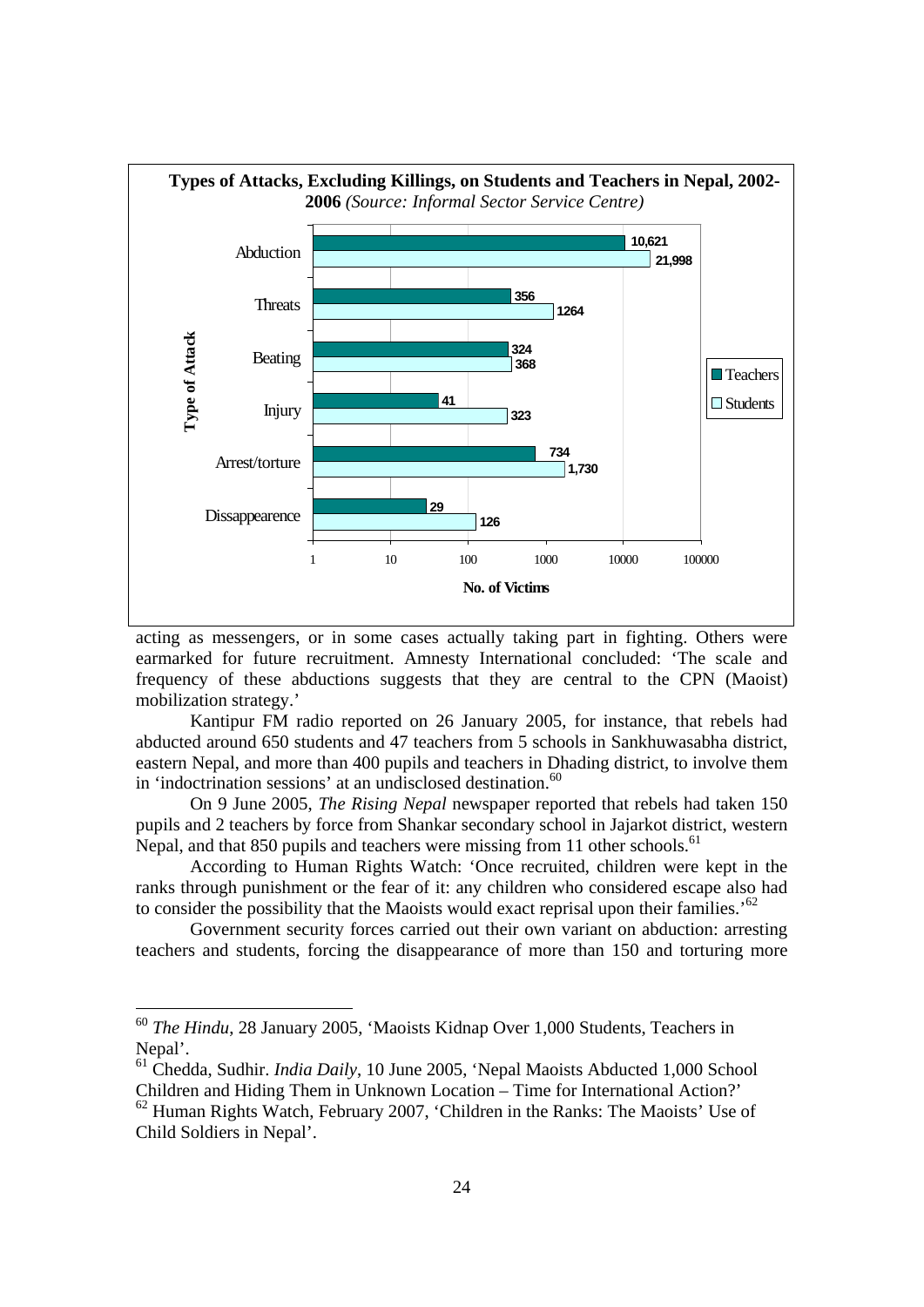

than 2,000 others.63 Children were being held for long periods in army barracks, police stations or adult prisons, without being subjected to any legal process.<sup>64</sup>

However, according to Human Rights Watch, the abduction of children did not stop with the signing of the comprehensive peace agreement in November 2006.

A Human Rights Watch report<sup>65</sup> in February 2007 suggested that the Maoists had failed to release the minors in their ranks and were still 'frequently' recruiting children, contrary to the terms of the peace agreement. Sometimes they ordered children to attend 'educational sessions' and then prohibited them from returning home.

#### *Colombia: Trade unionists in the firing line*

Samuel Morales never went anywhere without his pistol, not even school. Like other trade union leaders, the 37-year-old primary-school teacher was assigned bullet-proof vests, a bullet-proof vehicle and two bodyguards with 9mm pistols. Since not even this guaranteed his security, he carried legally registered arms into class. 'I carry a Beretta automatic,' he told me four years ago, when he temporarily fled to the United Kingdom for his own safety.66 Now he is in a Colombian prison and fears for his life.

 Morales is a member of the teachers' association of Arauca, a region in north-east Colombia, and president of the regional branch of the national executive in the Central Trades Union Federation of Colombia.

 $\overline{a}$ 

<sup>63</sup> Figures supplied by INSEC, 2007, *op cit*. 64 Amnesty International, 2005, 'Nepal: Children Caught in the Conflict'.

<sup>65</sup> Human Rights Watch, February 2007, 'Children in the ranks: The Maoists's Use of Child Soldiers in Nepal'.

<sup>66</sup> Brendan O'Malley, 25 July 2003, The Times Educational Supplement, 'Union Leader Never Goes out Without Bullet-Proof Vest and Pistol'.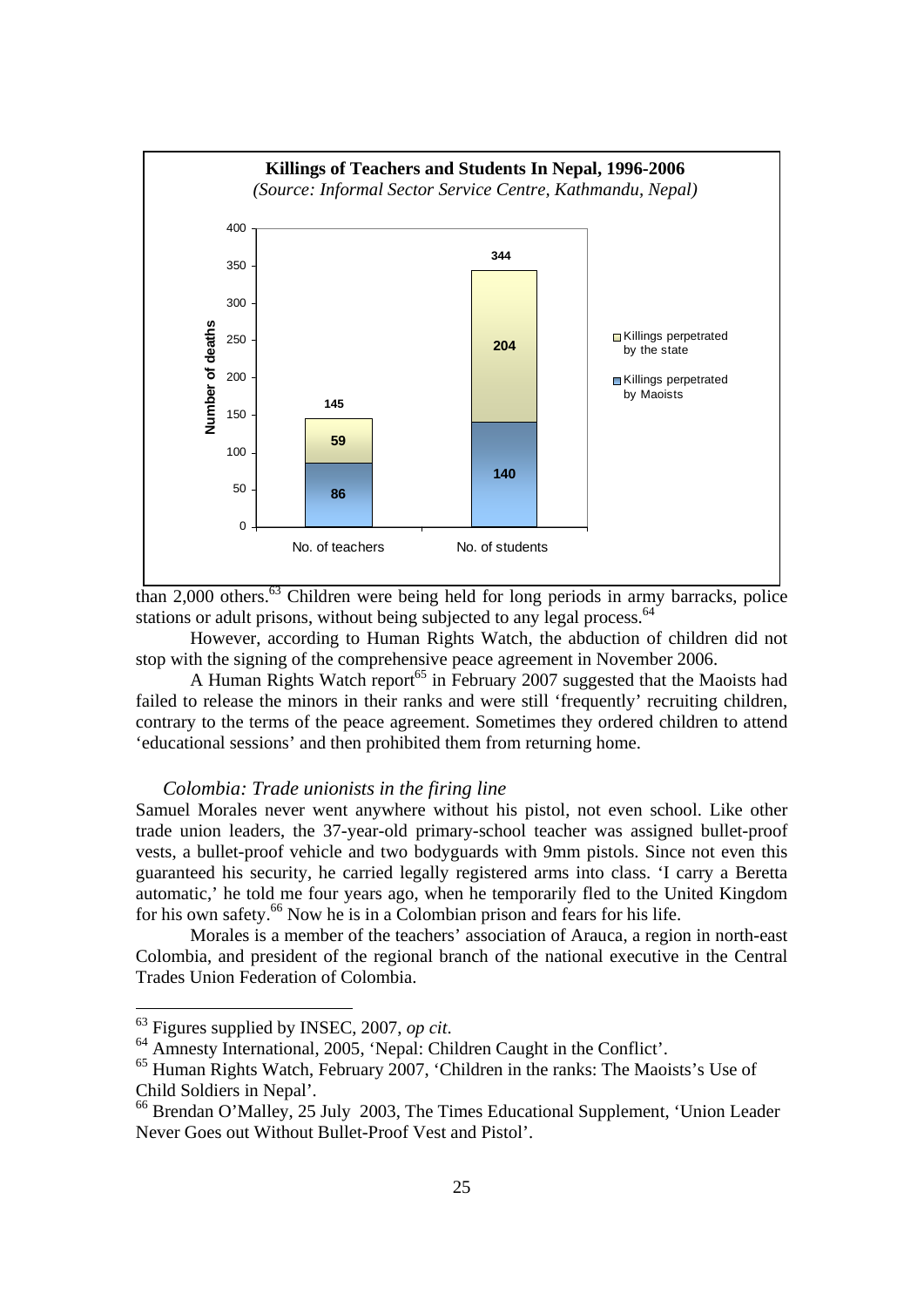Over the years, he and his wife and four children have regularly had to change addresses. For many teachers in Colombia, forced displacement has become the only way of safeguarding themselves and their families.<sup>67</sup> At one point, he escaped the country when assassins tried to kill him on the way back from a funeral. He was spared because he changed his route but a journalist member of a regional peace committee was killed instead. He eventually gave up teaching because he was afraid it would put the lives of the children in his school in danger. According to Federación Colombiana de Educadores (Fecode): 'The threats, displacements, disappearances, deaths of hundreds of teachers are a result of [teachers'] opposition to the forced recruitment of children and youths by armed groups and their positions of leadership in unions, education and the community, and because they are accused by one or another illegal armed group of collaborating with the opposition.'

 Morales said he started as the only teacher in a school for 45 children aged 5 to 12 in Arauca. He became politically active when he could not accept that foreign oil companies were taking 400 barrels a day from an area right next to his school, yet he had to teach under a leaky palm leaf roof in a wooden building with an earth floor and no sanitation, no water and no textbooks.

Teachers in Colombia are often social leaders who get to know the problems of peasant farmers and their families, and do something about them, putting forward requests and petitions to the multinationals, Morales said. But that can make them a target for political assassination by paramilitary groups that protect the big firms' interests.

He had a thick dossier of death threats received by himself and his colleagues. One sent to the president of the teachers' association in Arauca said: 'Look after your children or you won't see them again.'

Under a protection programme that the government was obliged by the Inter-American Commission on Human Rights to set up, the nine out of ten teachers who are trade union members are given a printed checklist of security measures.

They are told to:

- always check to see if your car is being followed
- never sit in a public place with your back to the front door
- always be aware of your escape routes from any situation
- if you carry a weapon, make sure it is ready to fire.

This did not help Morales when he was arrested along with Raquel Castro, a member of the Teachers' Association of Arauca, on 5 August 2004. Both were charged with 'rebellion'. The army burst through the door at a meeting they were attending and killed three other trade unionists present. Hector Allrio Martinez, Leonel Goyeneche and Jorge Prieto were forced out of the house and shot in the back.<sup>68</sup> Four soldiers and a civilian have been charged with the killings. But Morales and Castro remain in prison.

According to Amnesty International, the leaders of the Teachers Association of Arauca have been the target of raids and arbitrary detentions by the security forces, and repeated death threats and killings by army-backed paramilitaries.

<sup>67</sup> Fecode, 7 January 2007, *La lucha integral por los derechos humanos y Fecode.*

<sup>68</sup> Amnesty International press release, 'Colombia: Time to stop the killing and persecution of trade unionists and activists'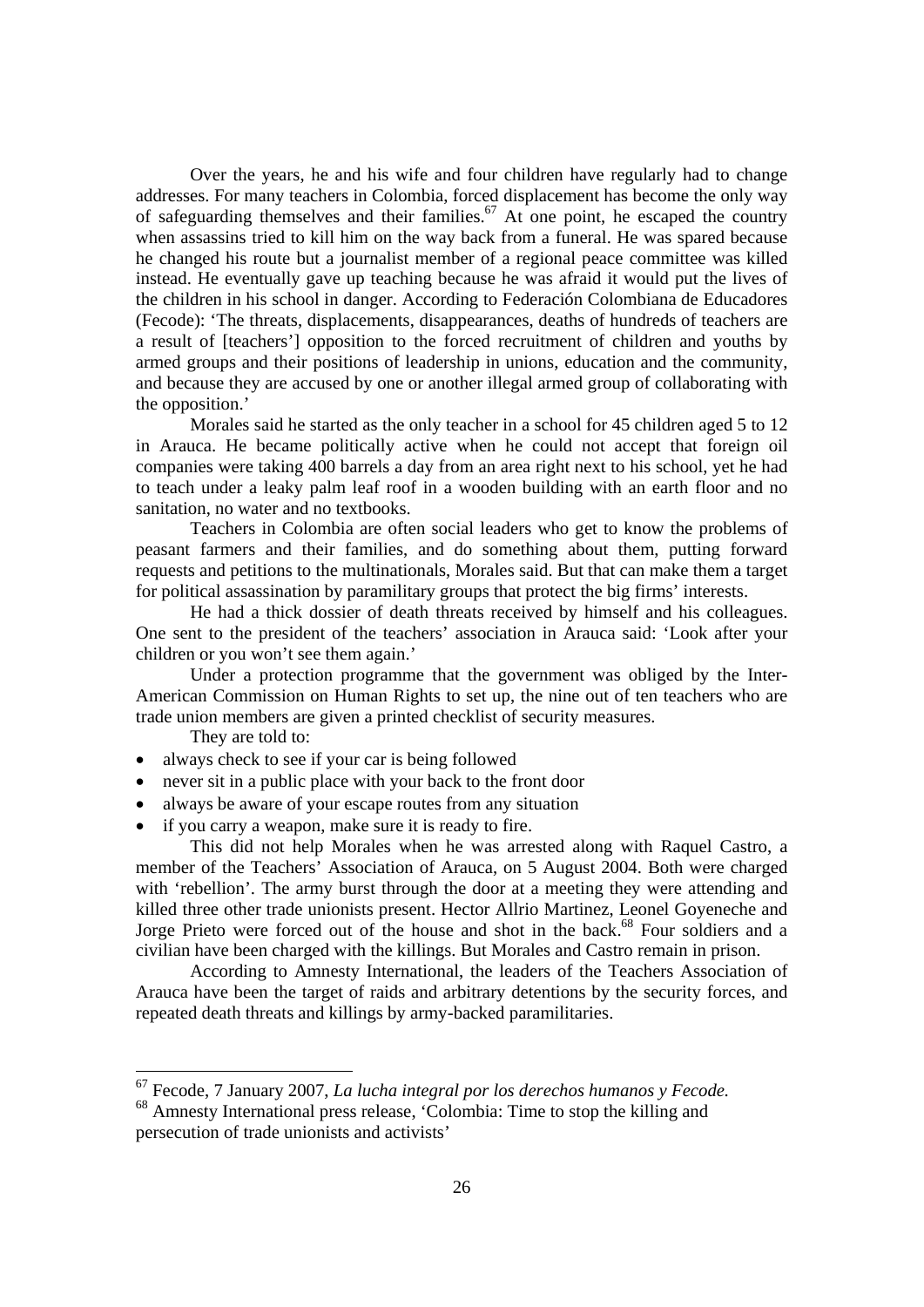During his time in prison, Samuel Morales and his family have received death threats. While he was in custody at a police station in the Arauca town of Saravena, a senior police officer is reported to have told him that he knew where to find his three sisters, who all work in schools, and his wife. Police officers are reported to have pressed the head of the local hospital to sack his wife.

On 21 September 2005, the school where two of his sisters, Omayra and Gladys Morales, were working, received a call from a man claiming to represent the paramilitary United Self-Defence Forces of Colombia (AUC). He said that Morales's family are military targets and the two sisters must leave Arauca within 72 hours.

Half an hour later, the secretary at the school where Samuel's third sister, Matilde Morales, was working received a similar death threat.

In a statement, Amnesty International said it feared the arrest of Samuel Morales and Raquel Castro was part of an 'ongoing joint military-paramilitary strategy to undermine the work of trade unionists and human rights defenders in Arauca. Even if released, they will be in danger of being killed by those who have threatened Samuel and his family'.

It said Colombia faced a 'human rights crisis' because there is impunity in 90 per cent of cases of human rights abuses against trade unionists.

Only decisive action to bring justice to those responsible for International human rights abuses would have a significant impact on the situation, Amnesty International said. It called on solidarity groups worldwide to press their own governments 'to put pressure on the Colombian authorities to take measures to stop the killings and the persecution of trade unionists and activists'.

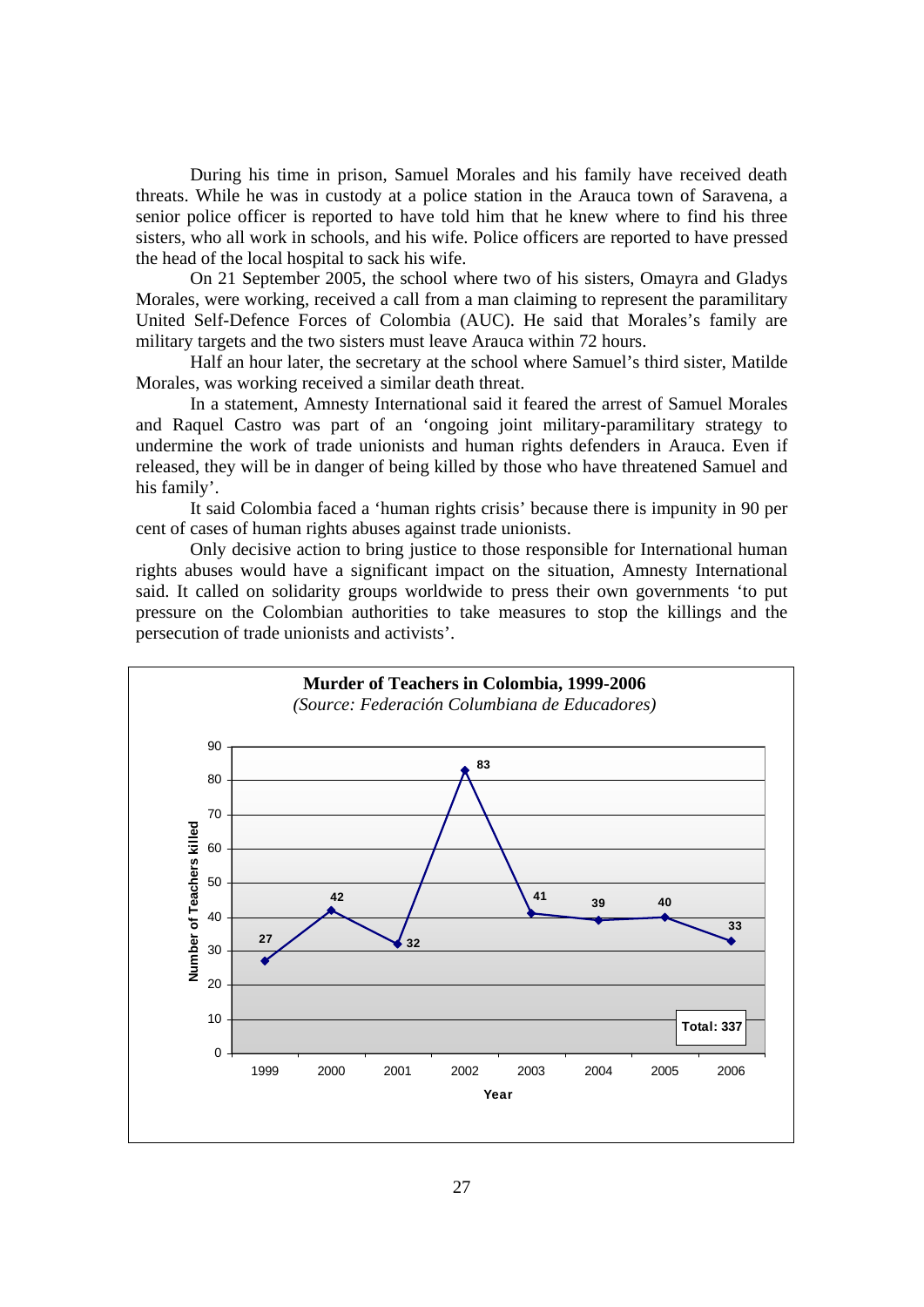# **5. Impact on education provision**

All attacks on the lives of teachers and students are abhorrent and morally repugnant in their own right. In addition, they typically disrupt and undermine the provision of education, access to education and the quality of education in a number of different ways:

- pupils and staff stay at home because of fear of further attacks.
- pupils and staff flee the area or country for fear of being targeted.
- buildings, materials and resources are destroyed or damaged.
- forced recruitment or voluntary enlistment of child soldiers prevents children from going to school.
- physical removal by abduction, detention or disappearance prevents teachers and students from going to school or university.
- murders and assassinations deny students their teacher and they may be irreplaceable in some areas.
- psychological trauma, fear and stress, caused by any of the above, hinder learning and teaching, affecting attention, motivation and attendance of both students and staff.

In the areas with the most incidents, the impact of violent attacks on education provision has been devastating.

Given that up to 40 per cent of the 77 million or more children in the world who are not attending school can be found in countries affected by conflict, understanding the impact of such attacks is crucial to attempts to achieve Education for All worldwide. But in relatively developed countries, too, the targeting of schools or universities can lead to a collapse of a previously admired system.

This is already the case in Iraq, which used to attract students from all over the region because of the quality of its education. The combination of spiralling general violence and targeted attacks on education appears to have reached a tipping point, bringing the university and school systems to their knees, as students and teachers flee the country or simply refuse to brave the streets to attend their courses of study.

Fred van Leeuwen, General Secretary of Education International, warned in November 2006 that the killing of teachers and closures of schools in Iraq have contributed to a 'dramatic decrease in school attendance rates' and are creating a catastrophic 'brain drain' of teachers that will put the future of Iraq at stake.

Mohamed Djelid, Director of UNESCO Iraq, said that the number of teachers leaving the country doubled last year. 'Automatically it hit the quality of education. It really has become a problem. It is affecting a whole generation of students, not just a few people.'

Only 30 per cent of Iraq's 3.5 million pupils are attending classes, compared to 75 per cent last school year.<sup>69</sup>

Universities in Baghdad and Basra, meanwhile, are on the verge of collapse. In Sunni areas of Baghdad, schools are emptying as students go to class only a few days a

week, if at all. A survey of three Baghdad schools with less than 50 per cent attendance revealed that fear of abduction is the most common reason for staying at home.<sup>70</sup>

 $69$  Fred van Leeuwen, General Secretary, Education International, 16 November 2006, Letter to President Jalal Talabani of Iraq.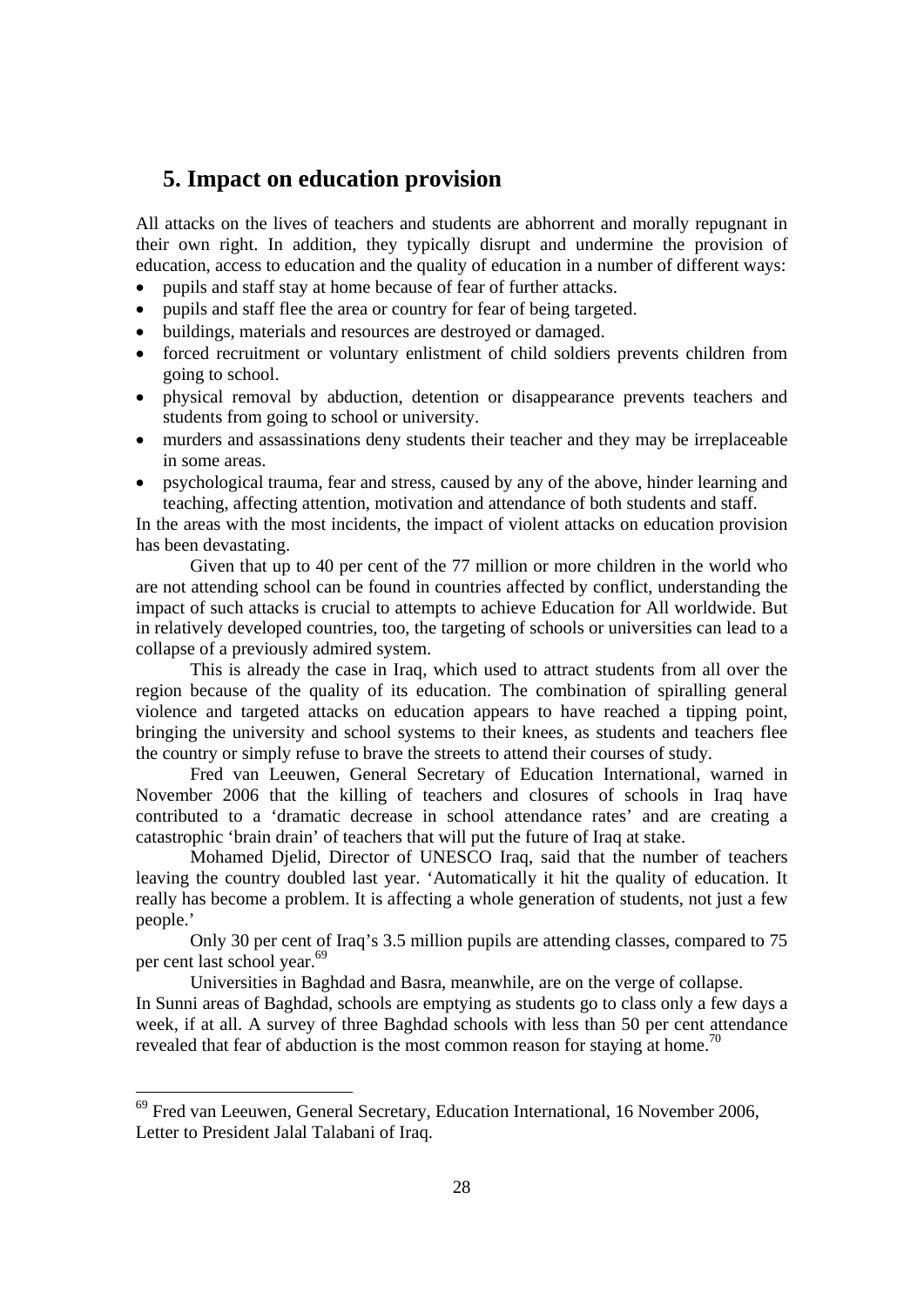Enrolment at Baghdad University's main campus was down 40 per cent in January 2007. One professor in Mosul said: 'In some departments at my institute attendance is down to a third. In others we have instances of no students turning up at all  $^{,71}$ 

The exodus of thousands of teachers and academics is threatening a drastic drop in the quality of tertiary education. University students are reportedly graduating at the same level as a first-year undergraduate during Saddam Hussein's regime.

Increasingly, however many university students are deciding that graduating at any level is not an option, if it means they have to risk their lives to attend lectures. They may follow the example of Ehab Hassoon, a student at Baghdad's Mustansiriya University, who decided after the bombings in January 2007 that it was time to stay home. 'Life is more important than a diploma,' he told the *Washington Times*. 72

The burning and bombing of schools and assassinations of teachers and students in Afghanistan have also 'severely affected' education in some provinces, with girls' education hit hardest, according to Human Rights Watch. But the impact nationally is masked by steady increases in enrolment across other parts of the country. Nevertheless, Human Rights Watch reports: 'These attacks have forced many schools to close and made it nearly impossible to open new schools,' Human Rights Watch says. 'Where schools do remain open, parents are often afraid to send their children – in particular girls  $-$  to school.<sup>73</sup>

For every night letter threatening a teacher or parent, every seizure of a girl on her way to school and every school burned, there is a knock-on effect deterring many others from going to school. One provincial official in Kandahar told Human Rights Watch that in the first three years after the fall of the Taliban, everybody wanted to send their daughters to school. 'For example, in Argandob district, girls were ready, women teachers were ready. But when two or three schools burned, then nobody wanted to send their girls to school after that,' the official said.

In March 2006, President Karzai said 100,000 children who had gone to school in 2003 and 2004 were no longer attending. Human Rights Watch said in 2006 that research suggested hundreds of thousands of students who had been attending school are now shut out, especially in the south and south-east. In March 2007, it was reported that 111 of 224 schools in Helmand province were closed. Schools were operating in only 3 of the province's 14 districts.<sup>74</sup>

 <sup>70</sup> Damien Cave, *New York Times*, 29 January 2007, 'Shell Hits Baghdad Girls School, Killing 5 Students'.

<sup>71</sup> Peter Beaumont, 5 October 2006, 'Iraq's Universities and Schools Near Collapse as Teachers and Pupils Flee'.

<sup>72</sup> James Palmer, *Washington Times*, 19 January 2007, 'Bombing Latest Blow to Colleges'.

<sup>&</sup>lt;sup>73</sup> Human Rights Watch, 15 February 2007, 'Insecurity and Attacks on Schools: Afghanistan and Iraq'.

<sup>74</sup> Jean Mackenzie, *Herald News*, 13 March 2007, 'Taliban Again Target Schools in Afghanistan', The education ministry estimated that female attendance at school nationally is 40 per cent. But UNICEF said only 5 per cent of girls attend secondary school.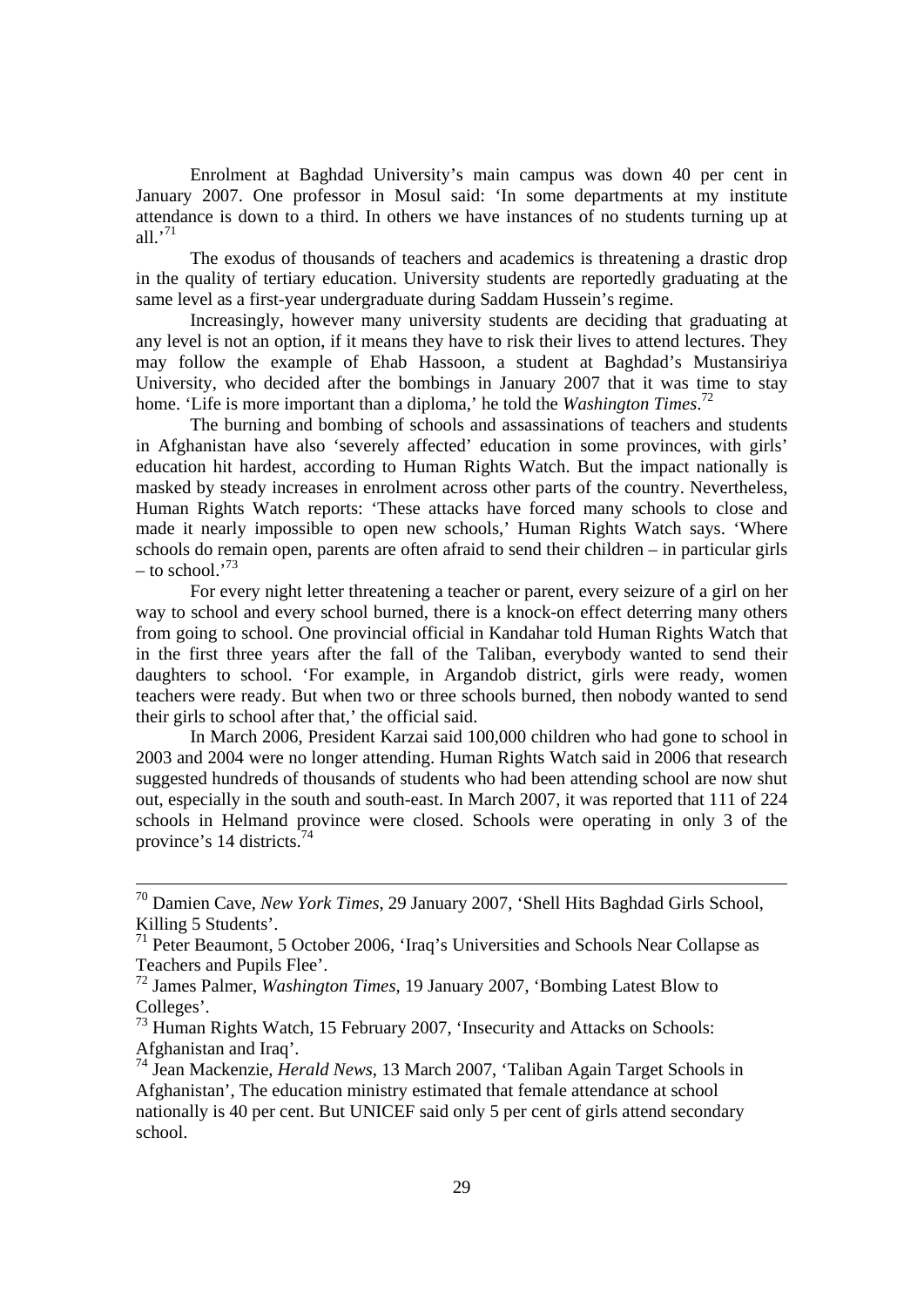Tom Koenigs, UN Special Representative to Afghanistan, said: 'These attacks amount to a denial of the human right to education for Afghanistan's children.'

The impact on education of the psychological trauma caused by attacks and displacement is another important factor. Witnessing atrocities could have a severe psychological impact on pupils and staff alike. In November, for example, a 48-year-old teacher was shot and burned to death in front of terrified staff and students in Sai Buri district, Pattani, southern Thailand.<sup>75</sup> In the same month in Iraq, a teacher in a Sunni area of western Baghdad was raped, mutilated and strung up by her feet outside the school building, where her body hung for days.

'In the ten years of civil war in Sierra Leone, one of most horrendous things was the cutting off of the hands and arms of children who managed to get to school,' recalls Jan Eastman, Deputy General Secretary of Education International. 'It was horrific that a child trying to go to school to get an education would be punished in such a way.'

But it is not just extreme acts of brutality that can damage children psychologically. The pressures of constant fear can produce high levels of trauma, as reported among children in Nepal where many fled their villages to avoid abduction and forced recruitment by rebels – at one point, more than 500 children a day were crossing into India.76

Atrocities against teachers also leave staff feeling isolated and living under impossible pressures. One Nepalese headmaster was burned to death for refusing to provide food and shelter to the CPN-M. Maoists demanded that teachers hand over a slice of their salary and end practices such as singing the national anthem. If they did not comply, they faced punishment, possibly death. But if they acceded to the demands, they were treated as Maoists sympathizers by the security forces.<sup>77</sup>

Displacement is another common cause of children's schooling being suspended or permanently ended, because there is no school to go to in their new surroundings or because they must spend their time trying to earn a living in order to survive.<sup>78</sup> In Colombia, some 1.35 million children have lost all access to education through forced displacement.79

Watchlist on Children in Armed Conflict reported in 2004 that 500,000 schoolage children in Colombia do not enrol in elementary school each year and about 3 million 14- to 17-year-olds are not in school. The attendance rate of children aged 12 to 17 dropped by two percentage points between 1997 and 1999. UNICEF and Save the Children have attributed the growing drop-out rate to a combination of poor-quality education and the disruptive effects of the armed conflict.

Becoming a child soldier keeps hundreds of thousands of children out of school worldwide and some volunteer precisely because they do not have access to school and

<sup>&</sup>lt;sup>75</sup> Human Rights Watch, 29 November 2006, 'Thailand: Insurgent Attacks Shut Down Schools in South'.

<sup>76</sup>www.irinnews.org, 23 February 2006, 'Nepal: Focus on Impact of Conflict on Education'.

<sup>77</sup> Sue Bateman, *The Times Educational Supplement,* 20 September 2002, 'Teaching Staff Flee Maoist Atrocities'.

<sup>78</sup> UNICEF (2006) 'Situation of Women and Children in Nepal, 2006'

<sup>79</sup> Fecode, 11 January 2007, *'La lucha integral por los derechos humanos y Fecode'.*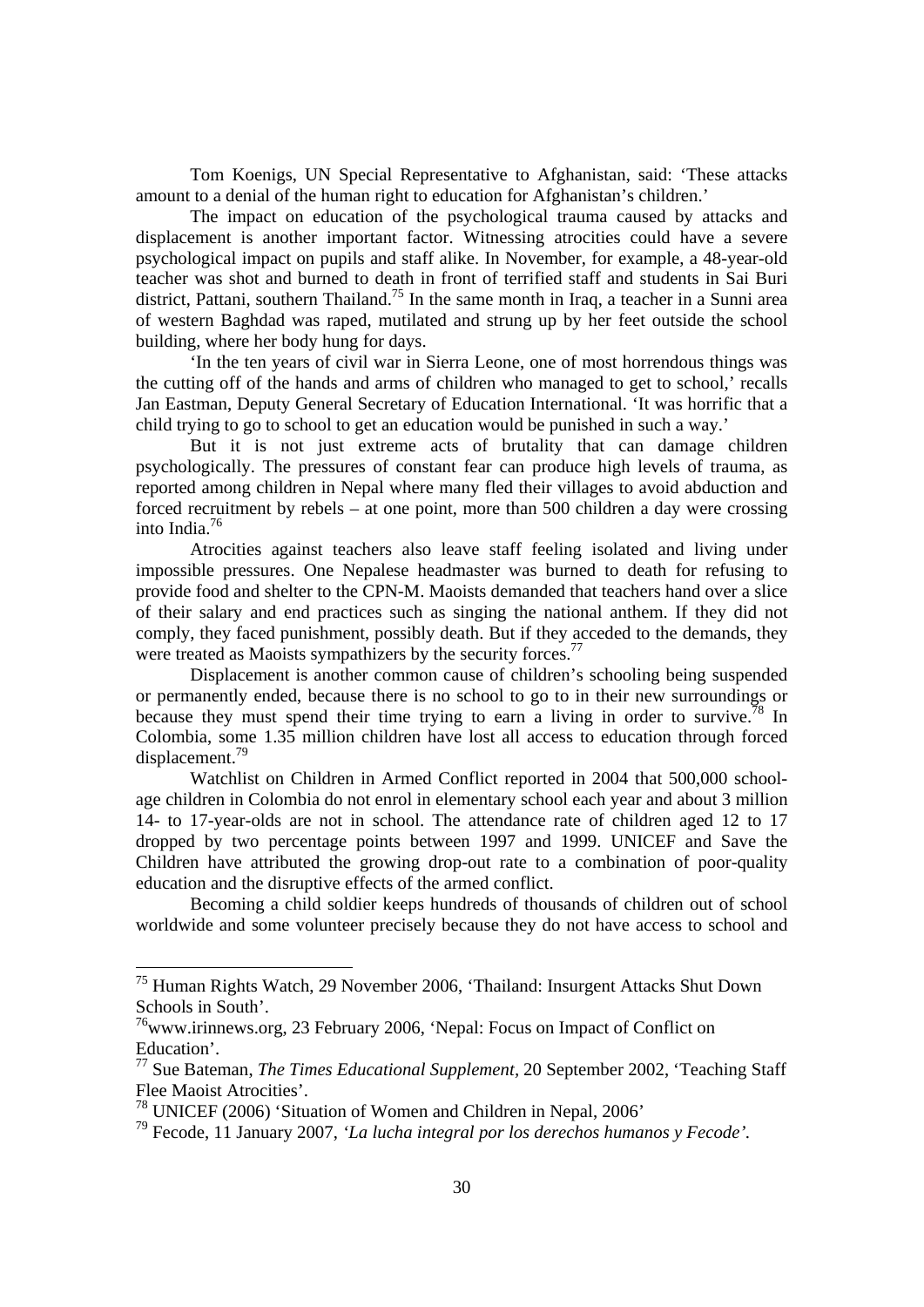see becoming a soldier as the only means to escape poverty and secure survival. A study of former child soldiers in Colombia found that 40 per cent could not read or write. <sup>80</sup>

Disruption is the most common side-effect of attacks, wearing away at the effectiveness of the school system.

Amnesty International reported in 2005 that, in many areas of Nepal, schools had been entirely shut down due to the destruction of premises, lack of teachers, military operations and threats by the CPN-M. In other areas, children were getting fewer than 100 days schooling a year because of Maoist activities, such as 'political education' sessions.<sup>81</sup>

In Thailand, the constant assassinations have forced large groups of between 100 and 1,000 schools to close for a week at a time because teachers are fearful of going to work or pupils are traumatized in the aftermath of attacks. The insecurity has led to a high turnover of teachers and a lowering of the quality of school education compared to other parts of the country, according to UNESCO Bangkok. Universities also are struggling to attract students from all over Thailand, as they used to, which in turn leads to a lower quality of entrant.

In the Palestinian Autonomous Territories, schools serving 12,000 children were closed for almost 5 months during continuous curfews imposed in 2000. During Israel's Operation Defensive Shield in March to May 2002, some 600,000 Palestinian children of school age were unable to attend school on a regular basis. Likewise, Palestinian attacks on school buses and other targets have kept Israeli children at home. A study of Israeli schools in 2000, before violence escalated, found that 6.5 per cent of secondary school pupils and 4.6 per cent of secondary students reported avoiding going to school at least once a month due to fear of violence on the way to or at school.<sup>8</sup>

Education International says that ways must be found to protect education from the effects of fighting and end the perception of schools as legitimate targets by combatants. 'We believe in quality education for all,' Jan Eastman said. 'Children should not have to suffer the loss of education and worse, the actual violence, no matter what the reason for the conflict.'

<sup>80</sup> Erika Paez, Enabling Education Network, 27 June 2003, 'Child Soldiers in Colombia, South America'.

<sup>&</sup>lt;sup>81</sup> Amnesty International, 2005, 'Nepal: Children Caught in the Conflict'.

<sup>82</sup> Watchlist on Children in Armed Conflict, September 2002, Israel/Palestinian Autonomous Territories.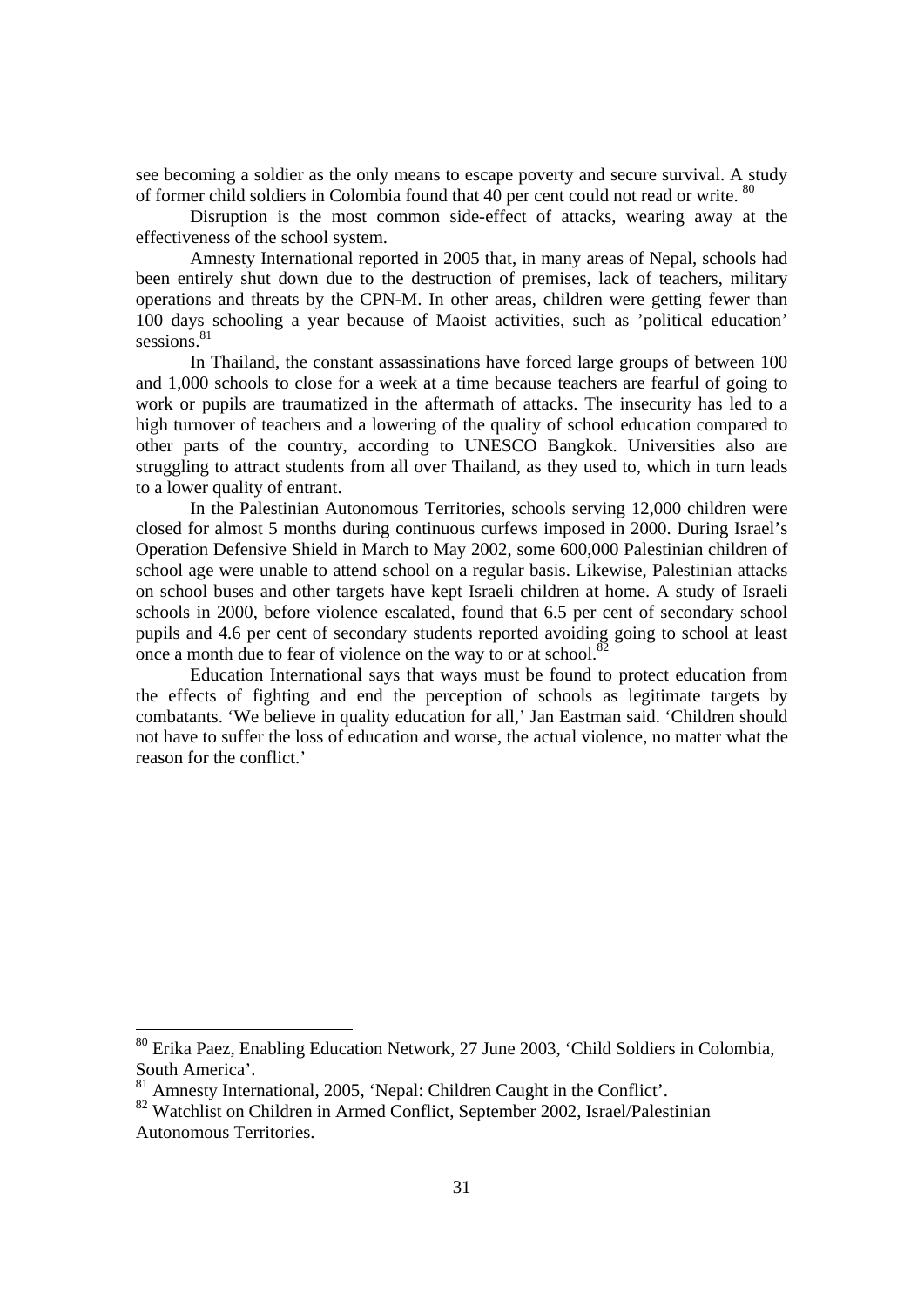## **6. Prevention and response**

#### **Armed protection**

Globally, responses to attacks on education are generally focused on the two traditional means to deal with conflict or turmoil, military force and political dialogue, but also on using an increasing array of legal instruments.

The traditional approach is epitomized by the Thai government's response, which has been to provide armed escorts for teachers to and from school, and weapons training so teachers can fight back. Nearly 2,000 teachers in the troubled southern provinces have been given training in the use of handguns, how to defend themselves and how to negotiate with hostage takers. The army sent 3,000 extra troops into the region in December 2006 and unveiled a new plan to provide safety for teachers from home to school. The Minister for Education also asked police to increase patrols around schools. Unfortunately, these measures did not stop the attacks. $83$  In January 2007 a female teacher became the 73rd education worker to be murdered since 2004, shot by a pillion assassin. 'The situation in the south is getting worse and we are worried about that,' said Sanguan Intarak, president of the Teachers' Federation of Narathiwat. Teachers' representatives have demanded yet more troops in the south and round-the-clock protection, not just an armed escort on the way to and from school.<sup>84</sup>

Practical security measures are not new. Since the massacre at Mai'alot school in Israel in 1974, Israeli children have lived for over 30 years with armed security in every school, armed guards on every field trip and sporting event, armoured buses and armed security on those buses. In Iraq the Ministry of Education assigns guards to primary and secondary schools in Baghdad.<sup>85</sup> Research is needed to establish to what degree attacks have been deterred by these measures – as well as into the degree to which learning can be negatively affected by the transformation of a school into an armed encampment.

In many countries, armed protection is not a realistic option where large numbers of institutions, staff or students are under threat, because the security forces are either already overstretched fighting elsewhere or they simply do not have sufficient capacity. The former is the case in Iraq, given the high level of general violence they have to deal with, and the latter may be true of Afghanistan.

In cases where the state is the aggressor, it is the security forces themselves that pose the threat.

#### **Community defence**

 $\overline{a}$ 

An alternative preventive measure is to find ways to encourage local communities to defend schools. This approach is being developed in Afghanistan by the government, UNICEF and other partners. The strategy, initiated in June 2006, involves promoting community mobilization against attacks and positive responses in their aftermath.

<sup>&</sup>lt;sup>83</sup> Human Rights Watch, 15 February 2007, 'Insecurity and Attacks on Schools: Afghanistan and Iraq'.

<sup>&</sup>lt;sup>84</sup> Selina Downes, www.Aljazeera.net, 11 January 2007, 'Thai Teachers in the Line of Fire'.

<sup>85</sup> Damien Cave, *New York Times*, 29 January 2007, 'Shell Hits Baghdad Girls' School, Killing 5 Students'.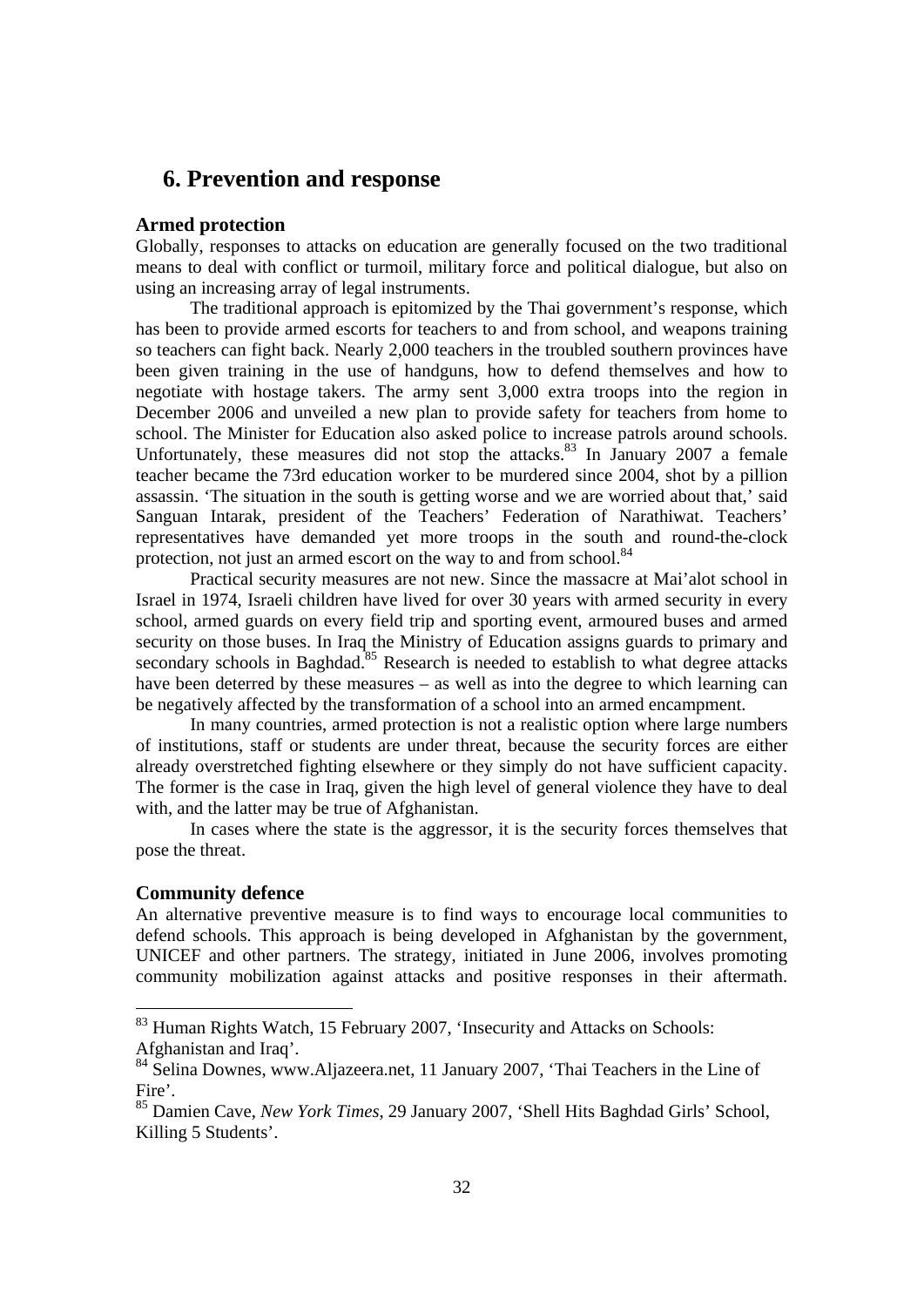Religious and political leaders are being trained to be vigilant against attacks, reopen schools and persuade parents to send their children to school. School protection committees are being created where school management committees do not exist. They will be supported by the establishment of a national system for gathering information on security-related incidents, co-ordinated by the Ministry of Education, in which provincial officials call in about incidents twice a day via a 24-hour-a-day communications system. Protection advisers in each province will monitor and analyse security data. They work with local reconstruction teams, which are supported by the military and local leaders to improve security. In addition, mobile protection teams will work with child protection officers, government and local communities to devise protection strategies for children, particularly girls, and female teachers, and to monitor mine-awareness guidelines.

UNICEF's school incident database is showing a sharp drop in school attacks in Afghanistan over the six months prior to March 2007, with daily reports of incidents received by the Ministry of Education down by 60 per cent. It is not possible to say whether this is due to the work of school protection committees, which is in its early stages. Local people, however, have rushed out to defend their schools when insurgents tried to set them ablaze. This has happened in the provinces of Kabul, Kunduz, Ghazni, Baghlan, Saripul, Takhar, Zabul, Nuristan, and Logar. For instance, in Puli Alam District, Logar province, on 2 October 2006, villagers ran out to confront ten extremists who were trying to set fire to the Kamail Girls' School in Hesarek village. By the time the Afghan National Police arrived, the attackers had fled.

Other ways in which communities take responsibility for protection have worked elsewhere. In Iraq, Human Rights Watch found that in June 2003 school attendance in Baghdad increased as families began arranging for their daughters to travel to and from school in groups and more male relatives escorted girls to school.

#### **Promoting resilience**

A third approach is to reduce risk to students and staff by removing them from, or reducing the time they spend in, traditional places of learning. Schools and universities are often comprised of large buildings in prominent places in a town or village that are easy targets for shelling.

The Iraqi Ministry of Higher Education has told university researchers that they may come in just twice a week and work from home the rest of the time to reduce the risk of being subjected to attack. UNESCO is helping the government explore how distance learning by television and radio could be used to allow students to study at home. However, according to Mohamed Djelid, Director of UNESCO Iraq, much more could be done to help academics in exile to continue their work for the Iraqi education system and be ready to come back when the situation stabilizes.

 'This has to become one of the concerns of the international community, to give academics who are leaving the chance to be accepted in other countries and continue doing their work, so they can be ready to go back,' Djelid says, 'rather than treating them as refugees with no rights.'

In Afghanistan, UNICEF is helping local people set up smaller school units closer to or within communities, even inside homes. 'Whenever schools are attacked, if people are fearful of going back, they can always fall back on the smaller units,' says Cream Wright, head of education at UNICEF, 'and because we are working with the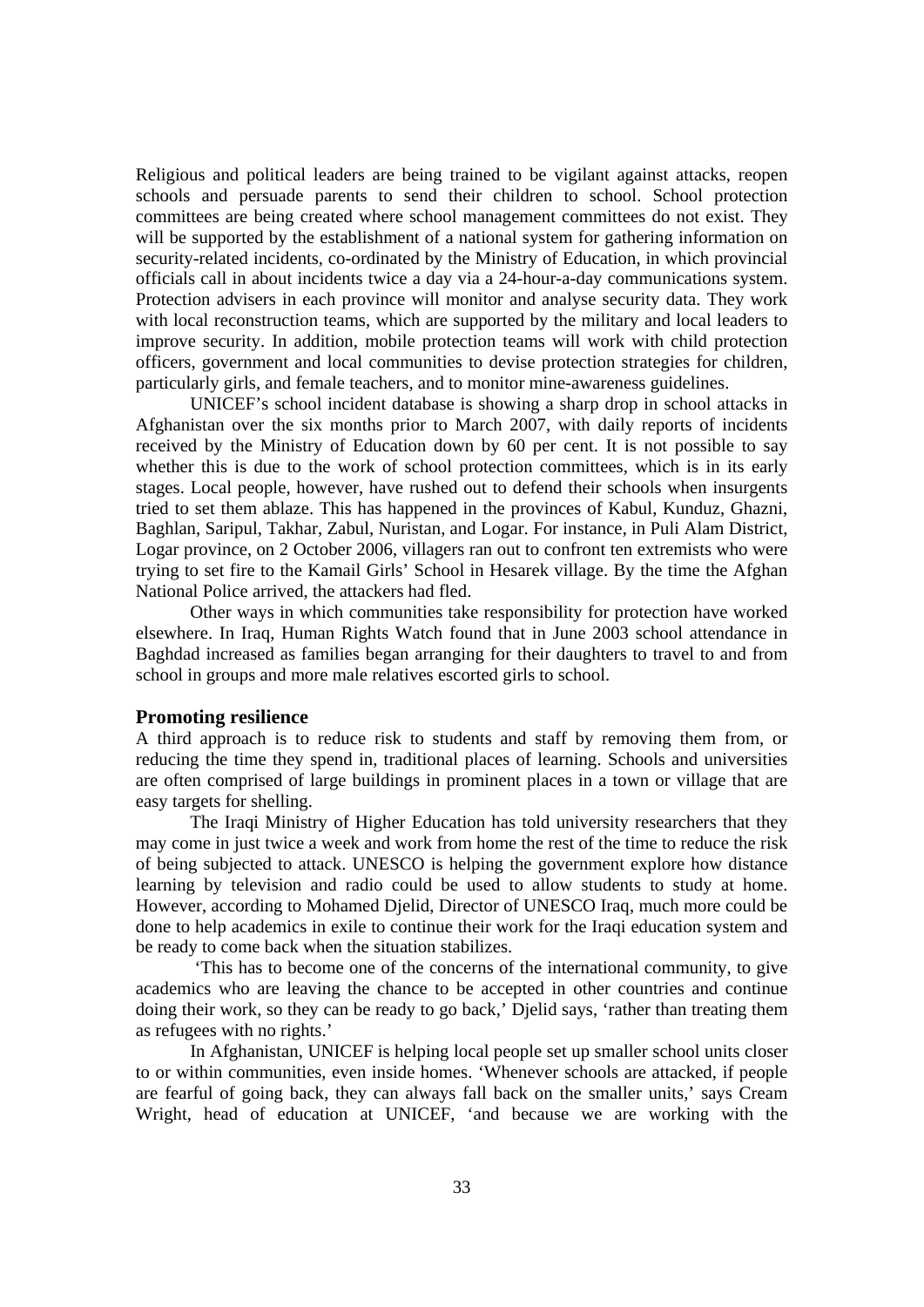communities in doing this, they have a stake in defending their schools and the sort of mini-neighbourhood gathering places that can serve as schools as well.<sup>86</sup>

Taking education out of traditional buildings is not so radical an idea in Afghanistan, since at least 2 million children already go to schools that do not have any walls - they learn either in tents or the open air. Also, in some areas the education gap is being plugged by voluntary schools run by parateachers (who get some training on the job each year), located in a large room in a villager's house. These are far harder for outsiders to track down and are more easily watched over. Furthermore, there is a history of going underground and teaching children secretly at home, a tactic used successfully when the Taliban were in power and banned school for girls.

In Afghanistan, home-schooling, following the government primary curriculum, achieves double the completion rates of government schooling at a cheaper cost (US\$18 per pupil per year compared to US\$31) and 90 per cent of students pass end-of-year exams.<sup>87</sup> But that may be a reflection on the paucity of trained staff and resources in government schools.

Another way to maintain resilience in the face of attacks is to ensure a rapid response in their aftermath. UNICEF has a target of being ready to visit the locations of any attacks within 72 hours and being ready to provide classroom tents, teaching and learning materials, and floor mats within 5 days to speed up the return to learning.

#### **International pressure**

The international community, having signed up to the Education for All agenda, the Millennium Development Goals and various human rights conventions, bears a heavy responsibility to play its part in ensuring the removal of impunity and in pressing parties in conflict to end attacks on education.

It can do this in three main ways, by:

- widening the implementation and application of human rights instruments,
- using aid and trade deals as leverage, and
- supporting and raising the profile of international solidarity campaigns that highlight the issues.

If every time there is an attack there is no investigation, nobody is arrested and no one is charged, people will give up hope that the violence will ever end, and that is already the situation in Iraq, suggests Djelid.

One important strategy for ending impunity is to press parties to ratify and implement or adhere to relevant international standards on human rights, children's rights, the right to education, the International Labour Organization (ILO) /UNESCO recommendations on the status of teachers and of higher education teaching personnel and the rights to freedom of association and collective bargaining. Useful tactics include encouraging states to make adherence to norms and standards a precondition for trade or aid deals with parties who violate education workers' and students' rights, and supporting international solidarity campaigns that highlight abuses of rights.

<sup>86</sup> Telephone interview with Brendan O'Malley, 20 March 2007.

<sup>87</sup> Rebecca Winthrop, 2006, *Forced Migration Review Education Supplement,*  'Emergencies, Education and Innovation'.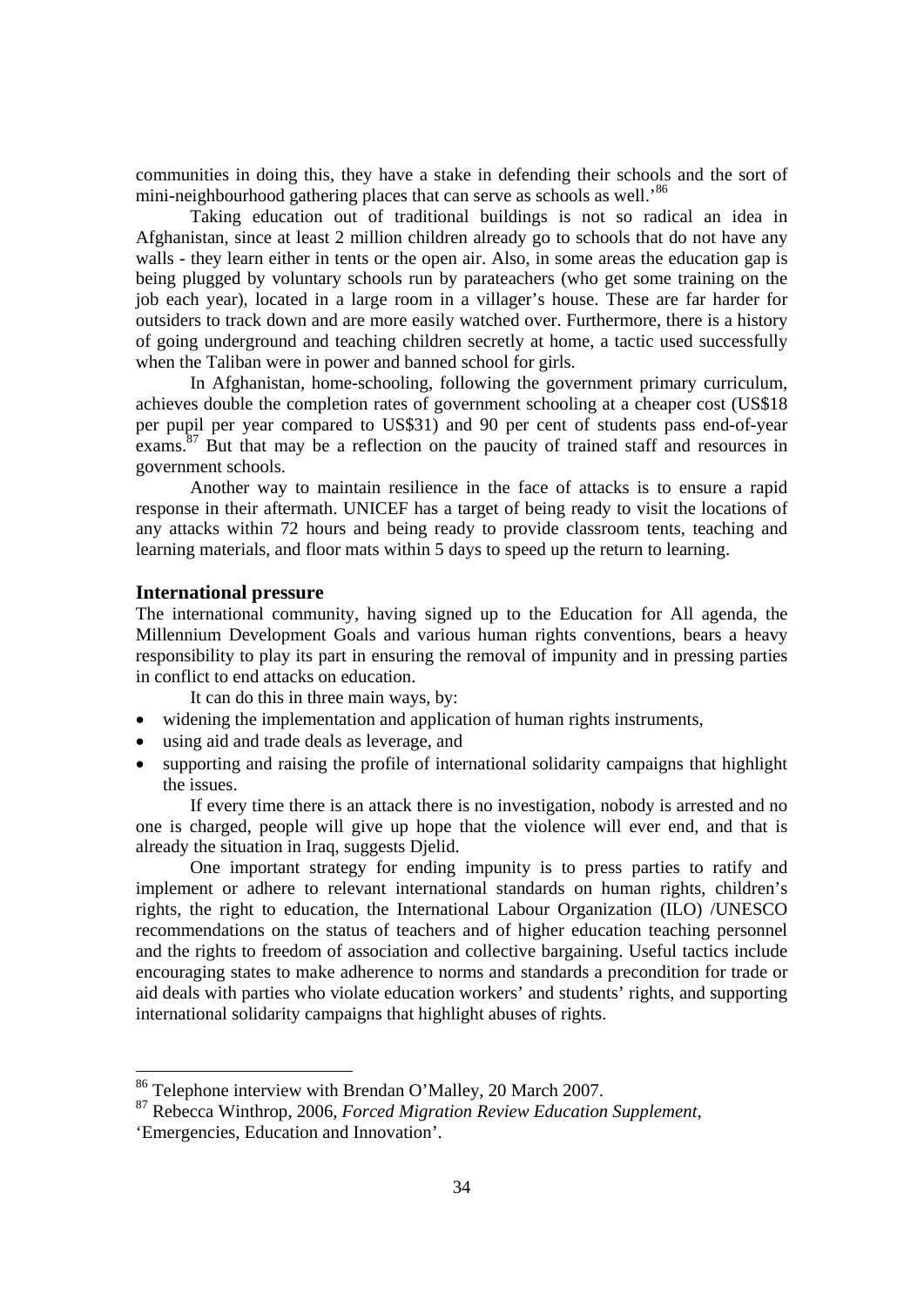It may be easier to apply pressure on states during conflicts than on rebel forces, which may operate in secret, be elusive, have no clear leadership and may not have clear objectives to provide a basis of negotiation. But when rebel movements come to the negotiating table and seek international aid, for instance to regroup as a democratic political party, there is an opportunity to set conditions.

The most commonly used human rights instruments and standards include the Universal Declaration of Human Rights, the Convention on the Rights of the Child, the Optional Protocol to that Convention on children in armed conflict, and the ILO core Conventions 87 and 98 on the freedom of association and the right to collective bargaining.

The 1966 and 1997 Recommendations concerning the Status of Teachers and concerning the Status of Higher-Education Teaching Personnel, adopted by UNESCO and the ILO, also laid down some important markers on the conditions in which education staff should be required to operate.

The ILO, which sends fact-finding missions to countries and publishes reports that are sometimes strongly critical of government practice, has a long track record of dealing openly with violations. By contrast, UNESCO prefers to use quiet diplomacy.

Two further developments have the potential to put additional muscle behind human rights instruments both on a general level and in regard to attacks on children and education. The first was the appointment of a Special Representative of the Secretary-General for Children and Armed Conflict in 1997 in response to Graca Machel's report for the Secretary-General, *Impact of Armed Conflict on Children*. The second was the establishment of the International Criminal Court in 2002, which deals with crimes against humanity, war crimes and genocide.

Under the Rome Statute of the International Criminal Court the Special Representative proposed three child-specific provisions, which have been classified as war crimes: the conscription, enlistment or use in hostilities of children younger than 15 years; intentional attacks on hospitals and schools; and grave acts of sexual violence. In addition, the forcible transfer of children of a group targeted for intentional destruction constitutes genocide under the Rome Statute.

Three investigations are currently ongoing in relation to situations in Darfur, the Democratic Republic of the Congo and Uganda. Attacks on educational institutions are part of the investigations in relation to the first two situations. The International Criminal Court's first trial, which began in January 2007, includes six charges of child conscription in the Democratic Republic of the Congo against Thomas Lubunga. In five warrants issued against leaders of the Lords Resistance Army (one of whom has since been killed) charges involve attacks against children in Uganda.

Under ILO convention 182, the Special Representative advocated that the enlistment of children as soldiers be classified as one of the worst forms of child labour. The Convention also prohibits the forced or compulsory recruitment of children under the age of 18 for use in armed conflicts.

One of the areas where there has been most progress is in the campaign to disband, demobilize and reintegrate child soldiers. It was heavily backed by the UN Security Council and the Office of the Special Representative.

In February 2005, the Secretary-General proposed a compliance regime involving naming offending parties, action plans to end violations, establishment of a monitoring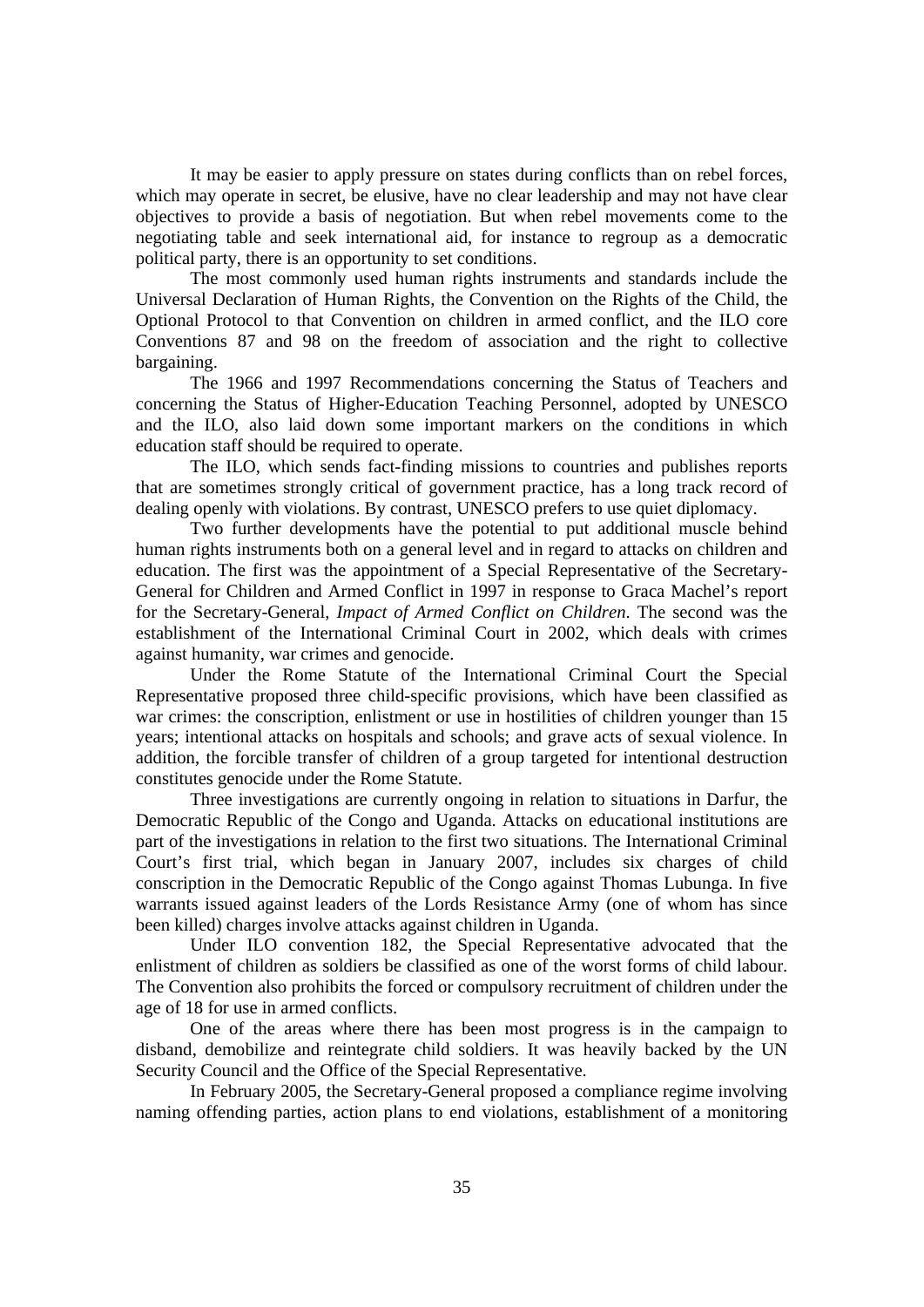and reporting mechanism, and concrete action from the General Assembly and Security Council and pressure on Member States to comply with international norms and standards.<sup>88</sup>

A UN Security Council resolution in July 2005 established a monitoring and reporting system for children affected by armed conflict, which required both governments and armed groups to use time-bound plans of action to end the use and recruitment of child soldiers. It also requires the UN system to monitor and report on six grave violations against children: the killing or maiming of children, recruitment or use of child soldiers, attacks against schools or hospitals, rape and other forms of sexual violence, abduction of children, and denial of humanitarian access.<sup>89</sup> Rima Salah, Deputy Director of UNICEF, hailed this as a 'critical measure to hold accountable the parties that continue to harm those children'.

The Office of the Special Representative was given the task of implementing the monitoring and reporting of grave violations in a phased approach beginning with Burundi, Côte d'Ivoire, the Democratic Republic of the Congo, Somalia and the Sudan. It has also done so in Nepal and Sri Lanka. Its work has added to previous monitoring by the UN system and by NGOs.

It has strongly advocated the exclusion of all grave crimes against children from amnesty provisions and legislation arising from peace agreements. It has also sought to end impunity for child-related war crimes by developing a framework for the protection and participation of children in judicial tribunals and truth-seeking processes. This resulted, for instance, in guidelines for the Special Court and the Truth and Reconciliation Commission in Sierra Leone, and relevant provisions in the International Criminal Court rules of evidence and procedure.

Perhaps recognising that by far the most attention had been paid to the child soldier issue, the Secretary-General recommended in October 2006 that the Security Council give equal weight and attention to all six grave violations against children in all conflict situations of concern.

He also encouraged states parties to the Convention on the Rights of the Child to strengthen national and international measures for the prevention of the recruitment of children for armed forces or armed groups and their use in hostilities, in particular by signing and ratifying the Optional Protocol to the Convention on the Rights of the Child on the involvement of children in armed conflict, and by enacting legislation that explicitly prohibits by law the recruitment of children under 15 into the armed forces/groups or their direct participation in hostilities.  $90$ 

These are all positive steps that will aid attempts to tackle impunity regarding a significant range of forms of attack covered by this study, but only attacks relating to children. It is too early to judge how effective the International Criminal Court will be and the monitoring of grave offences by the Office of the Special Representative has so far been heavily weighted in favour of child soldier issues, with only patchy reporting of

<sup>&</sup>lt;sup>88</sup> Report of the Special Representative of the Secretary-General for Children and Armed Conflict, 7 September 2005, (A/60/335).

<sup>89</sup> UNICEF, 25 July 2005, 'Official Statement on the Security Council Resolution on Children in Armed Conflict'.

<sup>&</sup>lt;sup>90</sup> UN Secretary General, 26 October 2006, 'Children and Armed Conflict'.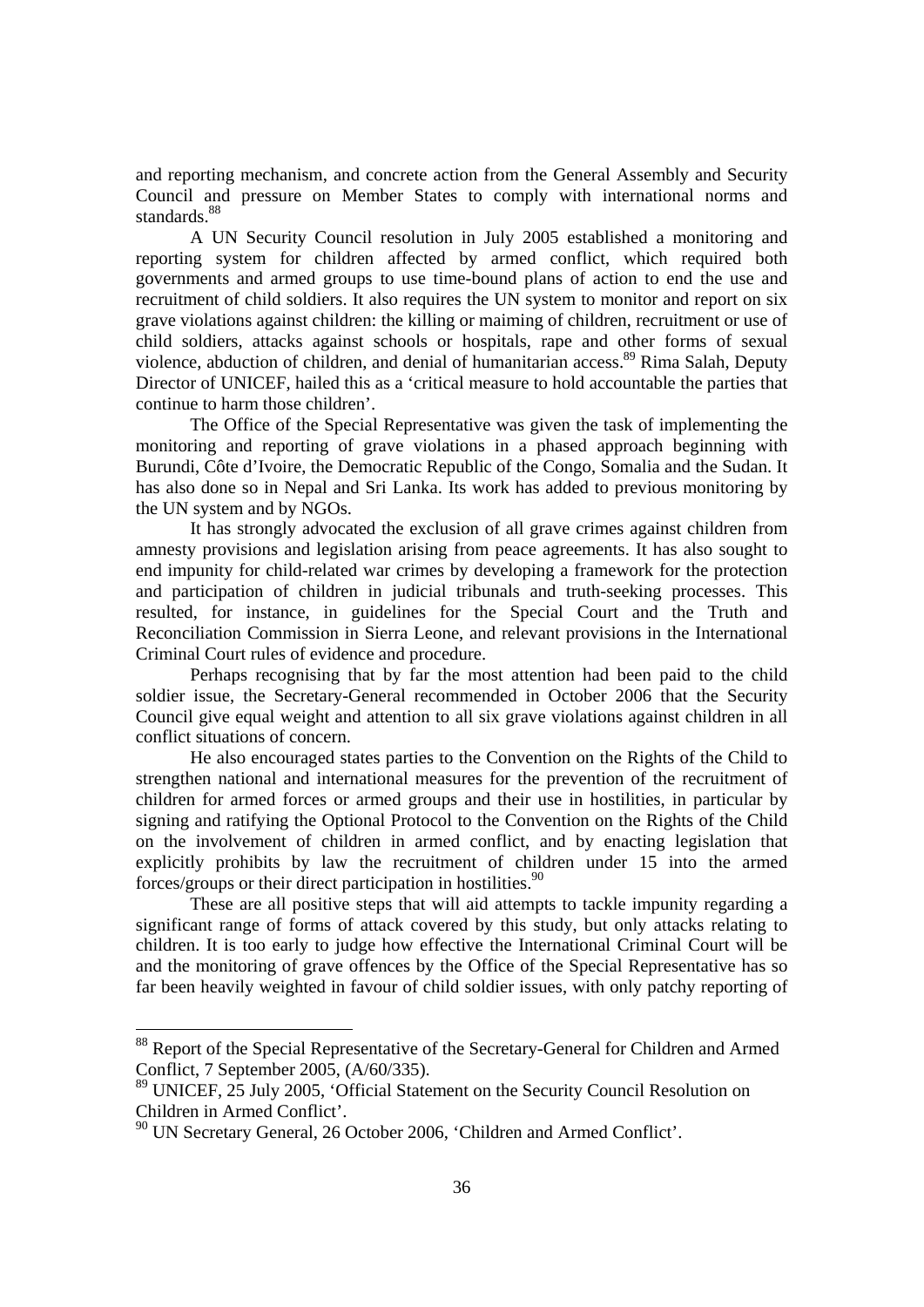attacks on schools. In addition, its remit does not extend to teachers or academics, universities, education trade unionists and education officials, which form part of the broader focus of this study.

Greater effort by the UN system and the human rights movements to press for the application of rights instruments to cases involving these particular groups, might result in significant progress right across the range of attacks on education. Under the Rome Statute of the International Criminal Court, the scope is there to investigate charges of attacks against teachers, academics, education trade unionists and education officials, since attacks against the civilian population or individuals not taking part in the conflict, and attacks against buildings dedicated to education, provided they are not military objectives, constitute war crimes. Where acts of murder, unlawful imprisonment and other severe deprivations of liberty are widespread and systematic and carried out under a publicly declared policy of targeting or killing civilians, for instance as perpetrated by the Taliban in Afghanistan, they are also crimes against humanity.<sup>91</sup>In addition, under international humanitarian law occupying powers must guarantee schools protection from attack and ensure provision of free and compulsory education at primary level.<sup>92</sup>

In 2003, when the late Katarina Tomasevski, former UN Special Rapporteur on the right to education, was asked if the UN Commission on Human Rights could prioritize the protection of teachers in their work, she said the Commission had failed to profile the right to education more assertively because it had not faced pressure from a forceful, well-coordinated NGO campaign. 'That does not exist for the right to education. You will not see teachers' trade unions coming to the Commission on Human Rights. They can't seek protection here because the Commission does not even mention the rights of teachers. They will go to the ILO, which will protect them by special procedures for freedom of association.

 'If you were to scrutinize NGO-produced documentation to see what the NGOs have submitted to the Commission as a platform for what NGOs demand on the right to education, you find nothing.

'What is needed here is the same growth of the human rights movement which we saw around freedom of expression or equal rights for women – good documents, sensible strategies and then well co-ordinated lobbying to get government delegations to move, but NGOs have to take the initiative. It is obviously not a job of diplomats to do human rights research, and to draw up alternative platforms.'<sup>93</sup>

The question today is whether the UN agencies and NGOs can build on the progress made on the issue of recruitment of child soldiers and focus attention on securing more protection against abductions, killings, illegal detention and torture of students and teachers, education officials and trade unionists, and against attacks on schools and universities. There are existing human rights instruments dealing with attacks on education. It is a matter of visiting them and trying to get commentaries and resolutions based on them. Some concerted action is required on this issue.

 $91$  Amnesty International, 19 April 2007, 'Afghanistan: All who are not friends, are enemies: Taleban abuses against civilians'.

<sup>&</sup>lt;sup>92</sup> Susan Nicolai, Forced Migration Review Education Supplement, 2006, 'Education and Chronic Crisis in Palestine'.

<sup>93</sup> Katarina Tomasevksi, interviewed in *Human Rights Features*, 5-12 April 2004.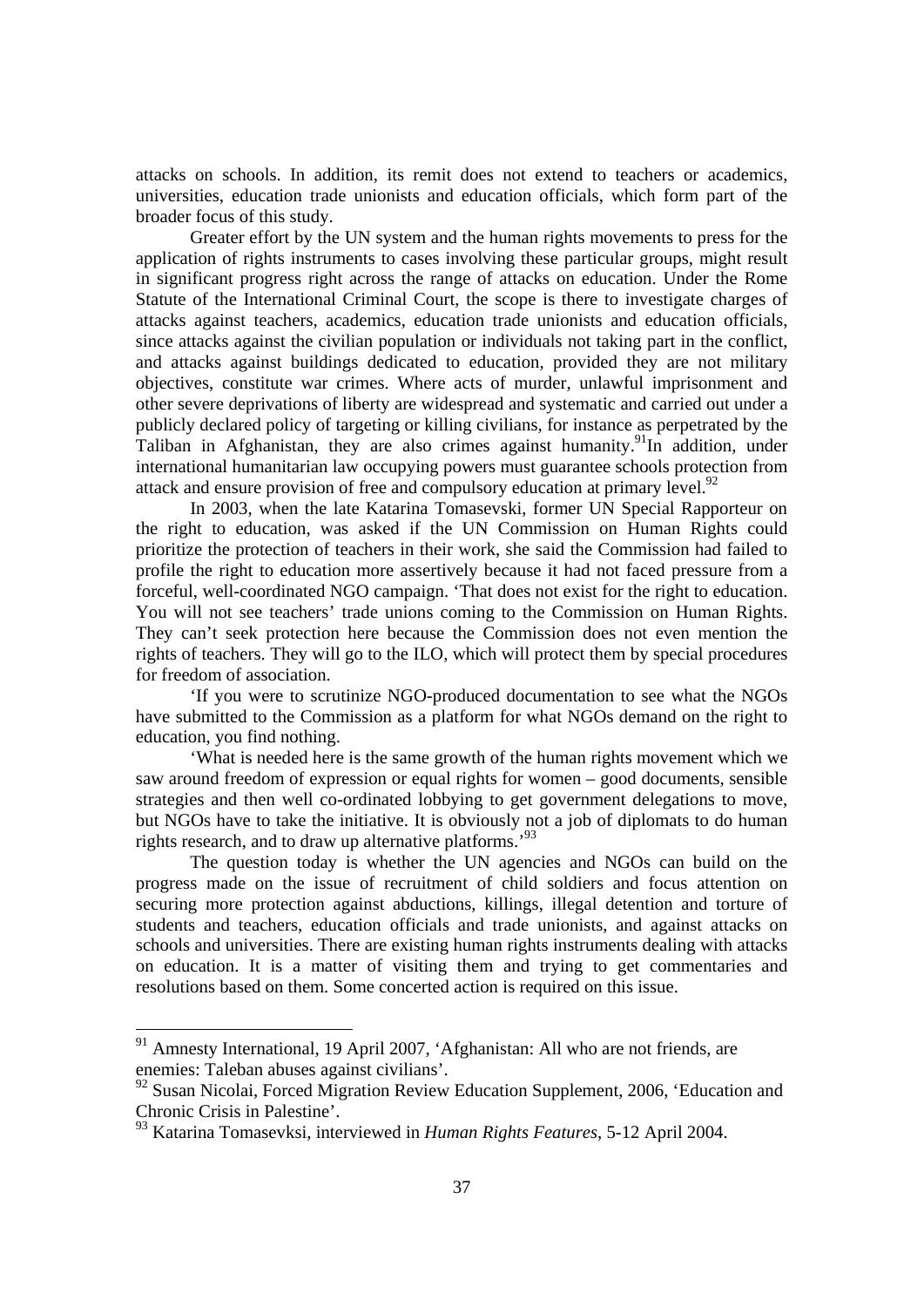#### **Towards safe sanctuaries**

Any attempt to prioritize human rights protection for education workers and students comes up against two significant obstacles. One is the important argument that teachers' lives should not be treated as more important than the lives of other workers. However, the Office of the Special Representative for Children and Armed Conflict has already successfully put the case that schools and hospitals should be singled out for protection in human rights law because of their role in the care and protection of children. It would be an odd argument indeed if this applied only to the fabric of the building and not to the teachers and other workers who actually care for the children.

Education is becoming accepted as part of the initial response to an emergency, whether it is a conflict or a disaster, because when the fighting comes to an end parents' greatest concern is about the future and what will happen to their children. During a conflict, all parties could have a vested interest in protecting schools for the same reason.

The case for universities is put by the 1997 Recommendation concerning the Status of Higher Education Teaching Personnel, which considered that 'the right to education, teaching and research can only be fully enjoyed in an atmosphere of academic freedom and autonomy for institutions of higher education' and that staff should work in an environment that does not harm their health and safety.

The academic community is particularly vulnerable to political pressures that could undermine academic freedom because of its influence on public opinion, to a similar degree as journalists. There is a need to convince both sides in a conflict that destroying or undermining the education of a country's citizens will mortgage its future development no matter what the outcome of the fighting.

The other serious obstacle is the perception that education is not neutral: in many situations it is part of the problem. Although the armed groups that burn down schools and assassinate teachers espouse varying political aims, there are often deeper underlying reasons why schools in particular are singled out as targets. Attacks on education are rarely discrete events. They tend to reflect the ongoing struggle in society, whether religious, ethnic, sectarian or political. And while education can be pivotal in helping to bring countries out of the fragile state into which they have fallen through war, it can also be a flashpoint for tension, because it can seem to reinforce a more general sense of injustice, for instance through unequal distribution of the benefits of development or restrictions on the freedom to express and learn about one's culture.

'If you look at the major civil wars in West Africa, in Liberia, Sierra Leone, Cote d'Ivoire,' says Cream Wright, 'most of the young people forced into fighting on both sides want to reintegrate. Once they are rescued and demobilized, invariably their first demand is for education. And yet these are the same people who destroy schools. Part of their grievance is having being denied the benefits of education and so they are attacking those who have benefited or the places where they have benefited.'

In Sierra Leone, according to Save the Children, the ranks of the rebel forces (Revolutionary United Front) were swelled by school dropouts, pushouts and those who had never been to school. 'Symbols and signs of education and schooling were targeted for destruction,' says Ekundayo Thompson, a lecturer in education and human rights at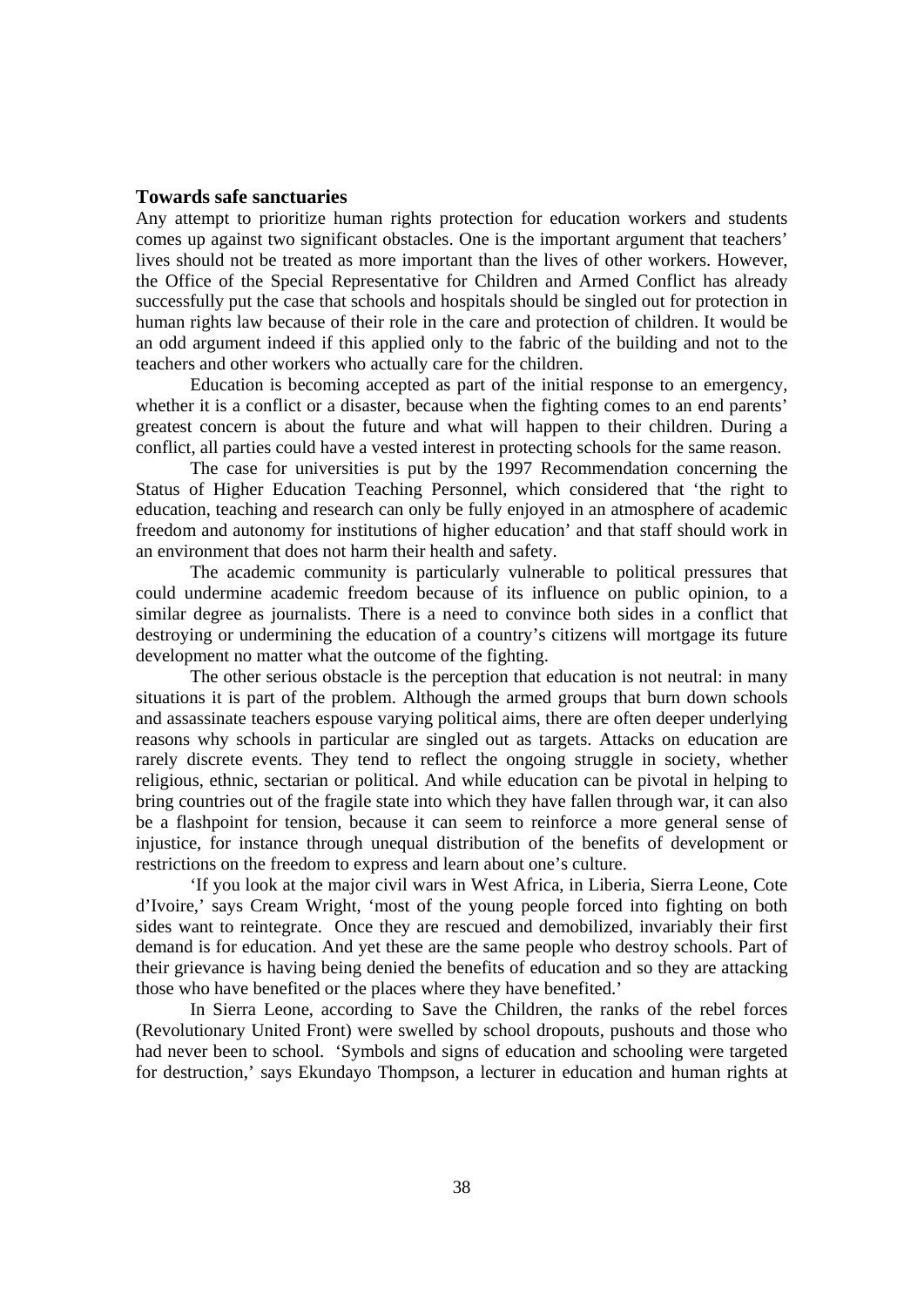Njala University. 'By 2004, 60 per cent of primary schools and 40 per cent of secondary schools still needed major rehabilitation or reconstruction.<sup>94</sup>

In other conflict-affected countries, 'hate' curricula and the use of propagandist history textbooks to stir up aggressive nationalism or demonize rival ethnic communities have fuelled tension. It does not help if schools divide children, with parallel systems, by religion or ethnicity.

To end attacks on education, a concerted effort must be made to end education's role in promoting conflict and to make it part of the solution to the problem. Force and political dialogue alone will not make the underlying issues go away.

Currently the Afghan government is working with local religious leaders – who as the only educated people in many communities are the best placed to advocate – to promote girls' education based on principles of Islam and to mobilize the community to protect schoolchildren and teachers. 'According to Islamic guidance, education is a must both for males and females. Religious leaders are well trained in this thought and they are to advocate for both,' says David McLouglin,<sup>95</sup> head of education at UNICEF Kabul.

In Thailand, UNESCO is working with the government to explore ways to bring in use of the local language, Yawi, in initial literacy instruction in the three southernmost provinces. 'There is a wider sense of dissatisfaction, beyond separatism, and part of that is lack of sensitivity by the government to local specificity in the region – the culture, language and history background,' says Sheldon Shaeffer. Compromises made in the language and content of education, involving government schools teaching in the local language and teaching Islamic moral or religious instruction, and Islamic schools teaching the national secular curriculum history and Thai language in addition to religious instruction, as happens in Malay schools, could ease the perception of schools as legitimate targets.

Education is now accepted as a necessary part of the initial response to an emergency created by conflict. The challenge now is to make education part of the solution to conflicts. A useful international blueprint for the type of education that could serve as a model has existed for more than 40 years, in the form of the Recommendation concerning the Status of Teachers.

The Recommendation declared that education should inculcate 'a deep respect for human rights and fundamental freedoms' and that 'the utmost importance should be attached to the contribution to be made by education to peace and to understanding, tolerance and friendship among all nations and among racial or religious groups'.<sup>96</sup> Its guiding principles were written at the height of the Cold War, in a different world order, but their relevance is clear in the conflicts that have emerged since the collapse of the Soviet Union. The drawing back of the Iron Curtain unleashed a period of extreme local instability in many regions. Intra-state tension emerged as the dominant form of conflict, with ethnic majorities and minorities vying to establish new borders or impose old ones. and, throughout it all, education has retained the capacity to be either a trigger for increased tension or a catalyst for hope, stability and reconciliation. Removing attacks on

<sup>94</sup> Ekundayo J D Thompson, March 2007, 'The Sierra Leone Civil War: Destruction of Educational Infrastructure'.

<sup>95</sup> Notes to Brendan O'Malley from David Mcloughlin, January-March 2007.

<sup>&</sup>lt;sup>96</sup> Recommendation concerning the Status of Teachers, para. 3, 1966.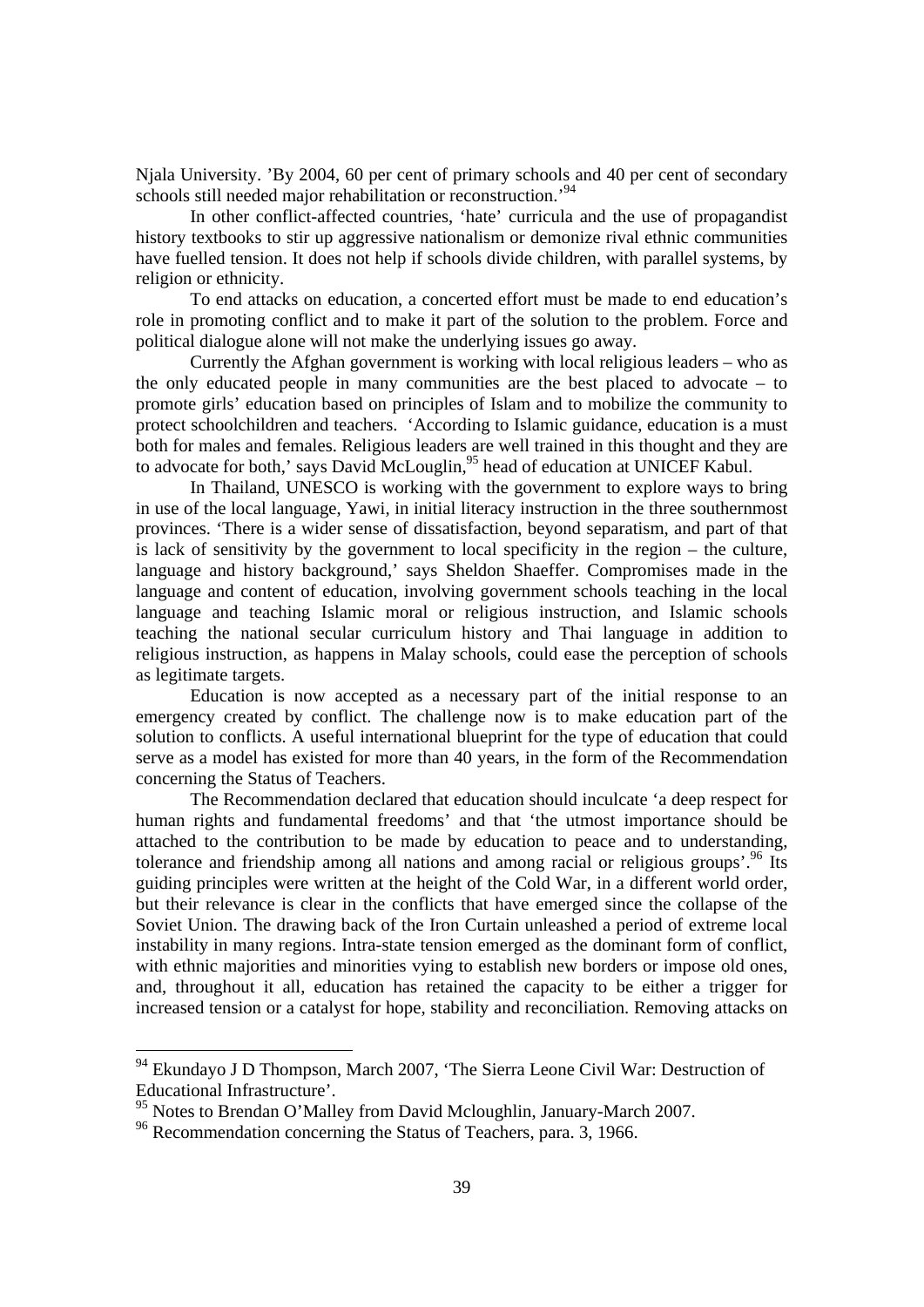education from the arena of conflict may require a more concerted effort to transform education into a force for inclusion, tolerance and understanding.

'Schools should be places where people leave certain things at the doorstep and learn to understand and work together on different things,' says Cream Wright.

This vision is not merely about what you teach children. It is not simply about having a peace curriculum, for example, but about the way the school is run, the whole ethos of the organization. Pupils must come to believe that the school stands for certain values and take those on board. It is about the way the school conducts itself, the way rules are transparent and fairly applied, the way difference is recognized and valued.

According to Sheldon Shaeffer: 'It is especially important that schools are sanctuaries for children. Genuinely child-friendly schools, where cultural, religious and linguistic diversity is respected and welcomed, can do much in the long term to stop the increasingly critical cycle of violence against children.'

The notion of safe sanctuaries – just as churches used to be seen as safe sanctuaries in many countries – builds on the experience of emergency education projects that recognize that the priority for parents in post-emergency situations is to provide safe spaces for children, where they can be protected, and given food, water and shelter, for four or five hours a day so that the adults can begin to turn to the business of rebuilding their lives.

The international community needs to look more deeply at the role education can play in easing tension. While the traditional means of military force and political dialogue will always be important, there is a case for thinking outside the traditional box and recognizing the impact that a resilient education system can have in reducing conflict and the role a rapidly re-emerging one can play in building peace.

Moving beyond emergency-education packages, there is a need to find a way to promote and protect mutual, inclusive education in conflict-affected countries.

'Whereas with religion you can say that is *your* church, that is *your* synagogue or that is *your* mosque, and therefore I am going to burn it down, the school should be a mutual place that is *our* school, for all of us,' says Cream Wright. 'I think if we push these angles, we can increasingly win acceptance and move to a more legalistic status, towards making schools and places of learning safe sanctuaries.'

Sheldon Shaeffer concurs that promoting schools as safe zones should be a priority, but it requires agreement from all parties. The best place to start may be in trying to encourage popular resistance to the attacks. 'I think it is about mobilization of people to come out strongly and say schools are off limits.' He thinks more effort should be made to persuade the moderate elements in the region to 'weigh in visibly, heavily, strongly, publicly against these kinds of attacks'.

In Colombia, the Federación Colombiana de Educadores, working on similar lines, has launched a campaign for schools to be treated as a neutral territory in the armed conflict. Mario Novelli argues that there should be some pressure to stop using the education system as a battleground, whether that involves guerrillas or paramilitaries occupying schools or the way politics is being fought out in the universities.

There appears to be support from experts in UNESCO, UNICEF and Education International for a concerted effort to find ways of embedding protection of teachers in protection for schools and institutions, and the education process. 'Our approach is to negotiate with both parties in a conflict to respect schools as safe zones - just as in health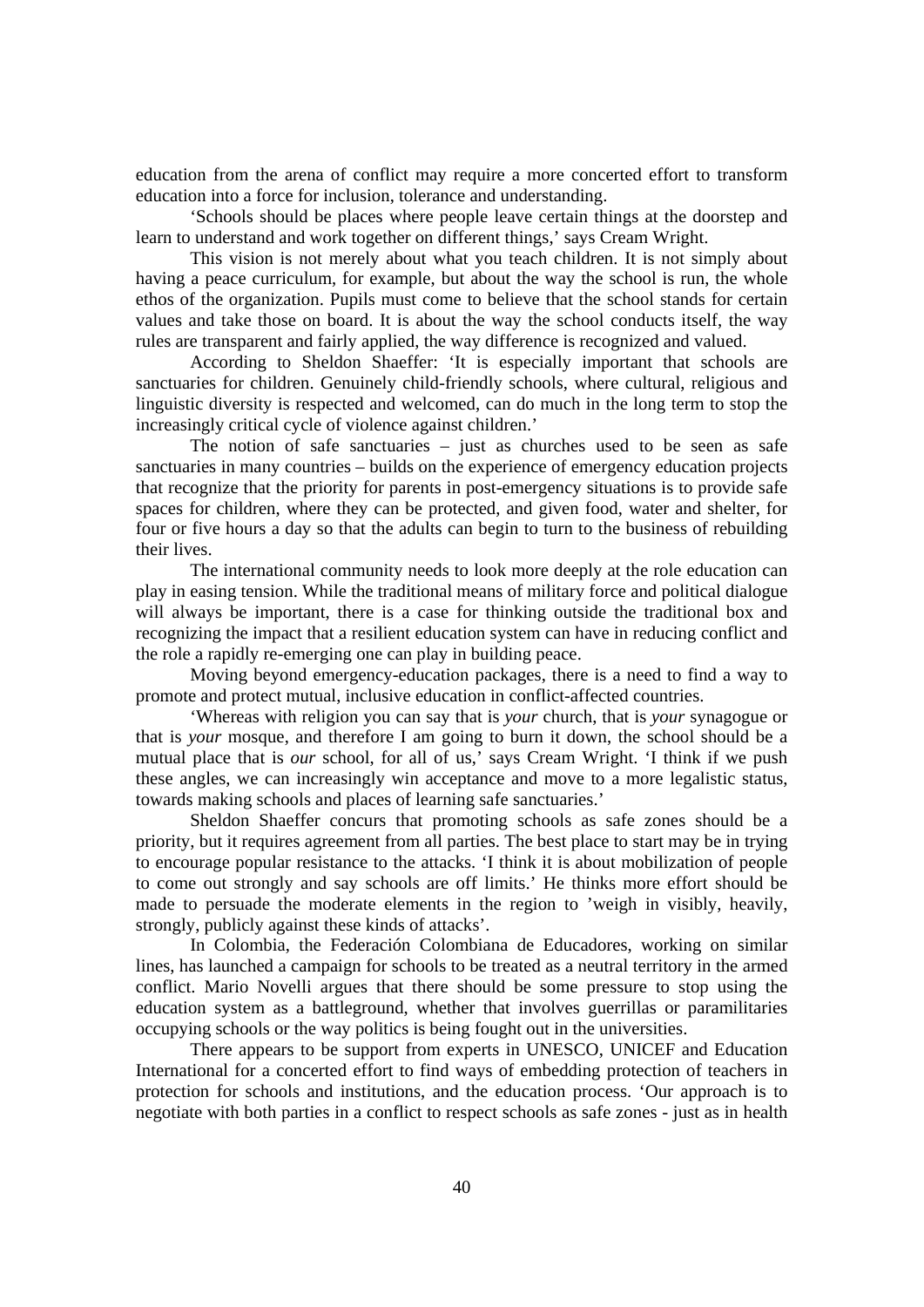we can get behind rebel lines and say we are here to vaccinate children," says Cream Wright. 'That is the issue we should all work at, whether it is through a legal framework or something else, for mutuality and respect for education as a safe zone.'

Jan Eastman, Deputy General Secretary of Education International, says the task now is to generate political will. 'There could be an international commitment replicated at national and local level that education should be a conflict-free zone, not only because it is a human right, but also because education through inclusive schools should be regarded as the solution, the key to harmony, the key to building social justice, peace and hope for the future.'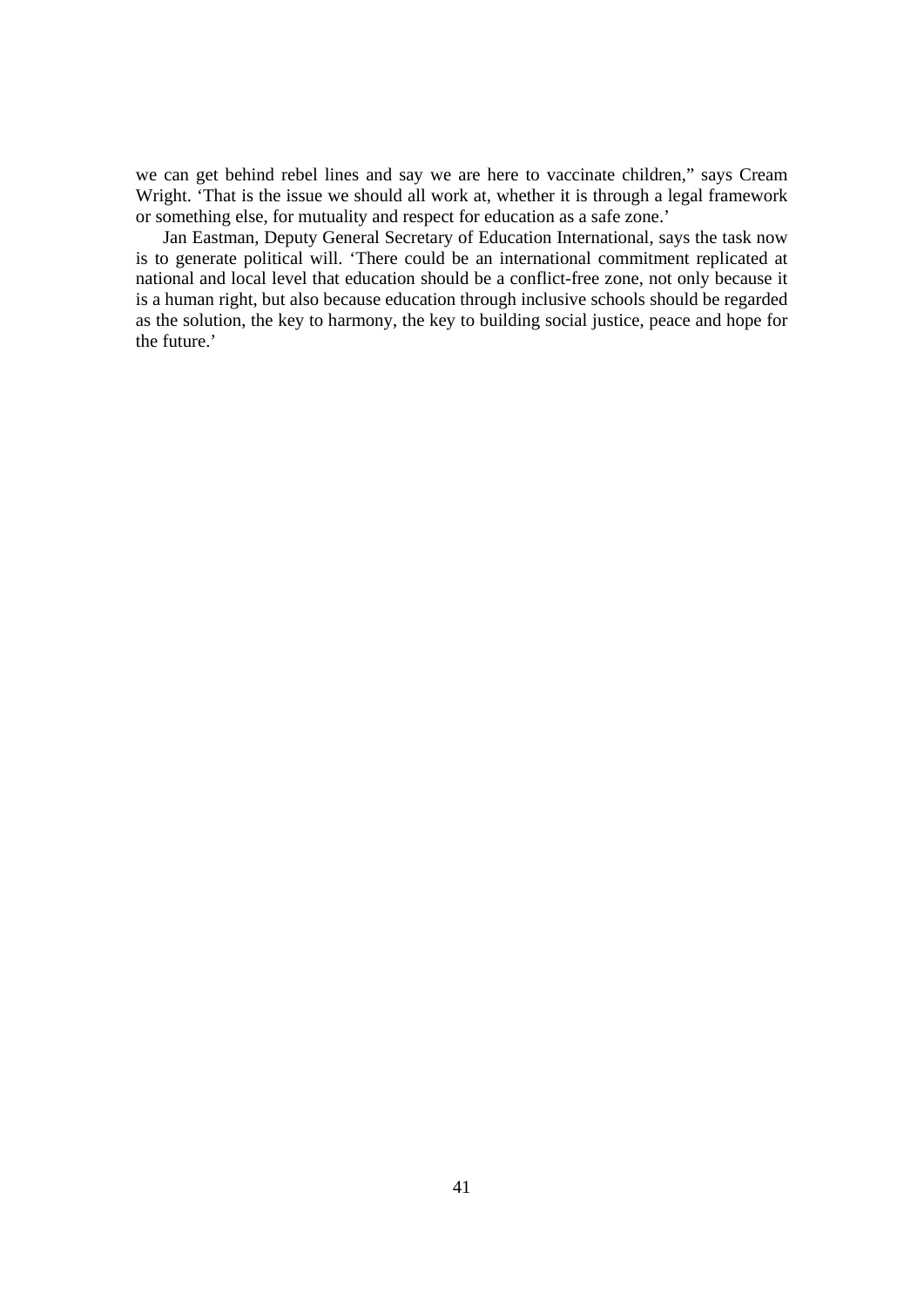# **7. Conclusions and recommendations**

It is evident that there has been a noticeable increase in targeted attacks on education staff, students and institutions in a number of countries and that this constitutes a highly damaging assault on the provision of and access to education in the countries worst affected.

 The dramatic increase in these deliberate attacks over the past three years, and the subsequent loss of life result from an abhorrent tactic of sacrificing the lives of both innocent young people and those who are trying to help them develop their potential, for the sake of political or ideological aims.

Traditional policies for preventing attacks have included providing armed guards or escorts to school or giving weapons training to teachers. But in many places these provisions do not exist or do not appear to have made sufficient impact on their own. Other methods being encouraged include providing monitoring and warning systems, mobilising communities to confront attackers and relocating classes or providing distance learning.

Recent international efforts to press for the application of human rights instruments on issues related to children in armed conflict, which have focused mostly on the recruitment of child soldiers, could be broadened. There is a strong case for working to embed protection of teachers and academics within human rights law and focusing application of existing instruments on protection, for schools, colleges and universities and the education process.

A significant obstacle to preventing attacks may be that parties in conflicts often perceive that education is not neutral. For instance the provision of good-quality education may be denied to particular groups, or it may appear that an alien culture, language or religion is being imposed on them. A serious challenge now in conflictaffected countries is to move towards a position where schools, colleges and universities can be accepted as safe sanctuaries and shielded from military and political violence. This would involve creating student-friendly, inclusive educational institutions, run transparently and free from sectarianism and political interference, that will give all sides a stake in their protection and advocacy work with armed parties and local communities. Schools, colleges and universities could then become zones of peace promoting tolerance and understanding and in so doing aid efforts to resolve the wider conflict.

If the international community is serious about attempts to achieve Education for All and the Millennium Development Goals on education it should focus attention urgently on these issues and provide the political will and resources required to tackle this growing problem. A number of recommendations flow from the findings and analyses presented in this report, notably the following:

- The UN should work with Member States to eradicate impunity in the case of attacks on education staff, students, trade unionists, officials and institutions.
- Greater resources should be given to the International Criminal Court to bring more cases to trial to widen its deterrent effect.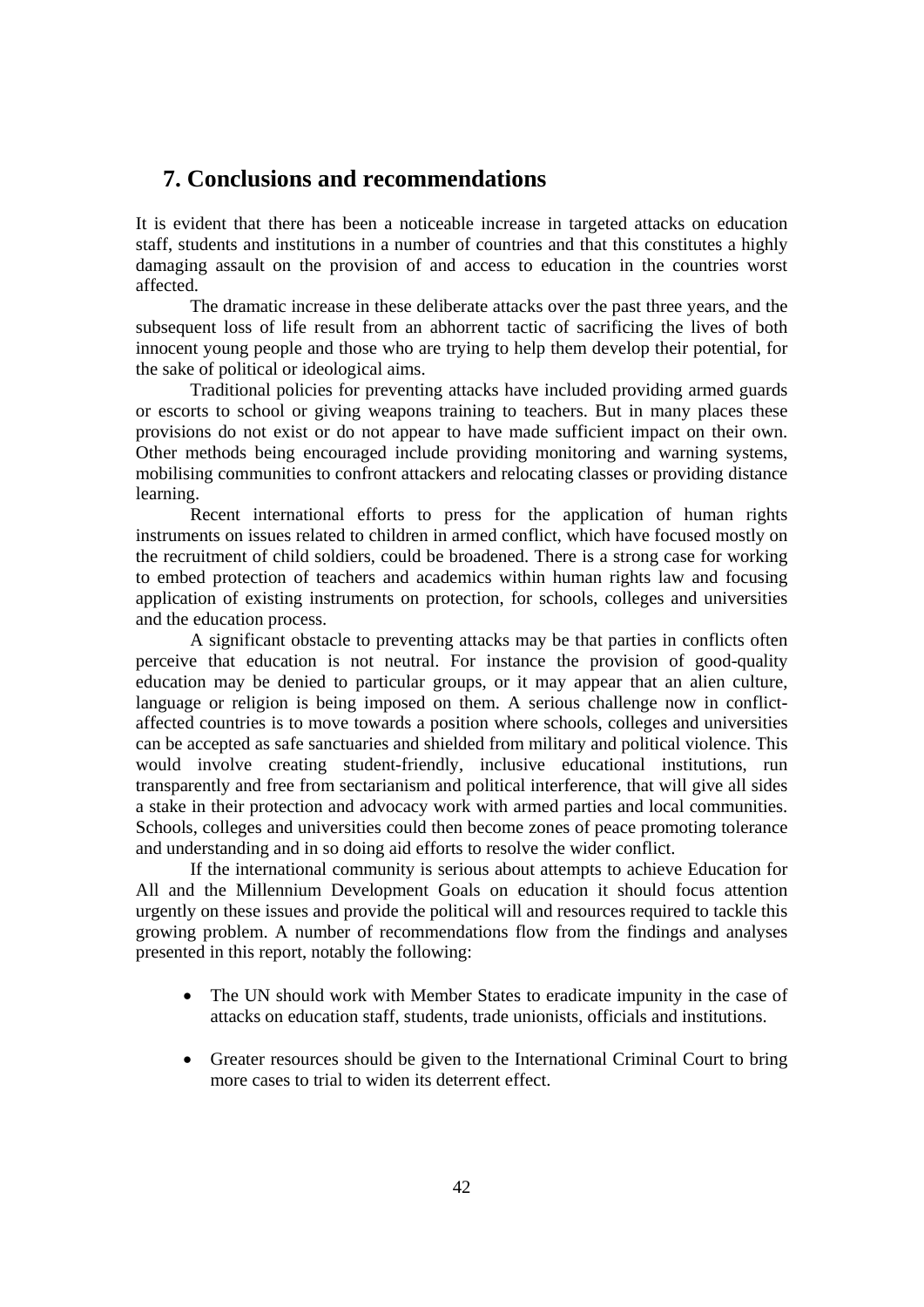- Governments should use every opportunity to set conditions of adherence to human rights norms, with particular reference to the rights of children, the right to education and protection of both educational institutions and the process of education when entering trade or aid agreements with parties to a conflict.
- UN agencies, NGOs and teacher unions should campaign for international solidarity with targeted groups and institutions to raise pressure for human rights instruments to be applied more widely to attacks on education and for impunity to be eradicated. Further debate is also required on how to make the case for embedding protection of education institutions as zones of peace or safe sanctuaries in human rights instruments.
- The UN Security Council should recognize the role that education can play in both contributing to tension and in promoting peace, and should offer support for strategies to remove education as a factor in conflicts.
- Governments and parties to conflict should work to ensure education is perceived as neutral by ensuring schools, colleges and universities are transparently run in an inclusive, non-sectarian non-discriminatory way and that curricula are non-propagandist and sensitive to local linguistic, cultural and religious specificities.
- The international community, UN agencies and NGOs should devise strategies and campaigns to promote and fund inclusive child-friendly education in conflict-affected countries and establish acceptance of schools as sanctuaries or zones of peace.
- The international community, UN agencies and NGOs should work with governments of conflict-affected states and governments that are assisting in preventing or limiting conflict to:
	- o Develop mechanisms to protect threatened students, teachers, academics, education trade unionists and officials, and to assist them in relocating internally or externally where appropriate
	- o Develop ways to support the continuation of education in alternative places or via alternative methods and media in areas under attack
	- o Develop ways to support the continuation of the work of academics in exile for the education system under attack
- Recognising the limitations of the current reporting system conducted by the Office of the Special Representative to the Secretary General on Children in Armed Conflict, the United Nations should demonstrate its commitment to the right to education by setting up a global system for monitoring violent attacks on education, including attacks on teachers and academics, and support the establishment of a publicly accessible, global database to keep track of the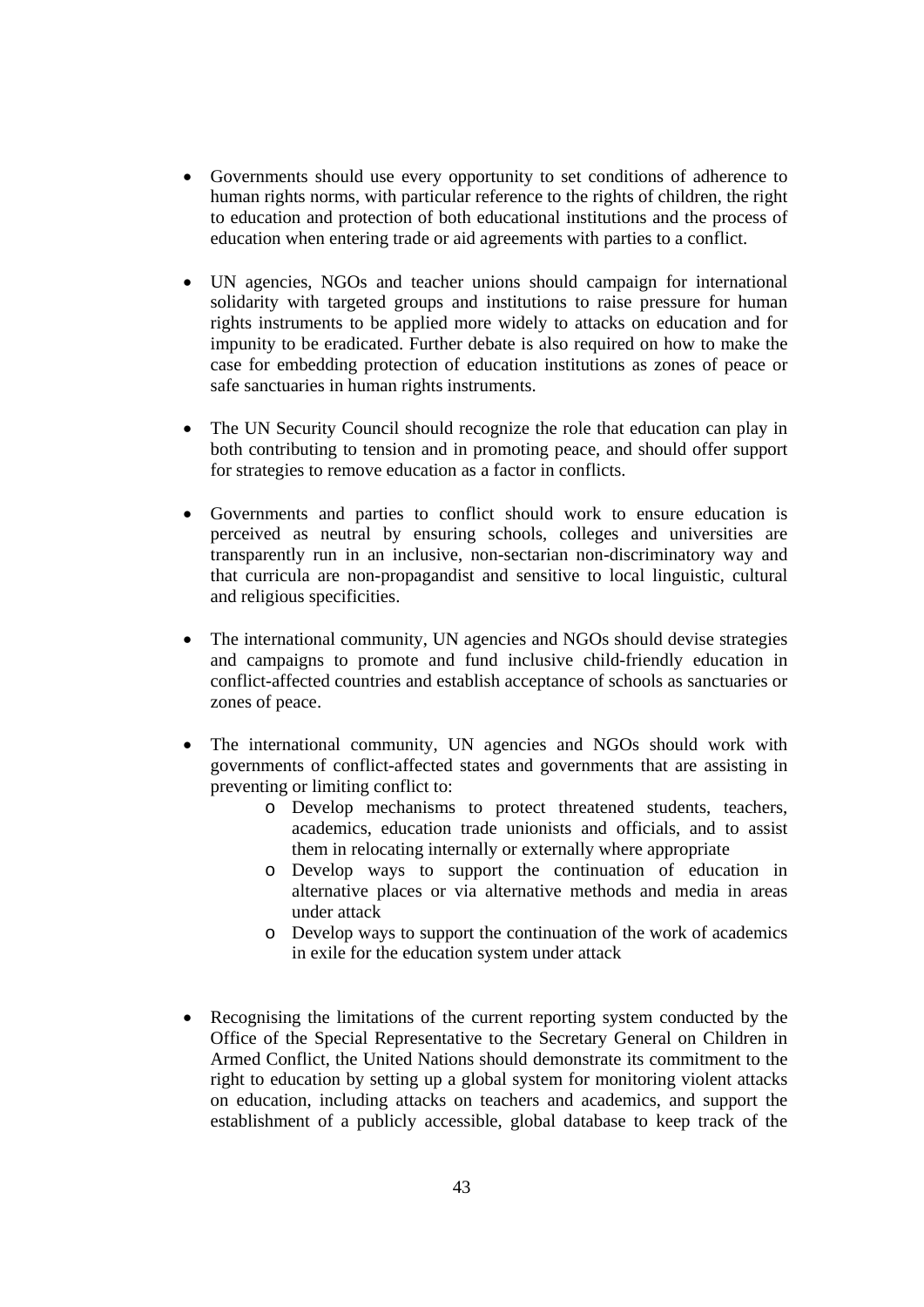scale of attack, types of attack, perpetrators, motives, impact on education provision and the nature and impact of prevention and response strategies.

- Qualitative research should be undertaken into the underlying reasons why students, teachers, academics, education officials, education trade unionists and educational institutions are targeted for attack, what prevention and response strategies are in place, and which ones are most effective.
- The international media should recognise their critical role and responsibility in bringing to the world's attention the targeting of education students, staff and trade unionists and officials in conflicts and the impact this has on children.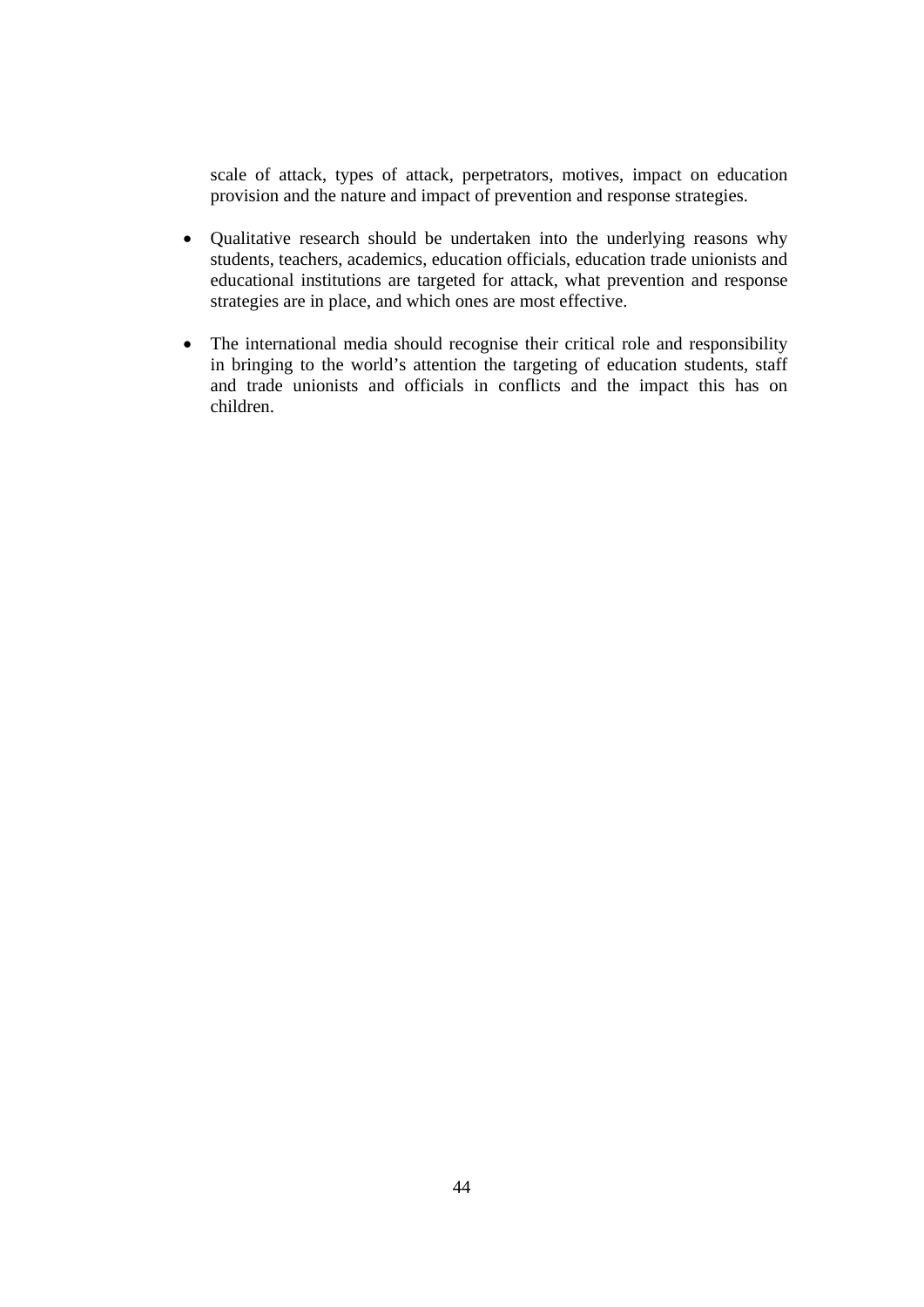# **Acknowledgements**

Special thanks to individuals who have helped: Anwar Al Said, UNESCO Kabul; Jo Becker, Human Rights Watch New York; Mark Bray, IIEP; Felipe Carrillo-Mora, UNESCO Paris; Vickram Chhetri, UNESCO Islamabad; Sabina Detzel, UNESCO Paris; Peter Drury, Amnesty International; Jan Eastman, Education International; Teresita Escotto, UNESCO San Jose; Guarav Garg, UNICEF New Delhi; Katey Grusovin, UNICEF New Delhi; Isabelle Guitard, Defence for Children International Palestine; Hamweed A Hakeem, UNESCO Bangkok; Richard Hartill, Save the Children Colombia; Mohammed Djelid, UNESCO Iraq office; Elie Jouen, Education International; Elzbieta Karwat, International Association of Universities; Khalil Mahshi, IIEP; Dominique Marlet, Education International; Mary Mendenhall, INEE/UNICEF; David McLoughlin UNICEF Kabul, Mario Novelli, University of Amsterdam; Carolina Owens, Office of the Special Representative of the Secretary-General for Children and Armed Conflict; Prekshya Ojha, INSEC; Kjersti Okkelmo, Redd Barna; Tap Raj Pant, UNESCO Kathmandu; Caroline Pontefract, UNESCO; Subodh Pyakurel, INSEC; Andrew Radolf, UNESCO Quito; Bill Ratteree, ILO; Mark Richmond, UNESCO; Jorge Sequeira, UNESCO Islamabad; Khawla Shaheen, UNESCO; Sheldon Shaeffer, UNESCO Bangkok; Ram Balak Singh, UNESCO; Kulwadee Sumalnop, Save the Children Thailand; Christopher Talbot, IIEP; Ekundayo Thompson; Pawadee Tiphyarug, British Council Bangkok; Annabel Trapp, DCI-Pal; Mark Thomas, UNICEF Thailand; Carl Triplehorn, Save the Children Washington; Katy Webley, Save the Children UK; Sue Williams, UNESCO; Cream Wright, UNICEF New York; Akeymi Yonemura, UNESCO New Delhi; Saman Zia-Zarifi, Human Rights Watch New York. Thanks also to Samantha Pandita-Gunawardena and Erin Tanner for translations and editorial support.